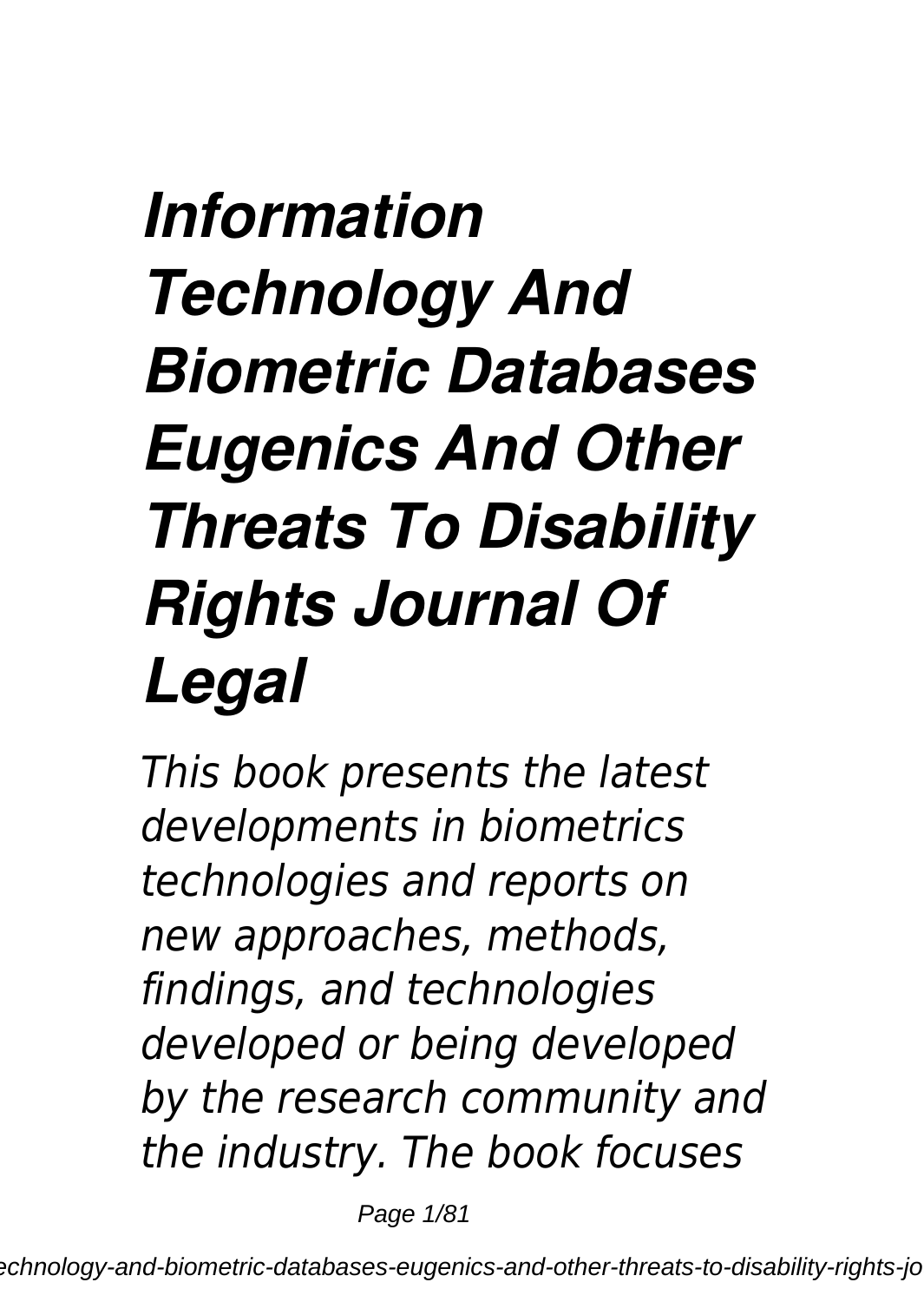# *on introducing fundamental*

*principles and concepts of key enabling technologies for biometric systems applied for both physical and cyber security. The authors disseminate recent research and developing efforts in this area, investigate related trends and challenges, and present case studies and examples such as fingerprint, face, iris, retina, keystroke dynamics, and voice applications . The authors also investigate the advances and future outcomes in research and development in biometric security systems. The book is applicable to students,* Page 2/81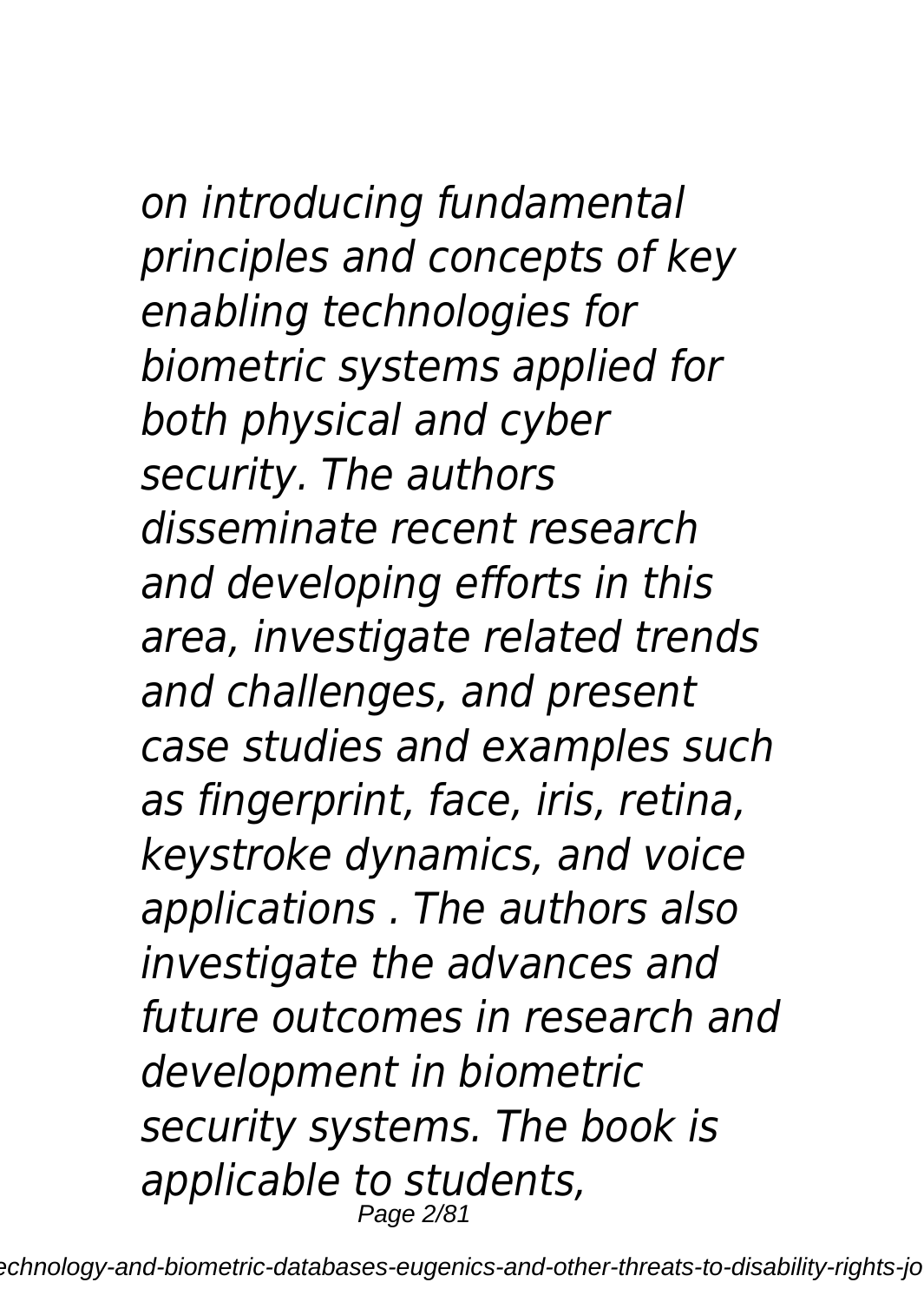*instructors, researchers, industry practitioners, and related government agencies staff. Each chapter is accompanied by a set of PowerPoint slides for use by instructors. Databases, Biometrics, Information technology, Templates, Performance testing, Data security This book considers biometric technology in a broad light, integrating the concept seamlessly into mainstream IT, while discussing the cultural attitudes and the societal impact of identity management. Features: summarizes the* Page 3/81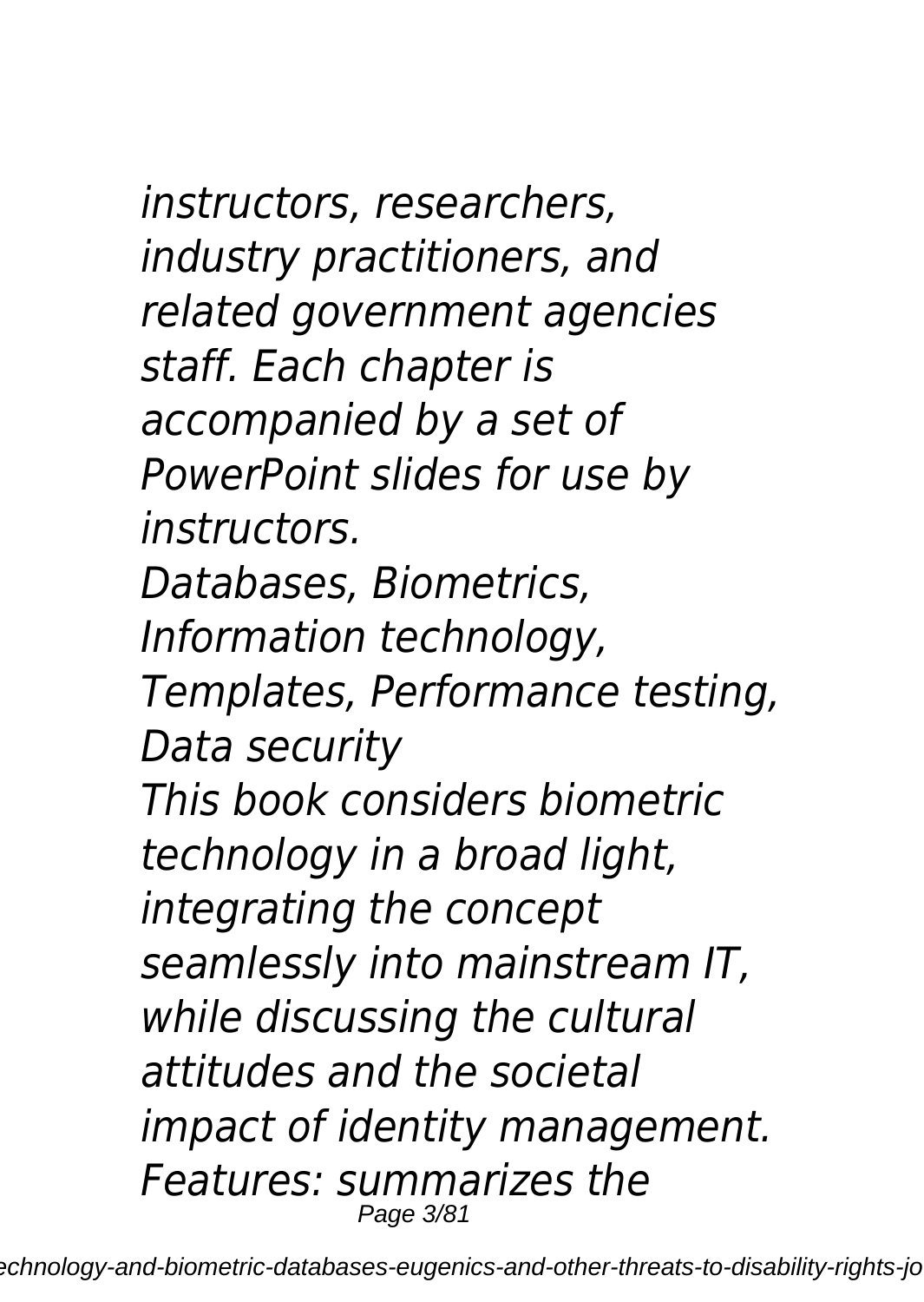*material covered at the beginning of every chapter, and provides chapter-ending review questions and discussion points; reviews identity verification in nature, and early historical interest in anatomical measurement; provides an overview of biometric technology, presents a focus on biometric systems and true systems integration, examines the concept of identity management, and predicts future trends; investigates performance issues in biometric systems, the management and*

*security of biometric data, and the impact of mobile devices on* Page 4/81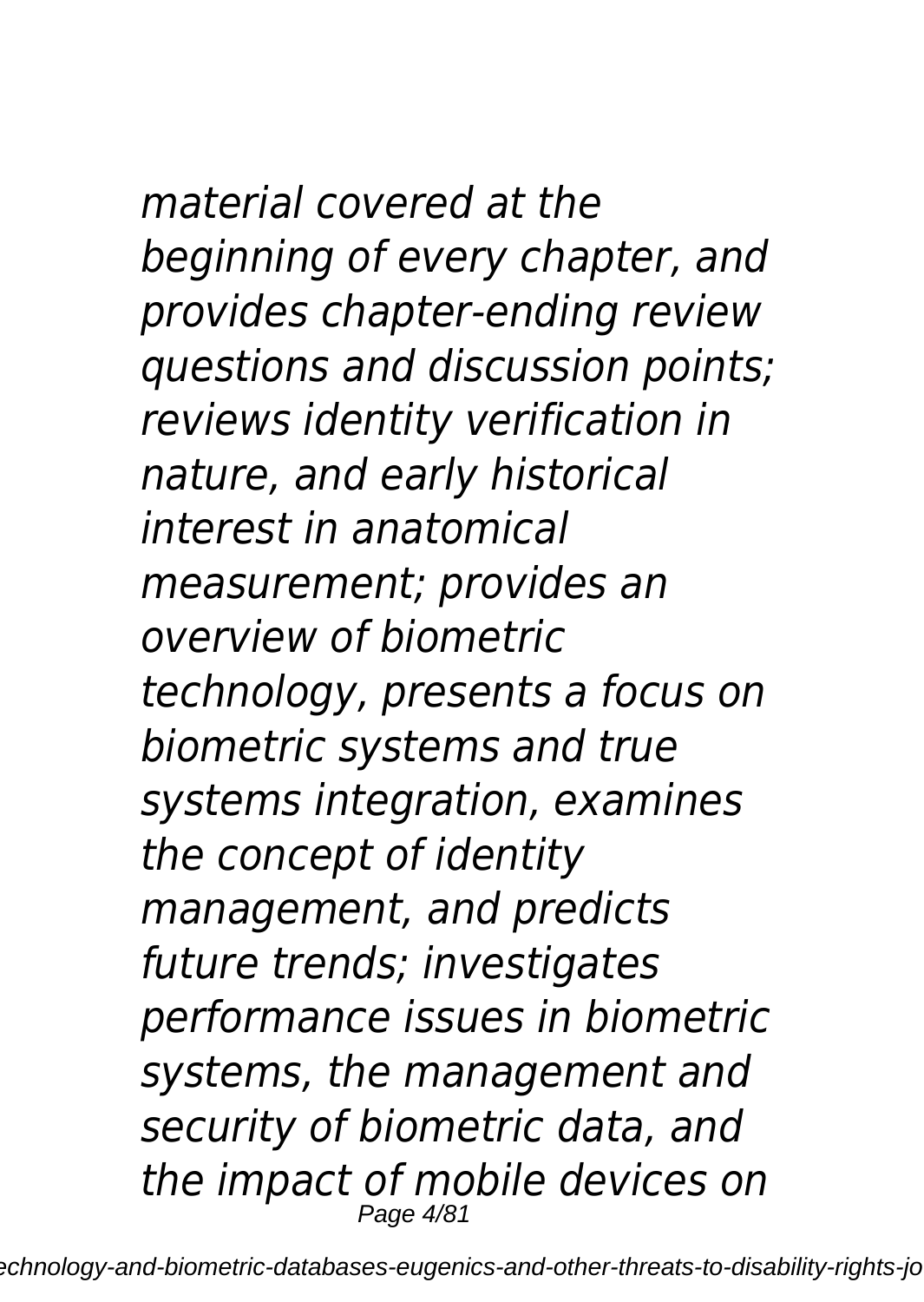*biometrics technology; explains the equivalence of performance across operational nodes, introducing the APEX system; considers the legal, political and societal factors of biometric technology, in addition to user psychology and other human factors.*

*Fifty years ago, in 1984, George Orwell imagined a future in which privacy was demolished by a totalitarian state that used spies, video surveillance, historical revisionism, and control over the media to maintain its power. Those who worry about personal privacy and identity--especially in this* Page 5/81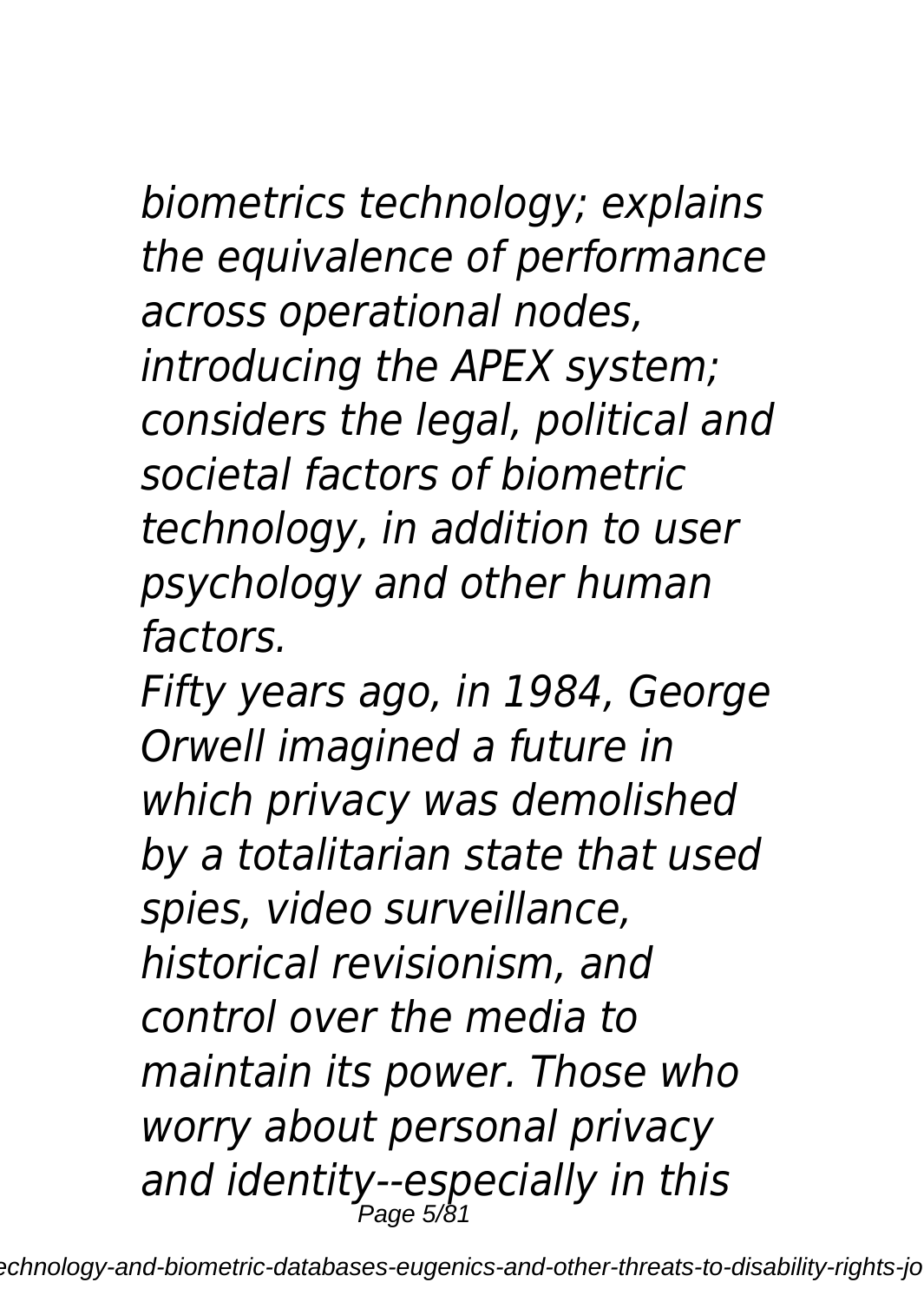#### *day of technologies that encroach upon these rights--still use Orwell's "Big Brother" language to discuss privacy issues. But the reality is that the age of a monolithic Big Brother*

*is over. And yet the threats are perhaps even more likely to destroy the rights we've assumed were ours.Database Nation: The Death of Privacy in the 21st Century shows how, in these early years of the 21st century, advances in technology endanger our privacy in ways never before imagined. Direct marketers and retailers track our every purchase; surveillance cameras observe our* Page 6/81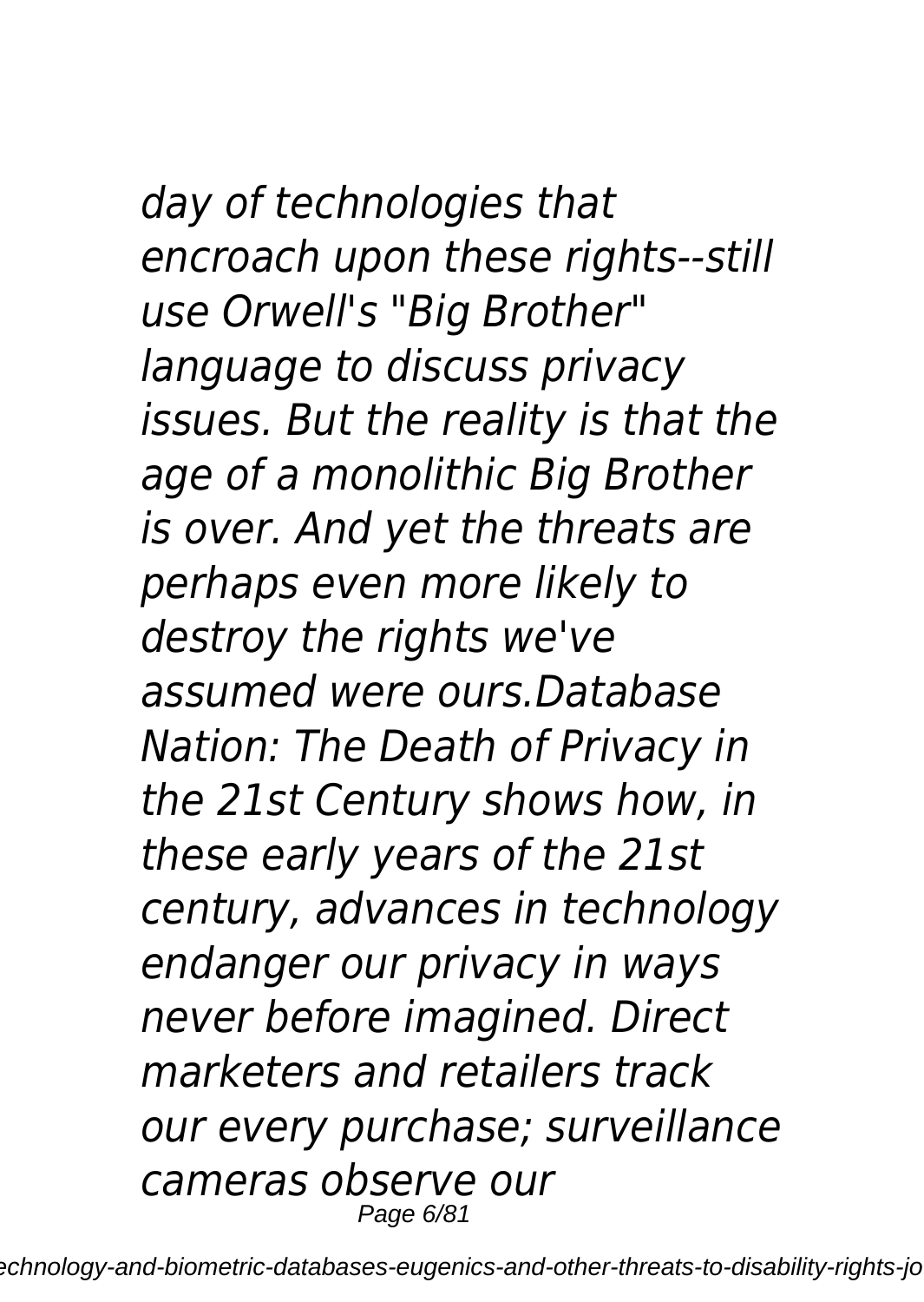*movements; mobile phones will soon report our location to those who want to track us; government eavesdroppers listen in on private communications; misused medical records turn our bodies and our histories against us; and linked databases assemble detailed consumer profiles used to predict and influence our behavior. Privacy--the most basic of our civil rights--is in grave peril.Simson Garfinkel--journalist, entrepreneur, and international authority on computer security--has devoted his career to testing new technologies and*

Page 7/81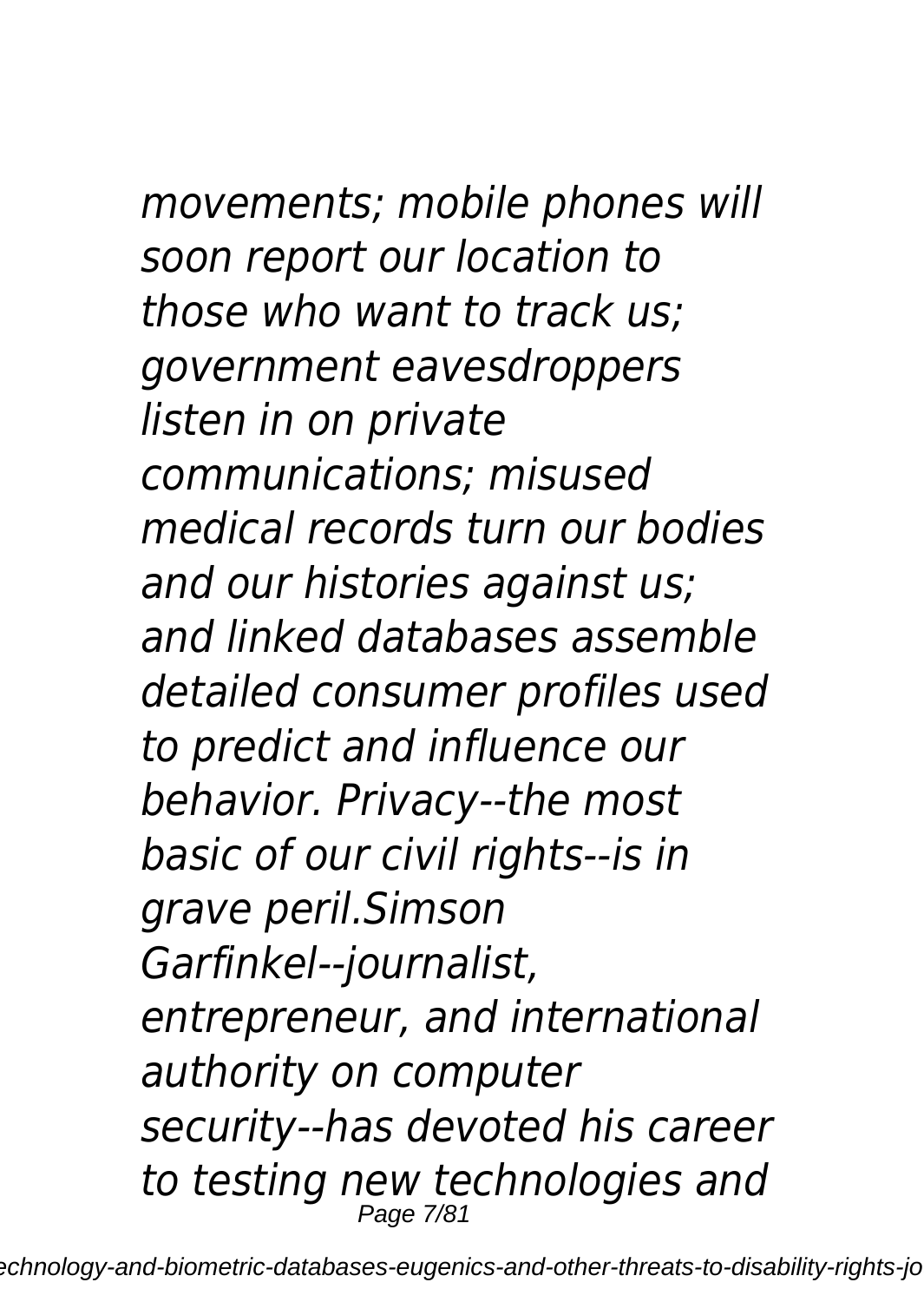*warning about their implications. This newly revised update of the popular hardcover edition of Database Nation is his compelling account of how invasive technologies will affect our lives in the coming years. It's a timely, far-reaching, entertaining, and thoughtprovoking look at the serious threats to privacy facing us today. The book poses a disturbing question: how can we protect our basic rights to privacy, identity, and autonomy when technology is making invasion and control easier than ever before?Garfinkel's captivating blend of journalism,* Page 8/81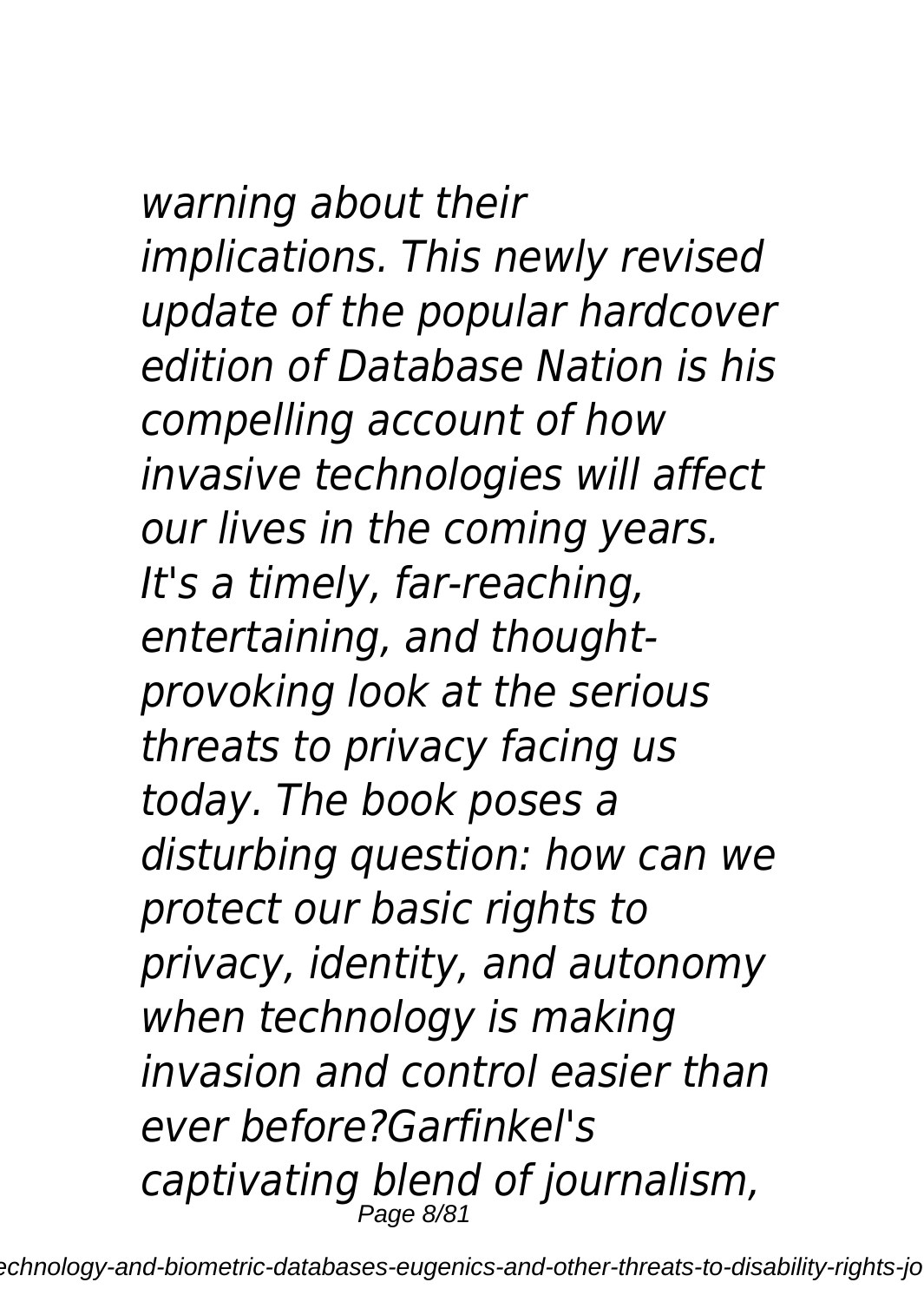*storytelling, and futurism is a call to arms. It will frighten, entertain, and ultimately convince us that we must take action now to protect our privacy and identity before it's too late. Computer Vision: Concepts, Methodologies, Tools, and Applications The Practitioner's Guide to Biometrics Australian and International Perspectives for Surveillance and Security International Conferences, DTA / BSBT 2010, Held as Part of the Future Generation Information Technology Conference, FGIT*

Page 9/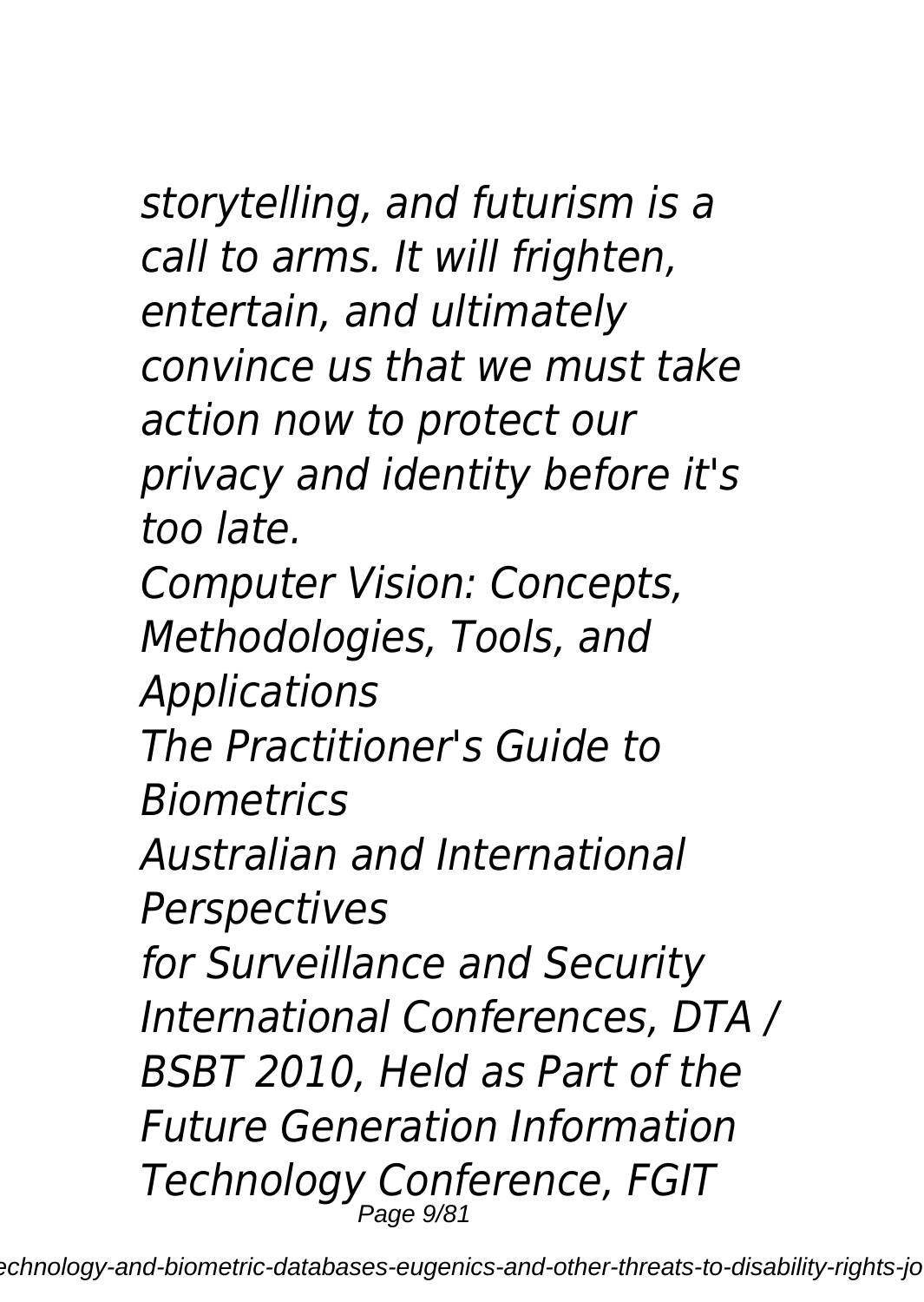*2010, Jeju Island, Korea, December 13-15, 2010. Proceedings Biometric ID Management and Multimodal Communication This book discusses recent advances and contemporary research in the field of cryptography, security, mathematics and statistics, and their applications in computing and information technology. Mainly focusing on mathematics and applications of mathematics in computer science and information technology, it includes contributions from eminent international scientists, researchers, and scholars. The book helps researchers update their knowledge* Page 10/81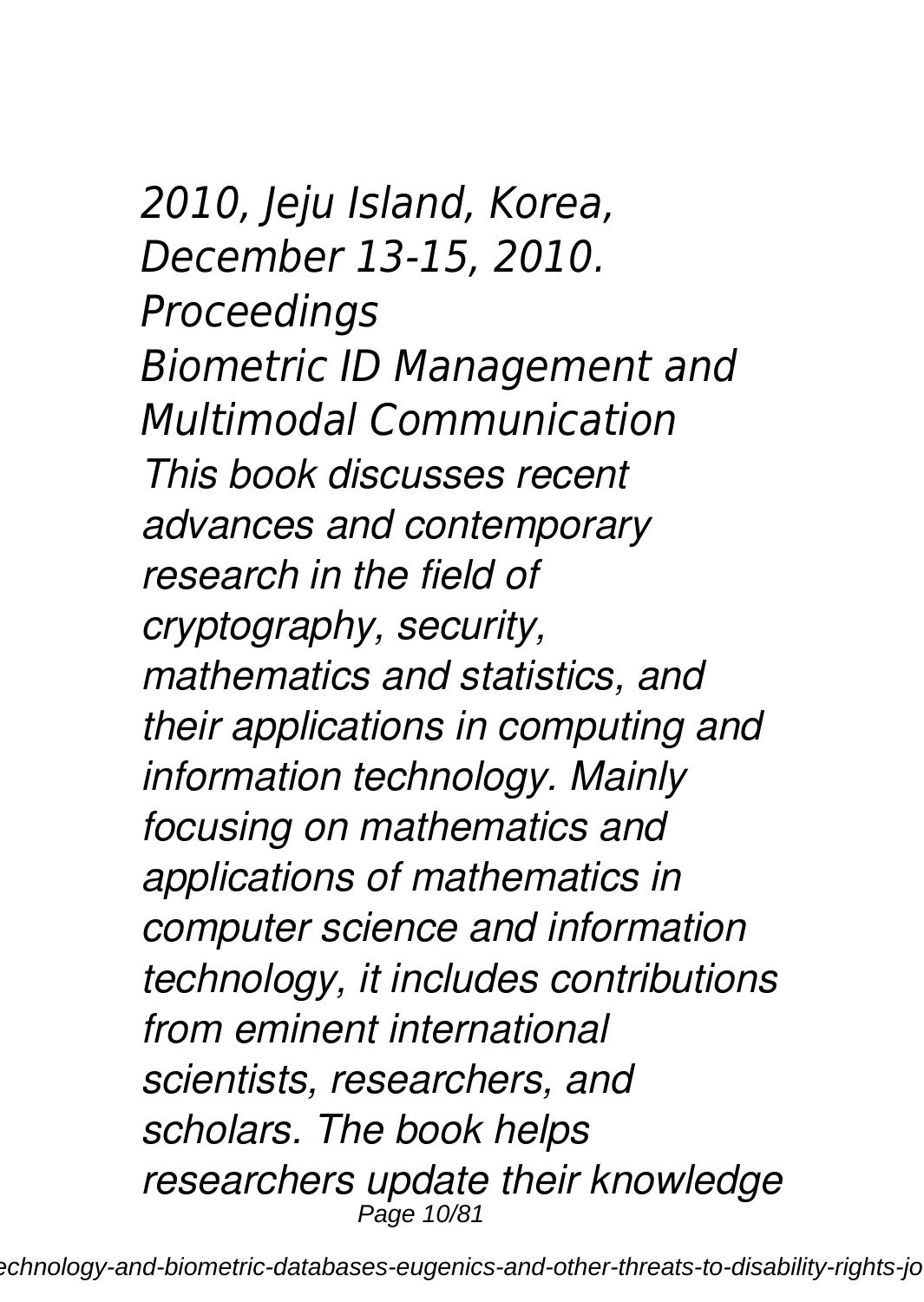*of cryptography, security, algebra, frame theory, optimizations, stochastic processes, compressive sensing, functional analysis, and complex variables.*

*This book is open access. This book undertakes a multifaceted and integrated examination of biometric identification, including the current state of the technology, how it is being used, the key ethical issues, and the implications for law and regulation. The five chapters examine the main forms of contemporary biometrics–fingerprint recognition, facial recognition and DNA identification– as well the integration of biometric data with other forms of personal data, analyses key ethical concepts in*

Page 11/81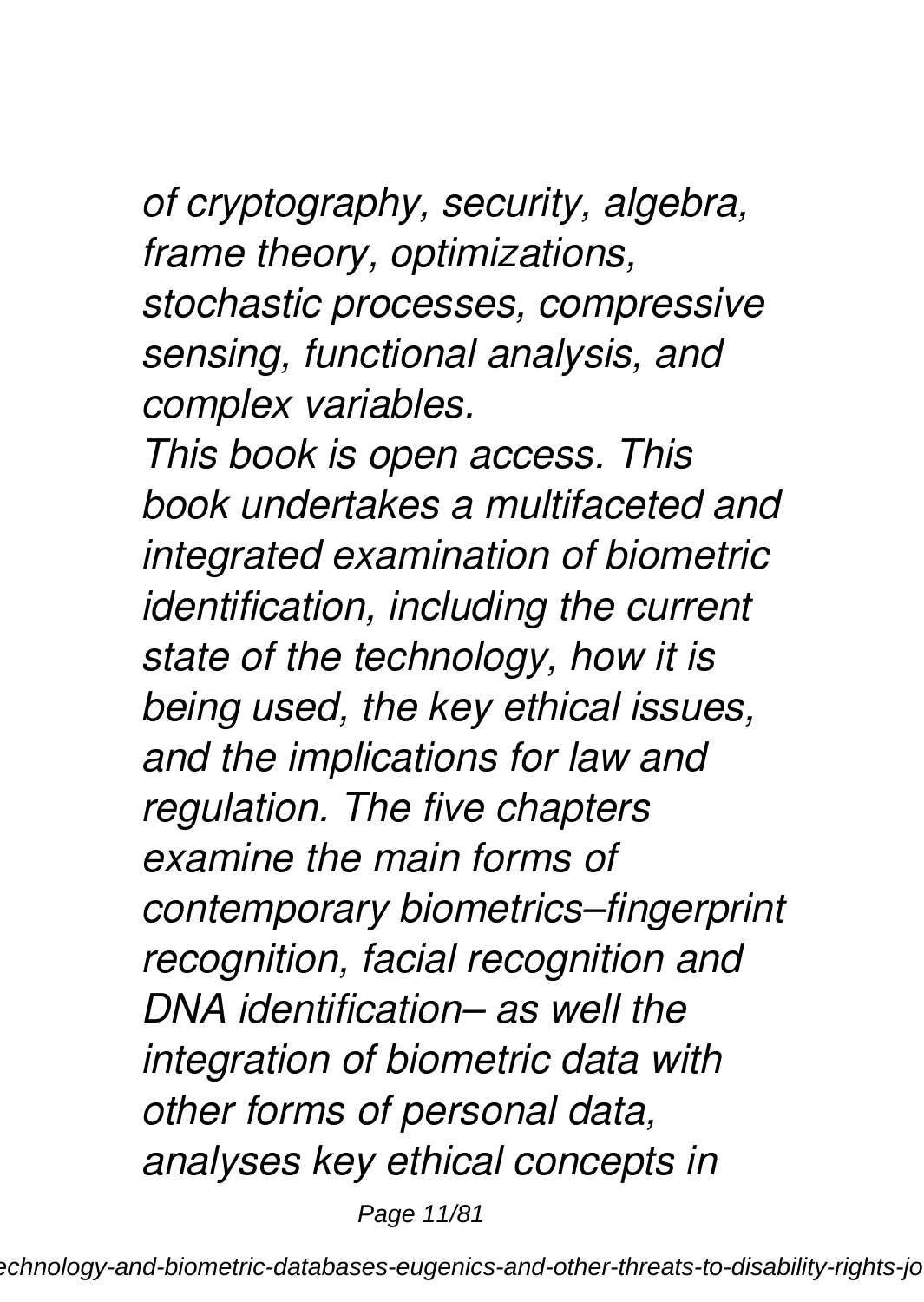#### *play, including privacy, individual autonomy, collective responsibility, and joint ownership rights, and proposes a raft of principles to guide the regulation of biometrics in liberal democracies. Biometric identification technology is developing rapidly and being implemented more widely, along with other forms of information technology. As products, services and communication moves online, digital identity and security is becoming more important. Biometric identification facilitates this transition. Citizens now use biometrics to access a smartphone or obtain a passport; law enforcement agencies use biometrics in association with*

Page 12/81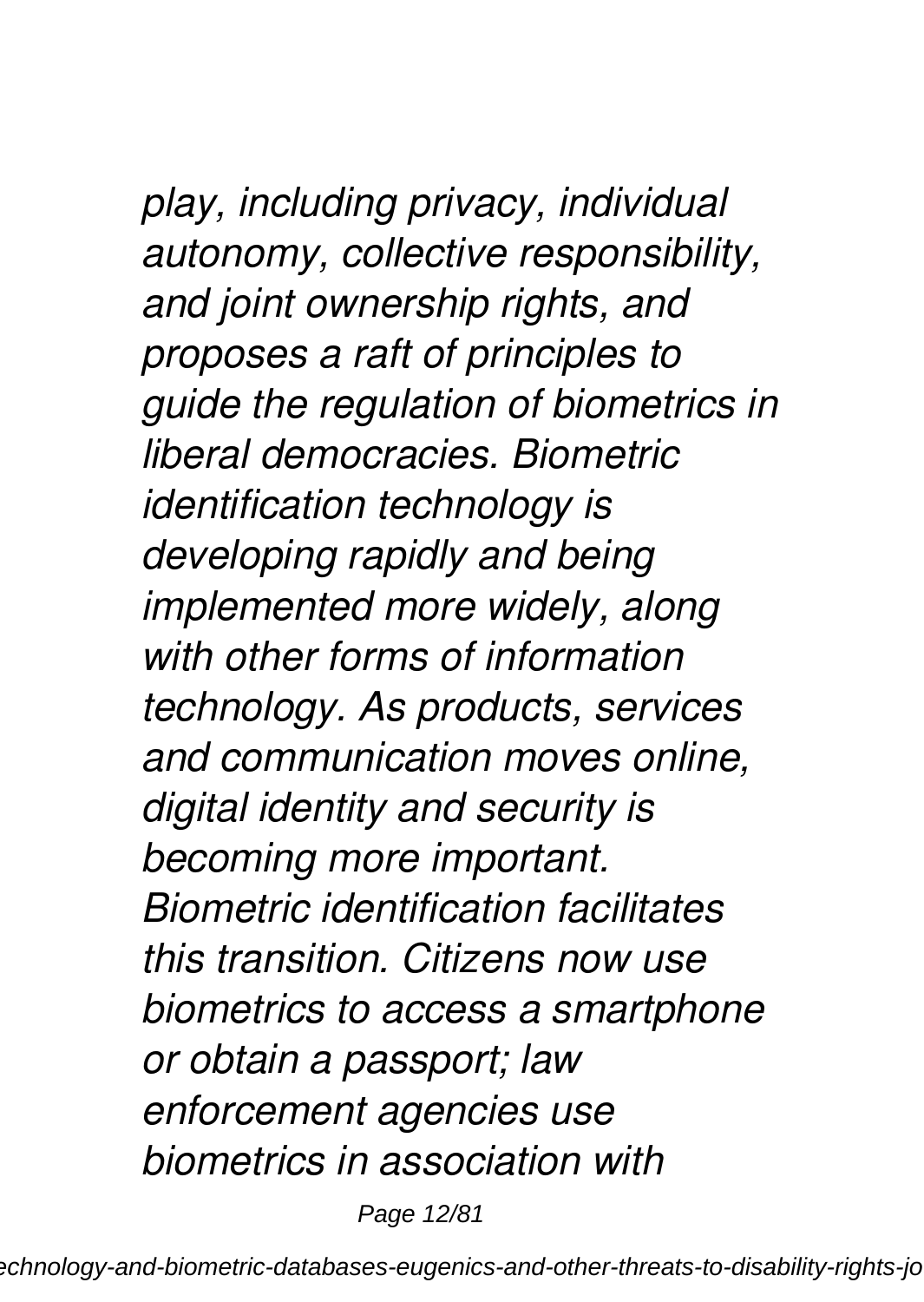*CCTV to identify a terrorist in a crowd, or identify a suspect via their fingerprints or DNA; and companies use biometrics to identify their customers and employees. In some cases the use of biometrics is governed by law, in others the technology has developed and been implemented so quickly that, perhaps because it has been viewed as a valuable security enhancement, laws regulating its use have often not been updated to reflect new applications. However, the technology associated with biometrics raises significant ethical problems, including in relation to individual privacy, ownership of biometric data, dual use and, more generally, as is illustrated by the*

Page 13/81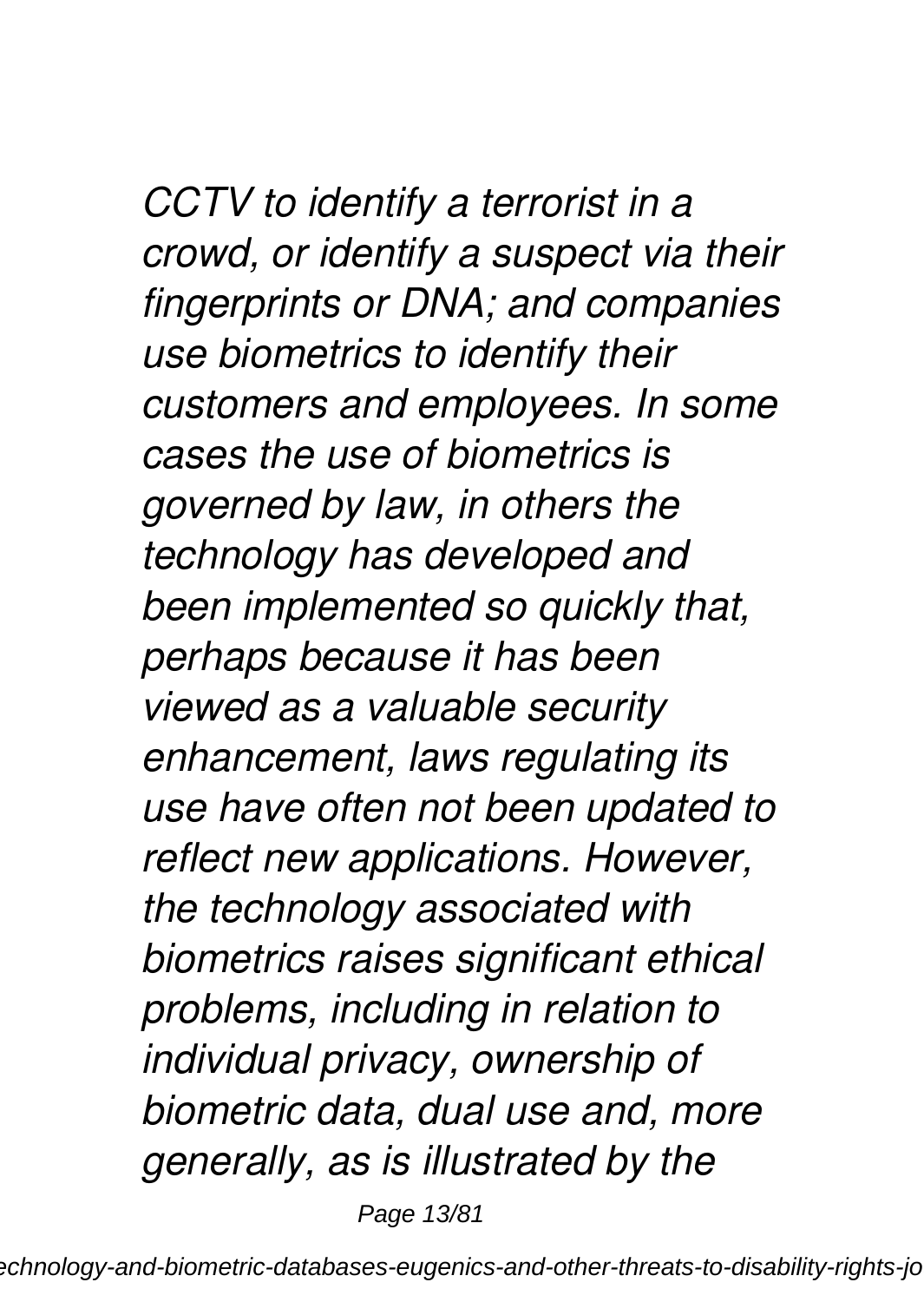*increasing use of biometrics in authoritarian states such as China, the potential for unregulated biometrics to undermine fundamental principles of liberal democracy. Resolving these ethical problems is a vital step towards more effective regulation. The development of technologies for the identi?cation of individuals has driven the interest and curiosity of many people. Spearheaded and inspired by the Bertillon coding system for the classi?cation of humans based on physical measurements, scientists and engineers have been trying to invent new devices and classi?cation systems to capture*

*the human identity from its body*

Page 14/81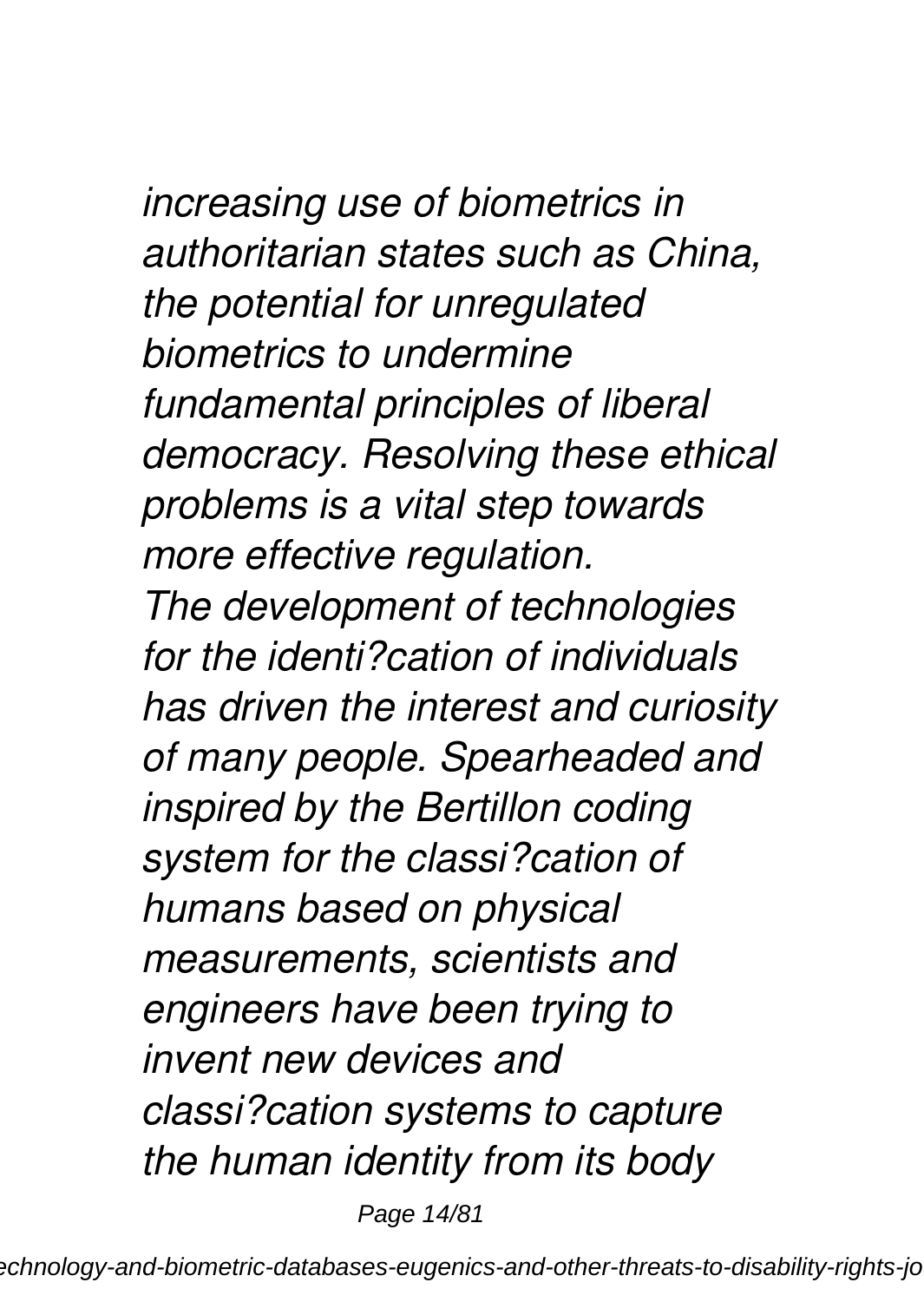*measurements. One of the main limitations of the precursors of today's biometrics, which is still present in the vast majority of the existing biometric systems, has been the need to keep the device in close contact with the subject to capture the biometric measurements. This clearly limits the applicability and convenience of biometric systems. This book presents an important step in addressing this limitation by describing a number of methodologies to capture meaningful biometric information from a distance. Most materials covered in this book have been presented at the International Summer School on Biometrics*

Page 15/81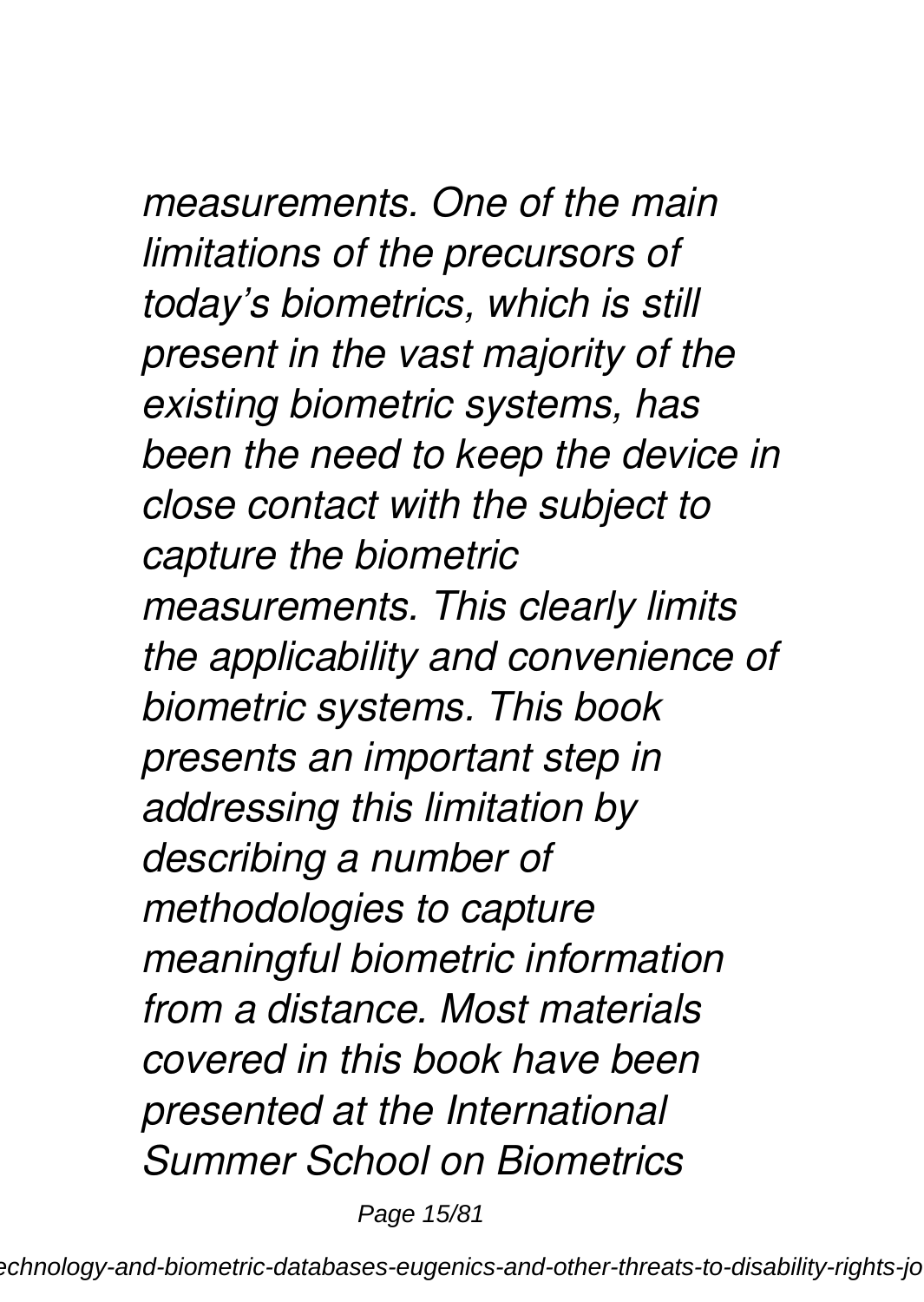#### *which is held every year in Alghero, Italy and which has become a ?agship activity of the IAPR*

*Technical Committee on Biometrics (IAPR TC4). The last four chapters of the book are derived from some of the best p- sentations by the participating students of the school. The educational value of this book is also highlighted by the number of proposed exercises and questions which will help the reader to better understand the proposed topics. Biometricsâ€"the use of physiological and behavioral characteristics for identification purposesâ€"has been promoted as a way to enhance security and identification efficiency. There are questions, however, about, among*

Page 16/81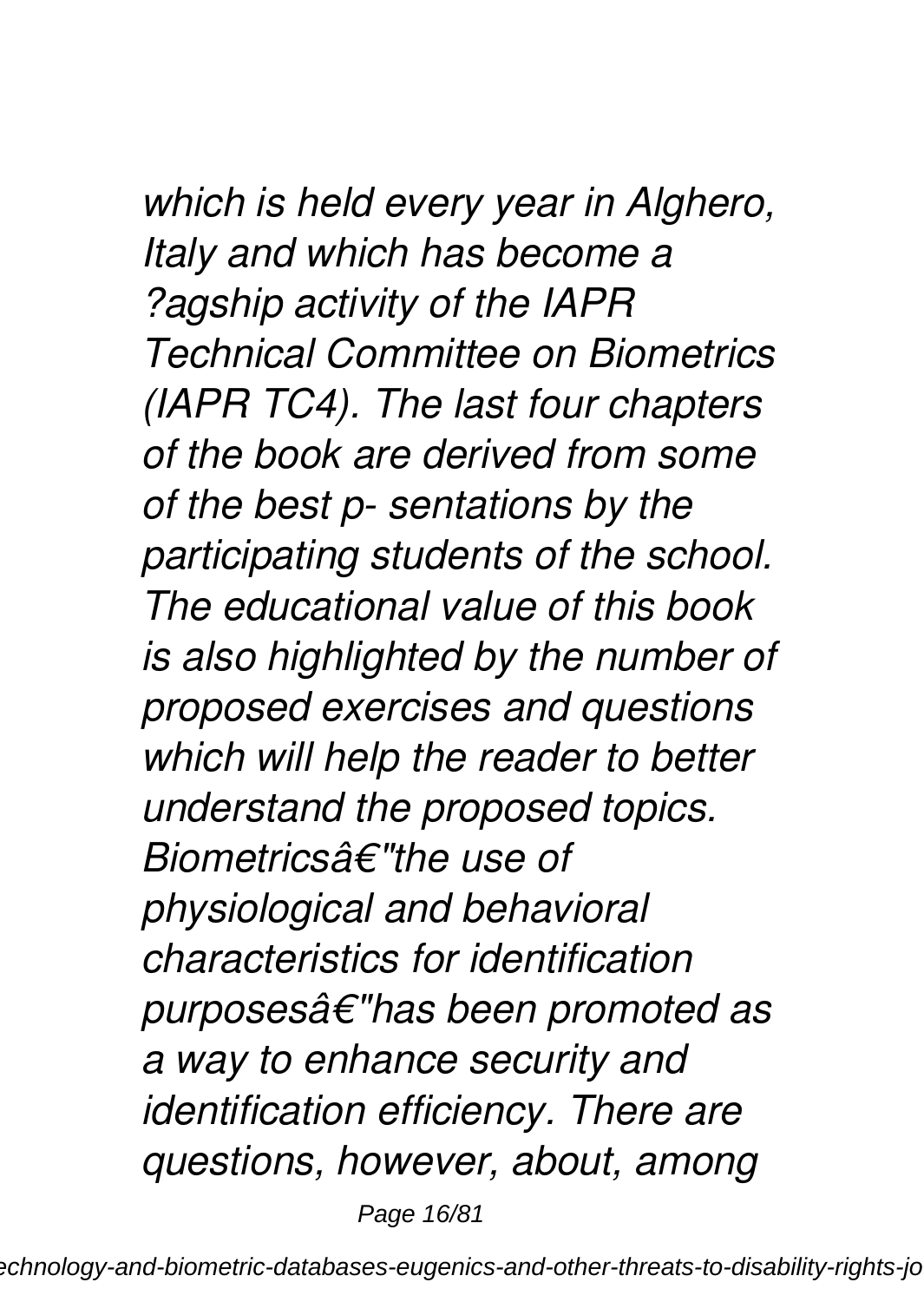*other issues, the effectiveness of biometric security measures, usability, and the social impacts of biometric technologies. To address these and other important questions, the NRC was asked by DARPA, the DHS, and the CIA to undertake a comprehensive assessment of biometrics that examines current capabilities, future possibilities, and the role of the government in their developments. As a first step, a workshop was held at which a variety of views about biometric technologies and systems were presented. This report presents a summary of the workshop's five panels: scientific and technical challenges; measurement,*

Page 17/81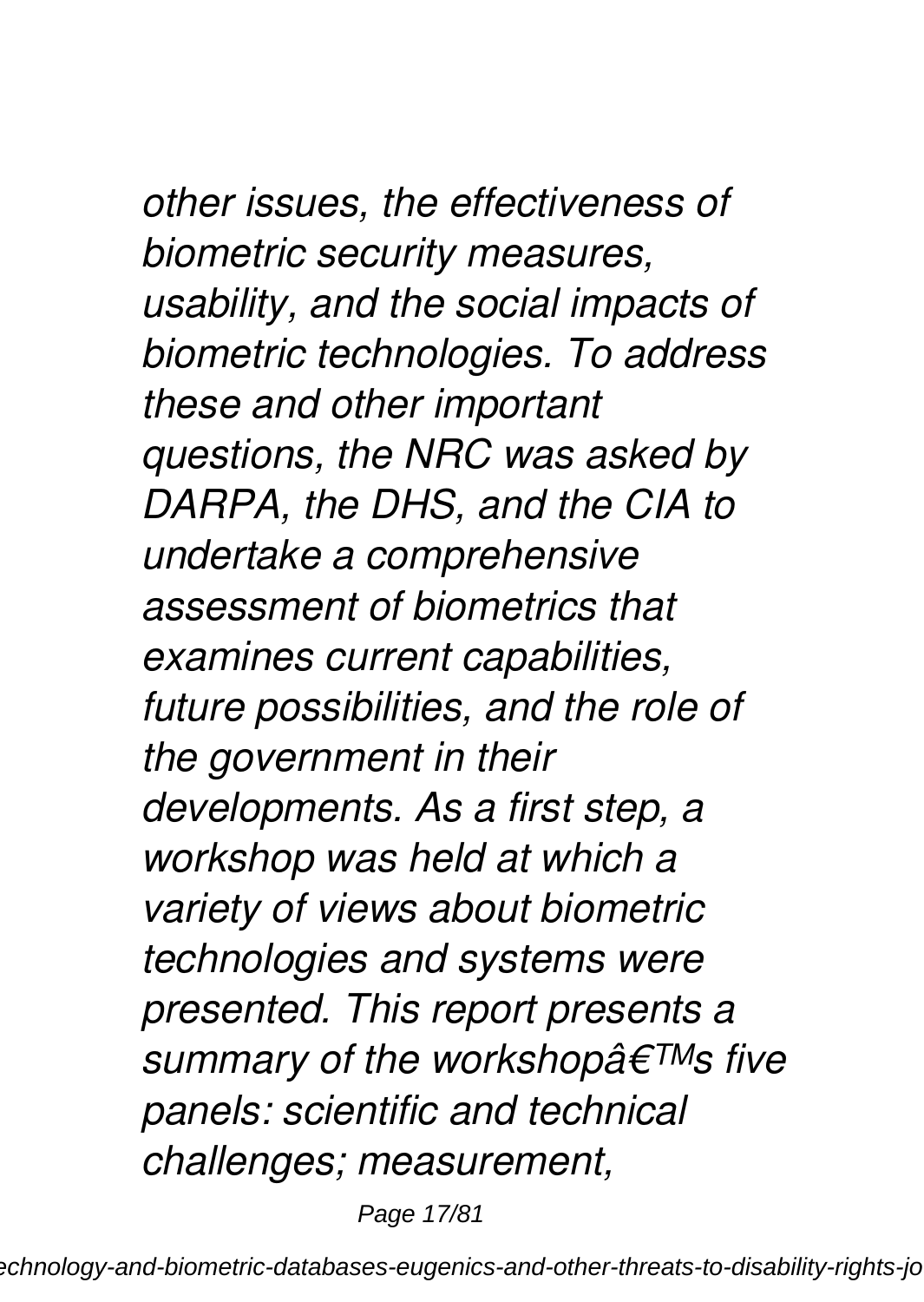*statistics, testing, and evaluation; legislative, policy, human, and cultural factors; scenarios and applications; and technical and policy aspects of information sharing. The results of this workshop coupled with other information will form the basis of the study's final report. Concepts, Methodologies, Tools, and Applications Database Theory and Application, Bio-Science and Bio-Technology Information Technology. Biometric Calibration, Augmentation and Fusion Data. Fusion Information Format 16th International Conference on*

*Information Technology-New Generations (ITNG 2019)*

Page 18/81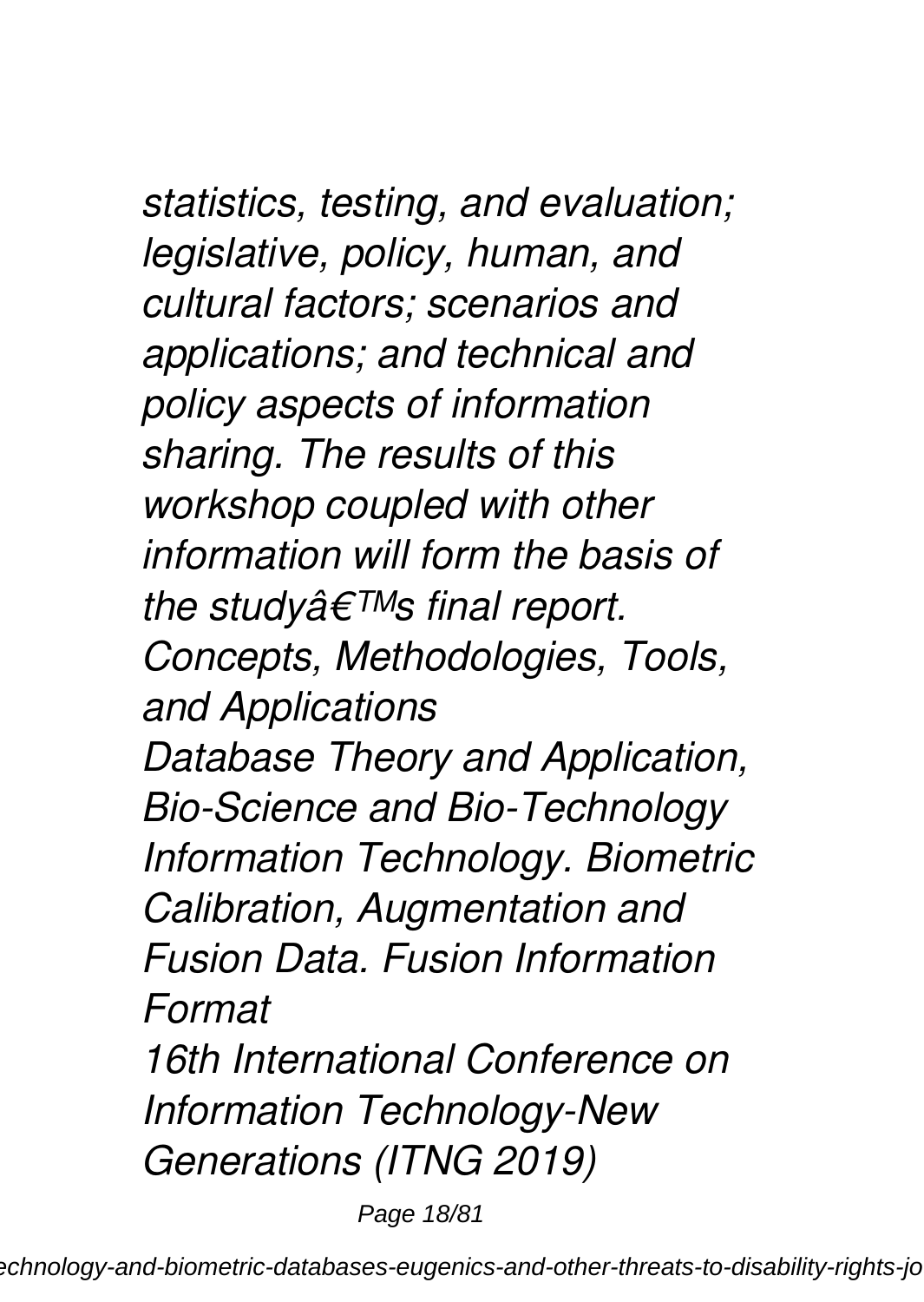*Inventive Approaches for Technology Integration and Information Resources Management Biometrics* Cloud technologies have revolutionized the way we store information and perform various computing tasks. With the rise of this new technology, the ability to secure information stored on the cloud becomes a concern. The Handbook of Research on Securing Cloud-Based Databases with Biometric Applications explores the latest innovations in promoting cloud security through human authentication techniques.

Page 19/81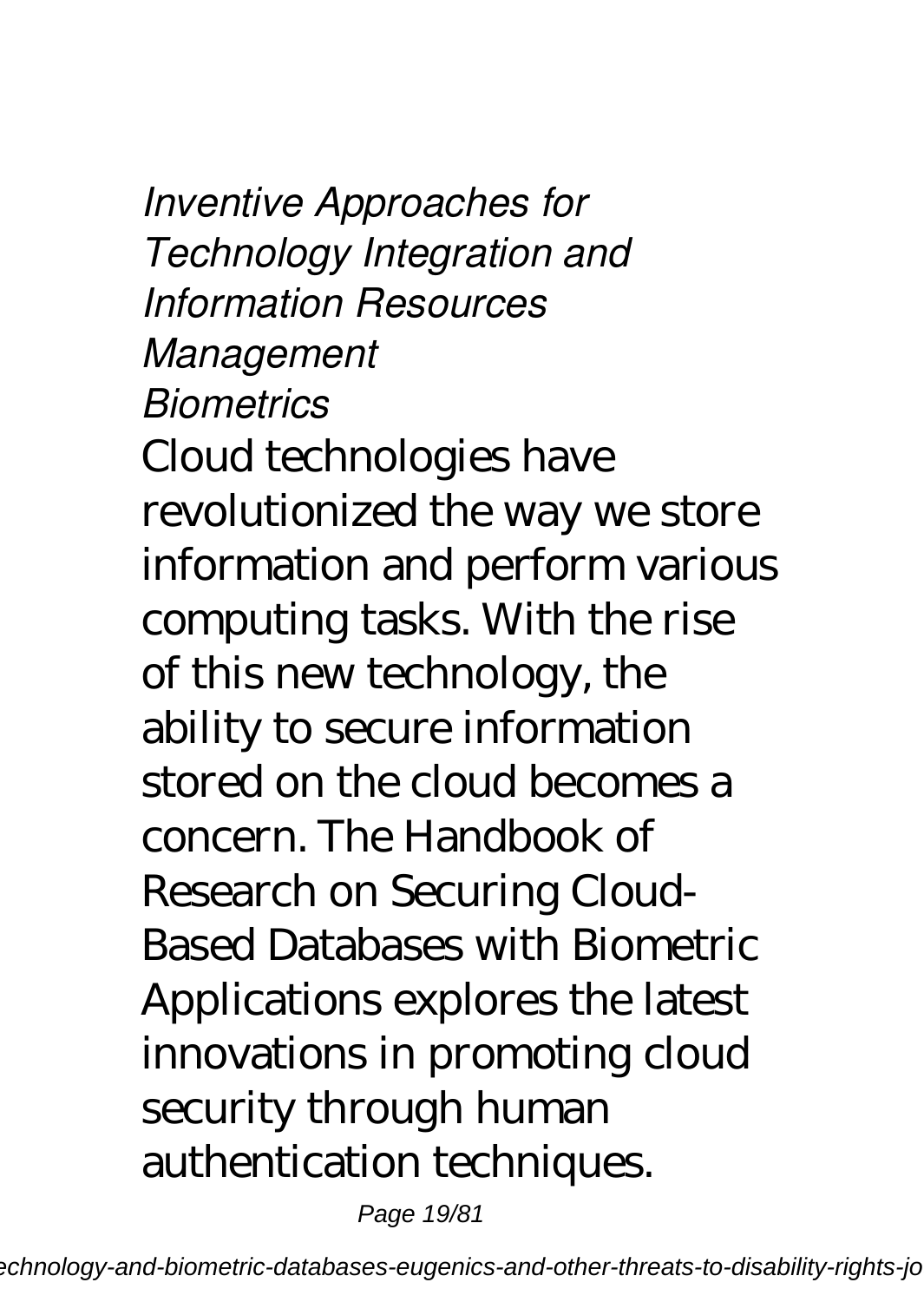## Exploring methods of access by

identification, including the analysis of facial features, fingerprints, DNA, dental characteristics, and voice patterns, this publication is designed especially for IT professionals, academicians, and upper-level students seeking current research surrounding cloud security. Many types of security

technologies are currently in use, with biometrics being one of the latest and most cutting-edge forms that has been produced for mass application. Biometrics, while intriguing, is often broached with hesitation and Page 20/81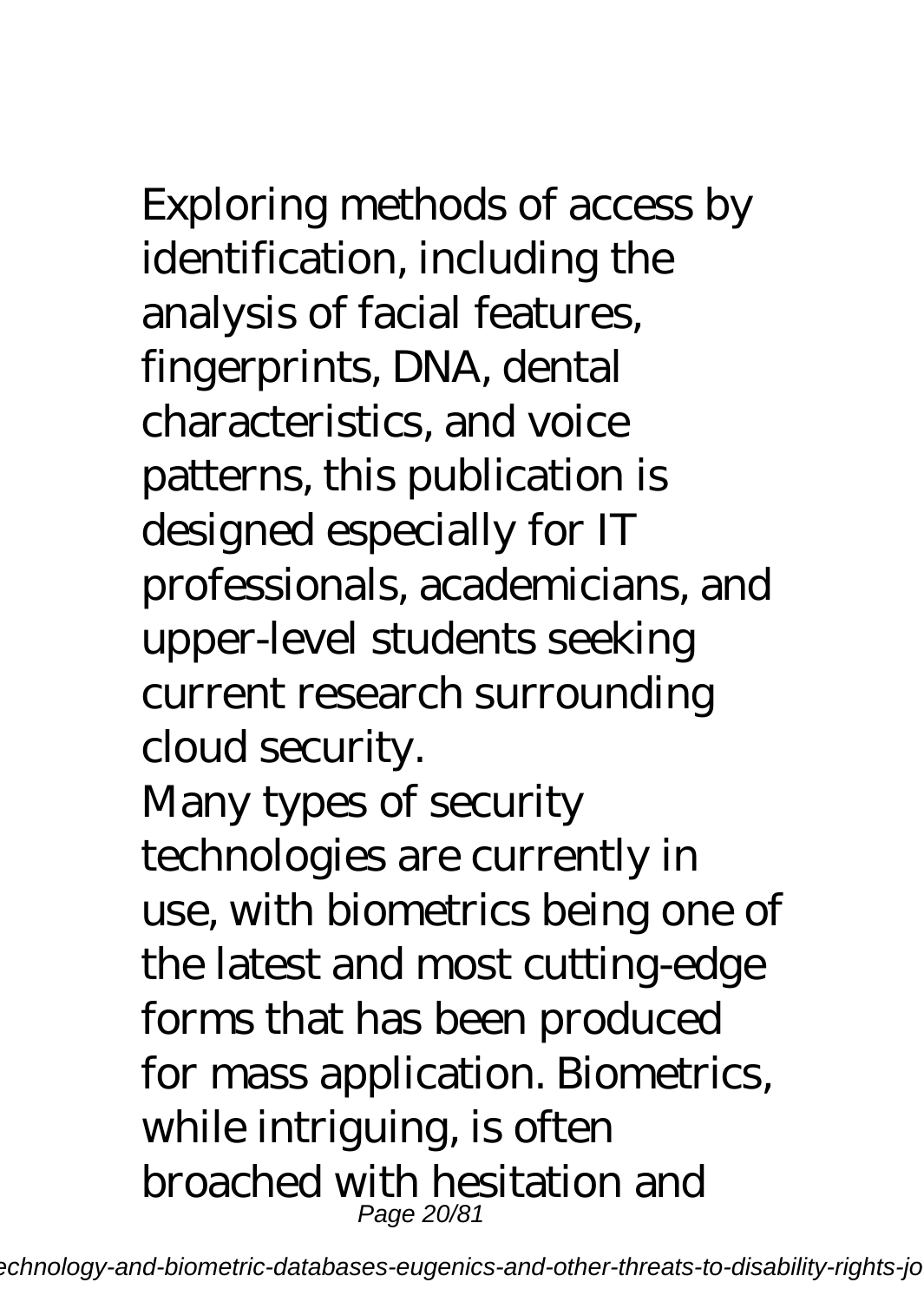poor understanding. Adopting Biometric Technology: Challenges and Solutions advocates increased implementation of biometric technology areas of the world where it has been least accepted, particularly in the United States. This book looks at several specific applications of biometric technology, challenging issues that have obstructed the use of biometrics in security and offering realistic solutions for increasing its worldwide utilization. It is divided into three sections, with the first discussing societal barriers against the adoption of biometric

Page 21/81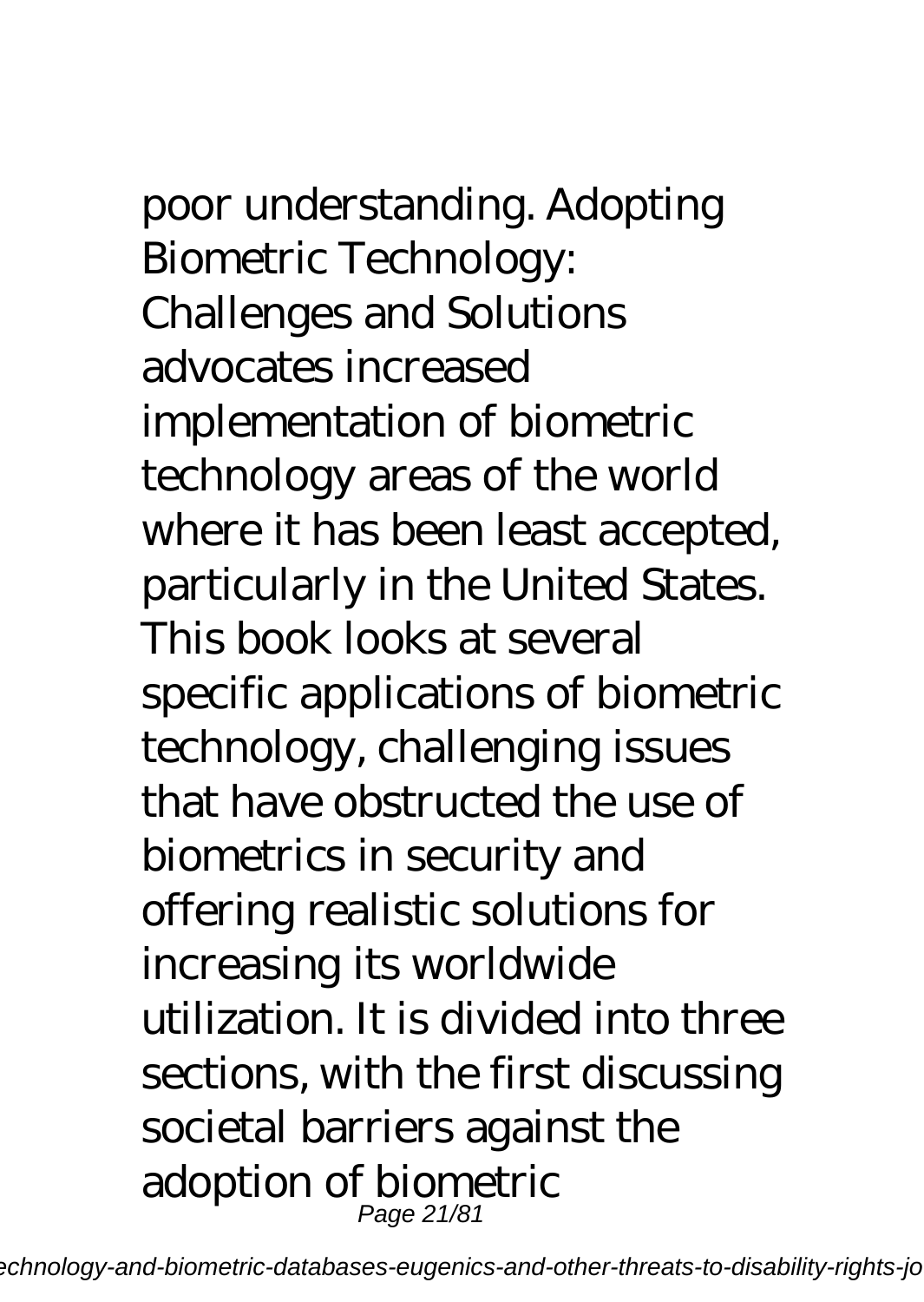# technology in security. The

second section presents case studies of specific applications, such as e-passports and e-voting, that have already been implemented and could be expanded into regions where usage is low. The third section lays out a case for the general practicality and value that biometrics offers to relevant business sectors, including the benefits of implementing the currently controversial technology in place of the conventional forms of verification. While biometric technology has been poorly accepted and adopted in the Page 22/81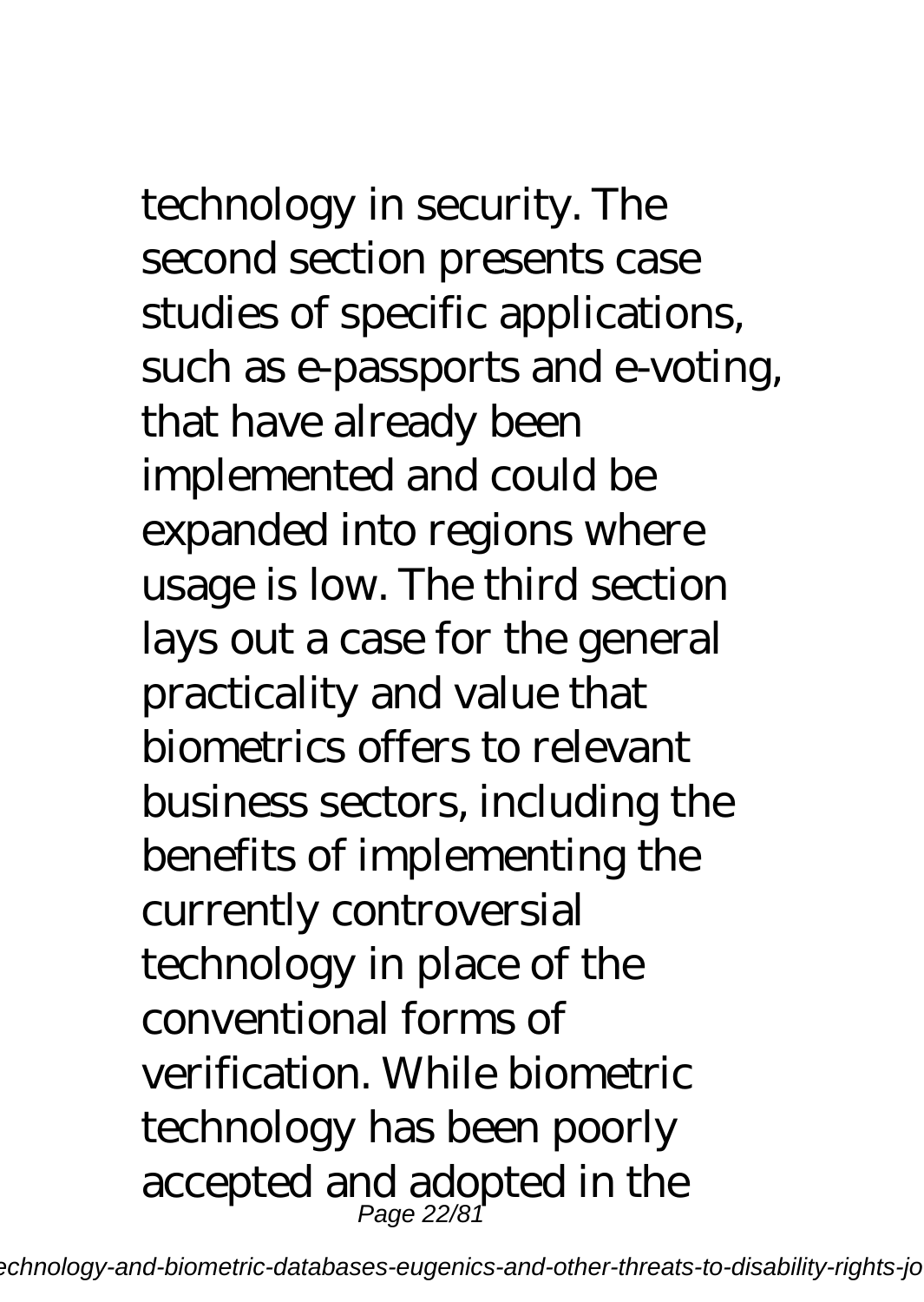## United States as well as other

developed nations, it is already a popular tool in developing nations in Asia, Africa, and Eastern Europe. Adopting Biometric Technology examines the societal resistance hindering the broader usage of biometrics and provides practical solutions for overcoming those barriers while showing how its increased application would be overall advantageous.

This book constitutes the research papers presented at the Joint 2101 & 2102 International Conference on Biometric ID Management and Multimodal Communication. Page 23/81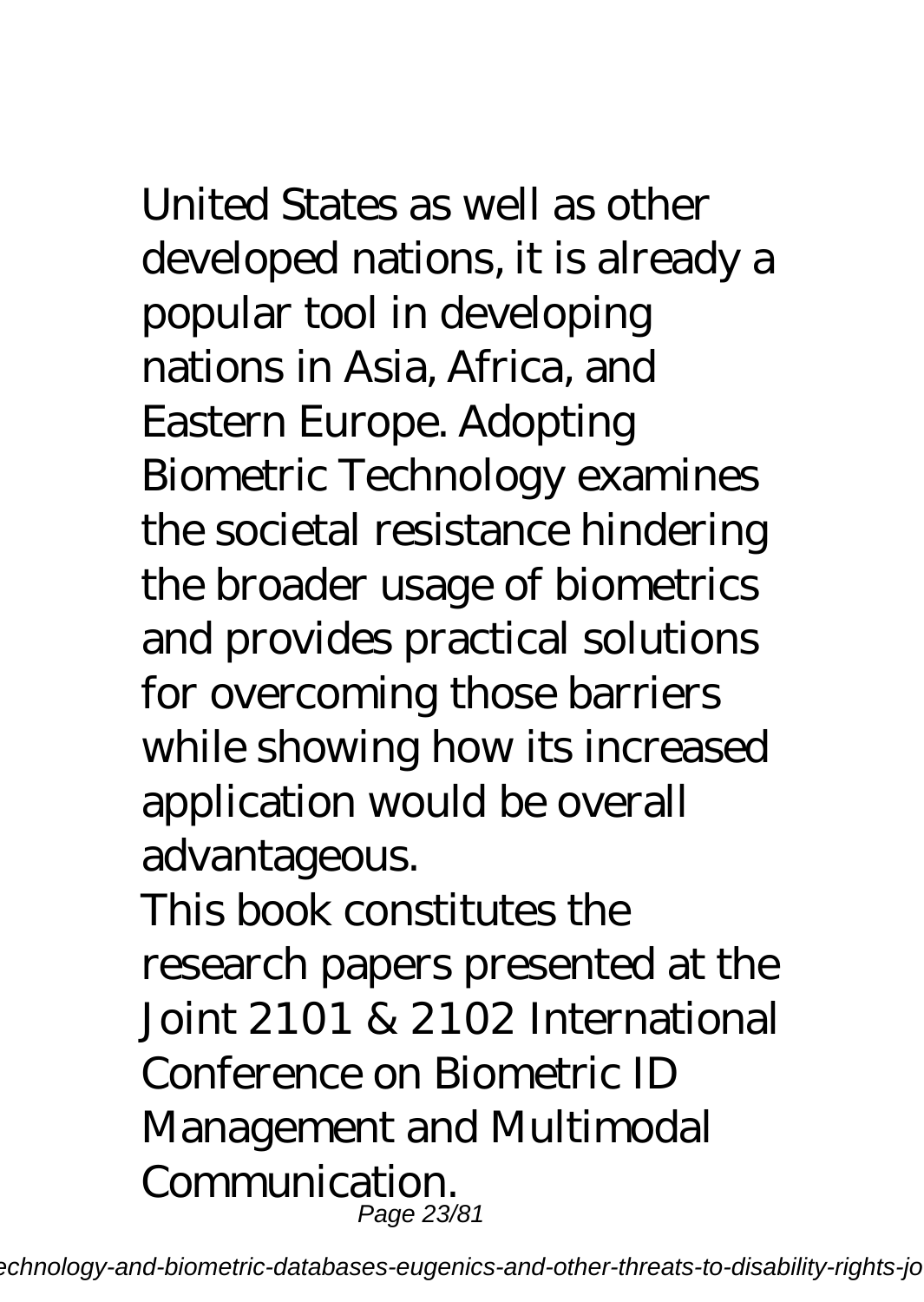BioID\_MultiComm'09 is a joint International Conference organized cooperatively by COST Actions 2101 & 2102. COST 2101 Action is focused on 'Biometrics for Identity Documents and Smart Cards (BIDS)', while COST 2102 Action is entitled 'Cross-Modal Analysis of Verbal and Non-verbal Communication'. The aim of COST 2101 is to investigate novel technologies for unsupervised multimodal biometric authentication systems using a new generation of biometrics-enabled identity documents and smart cards. COST 2102 is devoted to Page 24/81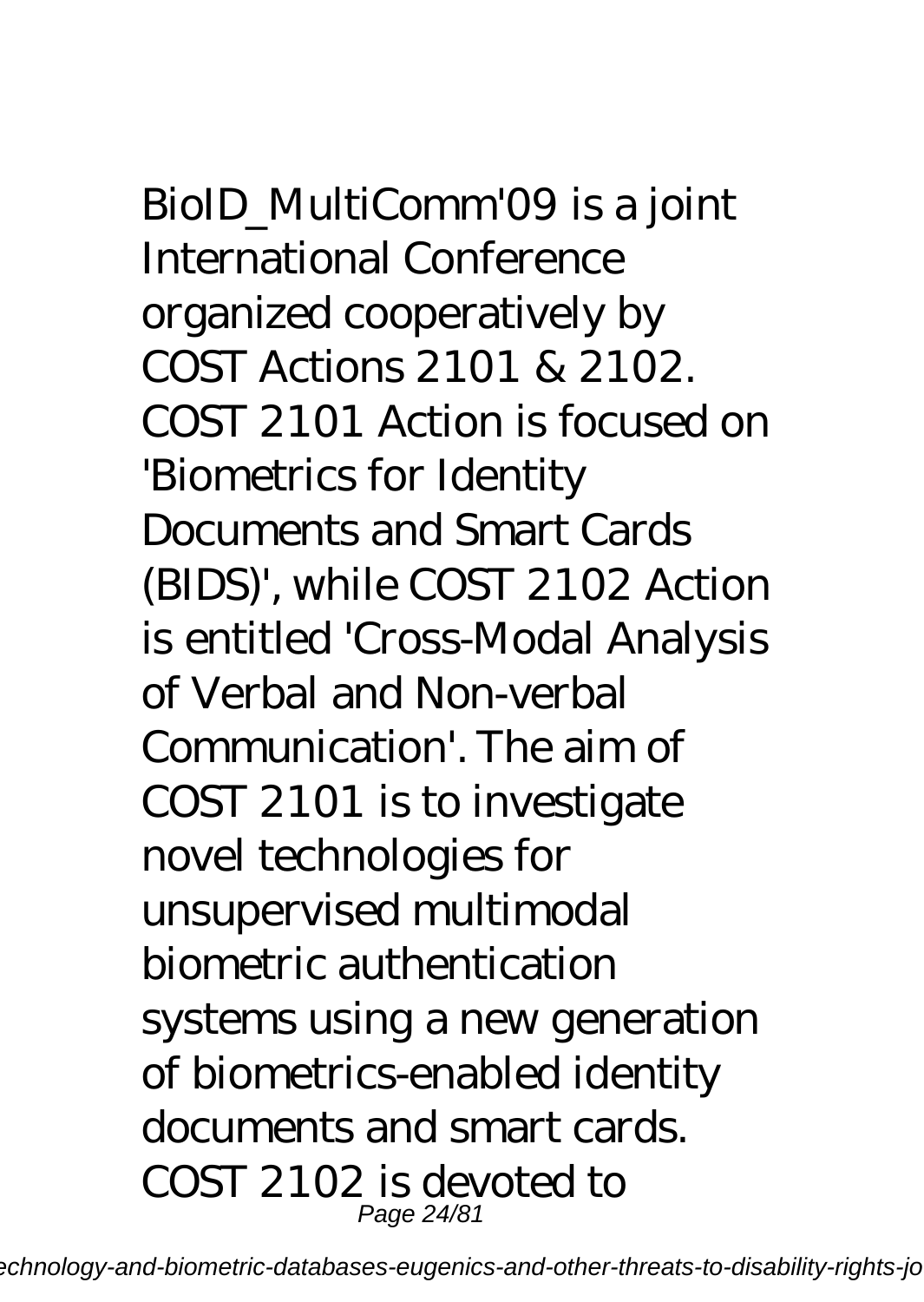develop an advanced acoustical, perceptual and psychological analysis of verbal and nonverbal communication signals originating in spontaneous faceto-face interaction, in order to identify algorithms and automatic procedures capable of recognizing human emotional states.

The regulation of technology is an important and topical area of law, relevant to almost all aspects of society. Technology Law: Australian and International Perspectives presents a thorough exploration of the new legal challenges created by evolving Page 25/81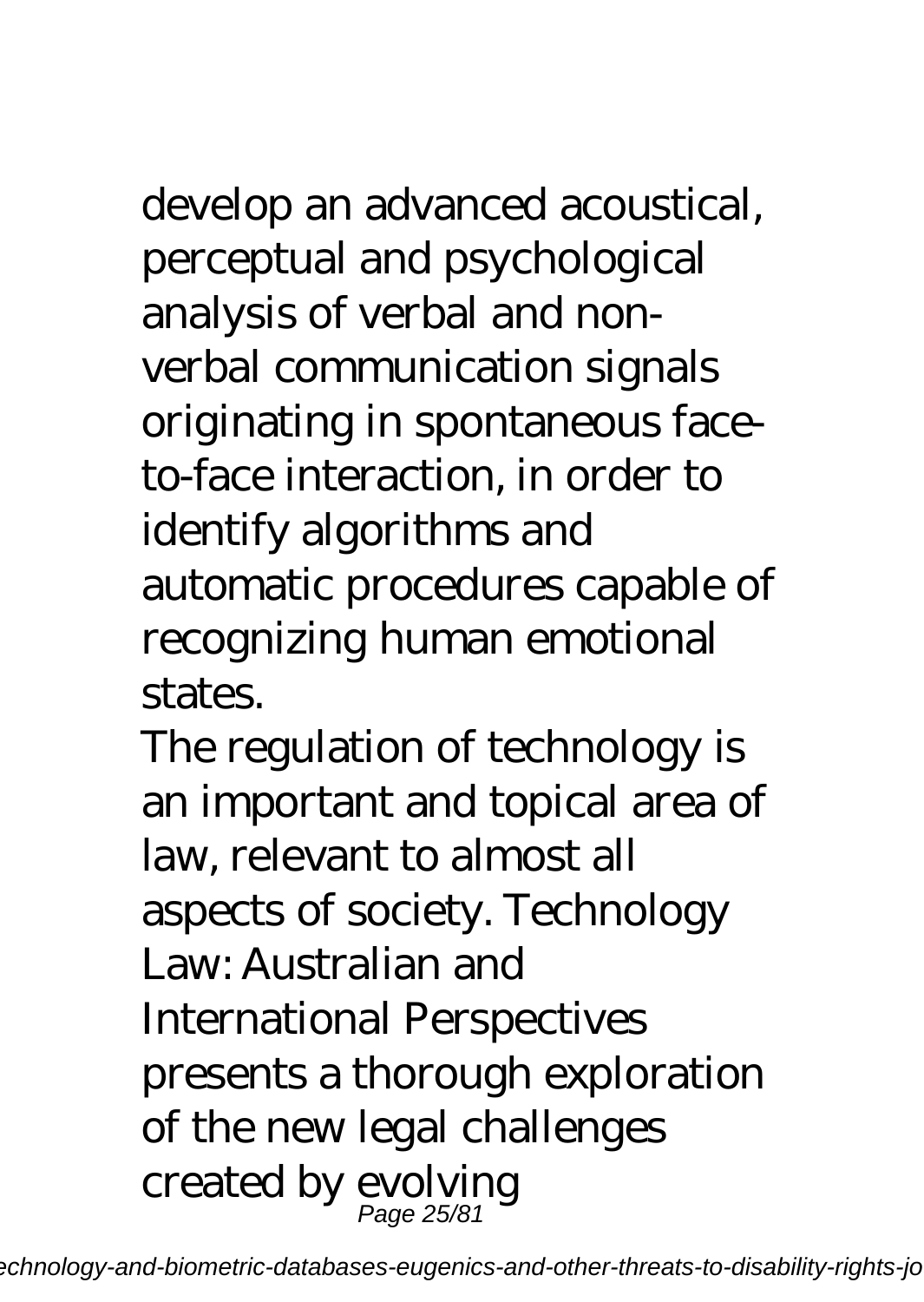## technologies, from the use of

facial recognition technology in criminal investigations to the rise and regulation of cryptocurrencies. A well-written and fascinating introduction to technology law in Australia and internationally, Technology Law provides thorough coverage of the theoretical perspectives, legislation, cases and developing issues where technology and the law interact. The text covers data protection and privacy, healthcare technology, criminal justice technology, commercial transactions, cybercrime, social media and intellectual property, and canvasses the future of

Page 26/81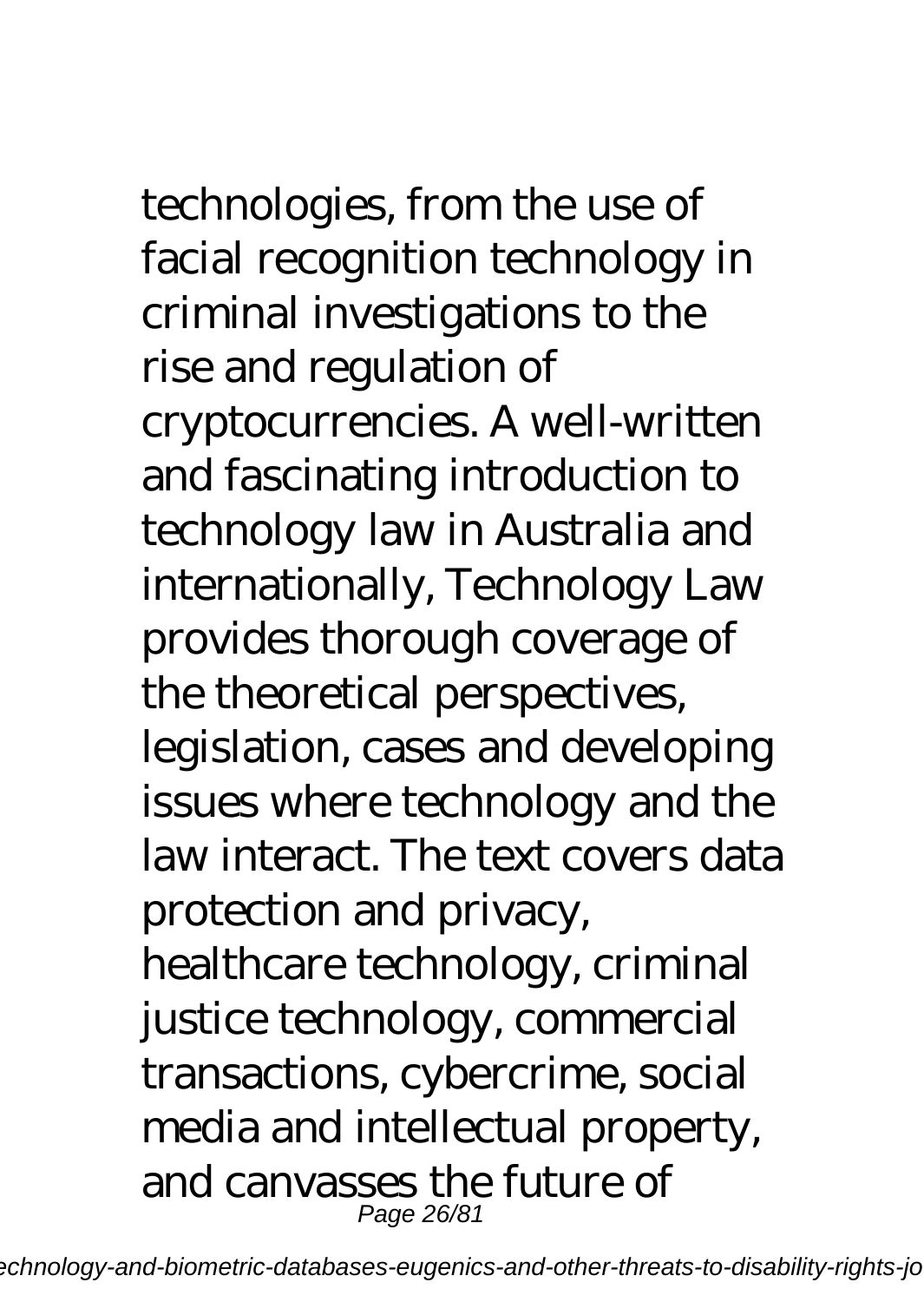technology and technology law. Written by leading experts in the field, Technology Law is an excellent resource for law students and legal professionals with an interest in the area. A New Economy in Middle East and North Africa Identity Verification in a Networked World Challenges and Opportunities Encyclopedia of Database Technologies and Applications Handbook of Research on Securing Cloud-Based Databases with Biometric Applications Information Technology. Performance Testing of Biometric Template Protection

echnology-and-biometric-databases-eugenics-and-other-threats-to-disability-rights-jo

Page 27/81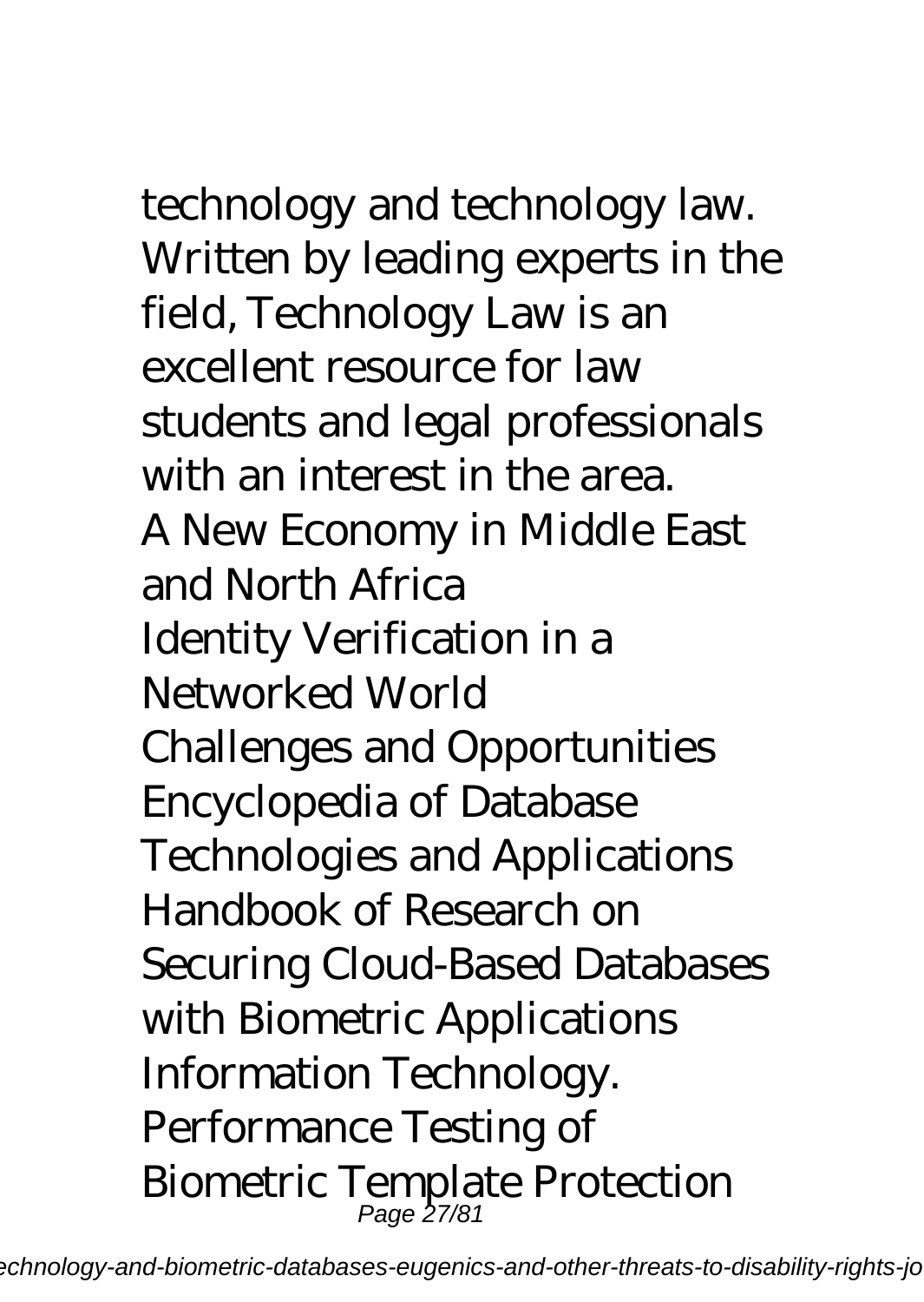#### **Schemes**

*Welcome to the proceedings of the 2010 International Conferences on Database Theory and Application (DTA 2010), and Bio-Science and Bio-Technology (BSBT 2010) – two of the partnering events of the Second International Mega-Conference on Future Generation Information Technology (FGIT 2010). DTA and BSBT bring together researchers from academia and industry as well as practitioners to share ideas, problems and solutions relating to the multifaceted aspects of*

Page 28/81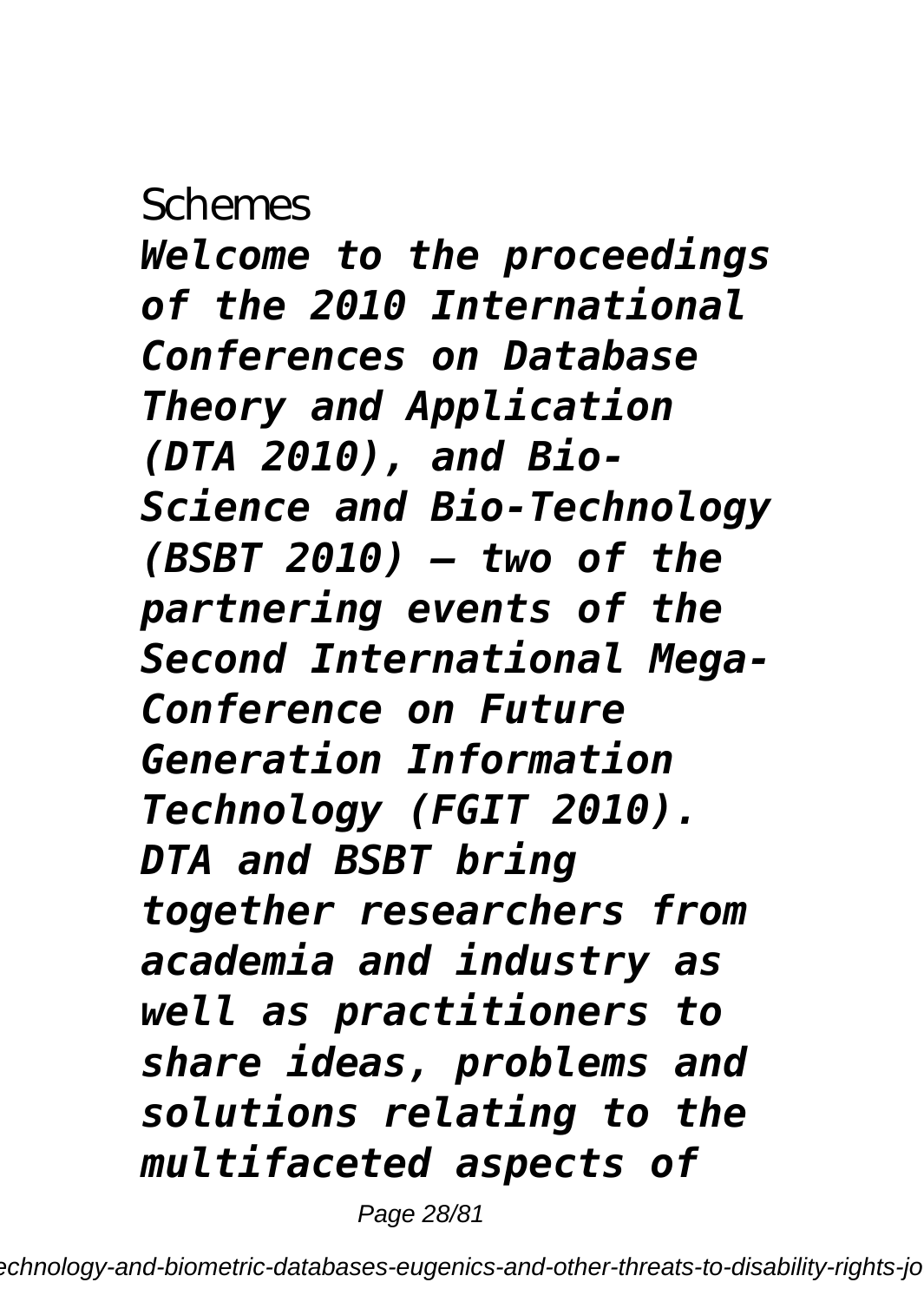*databases, data mining and biomedicine, including their links to computational sciences, mathematics and information technology. In total, 1,630 papers were submitted to FGIT 2010 from 30 countries, which includes 175 papers submitted to DTA/BSBT 2010. The submitted papers went through a rigorous reviewing process: 395 of the 1,630 papers were accepted for FGIT 2010, while 40 papers were accepted for DTA/BSBT 2010. Of the 40 papers 6 were selected for the*

Page 29/81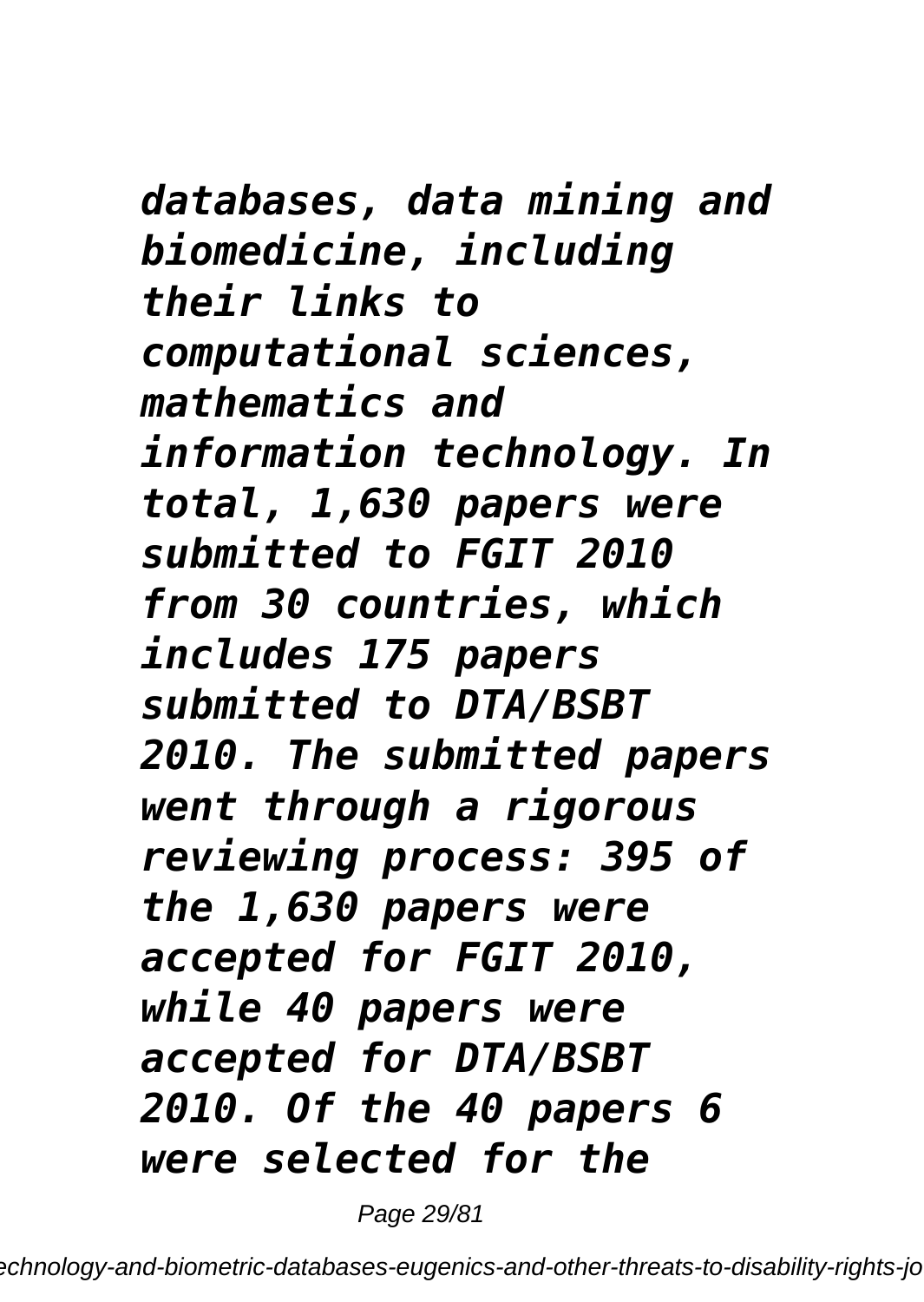*special FGIT 2010 volume published by Springer in the LNCS series. 31 papers are published in this volume, and 3 papers were withdrawn due to technical reasons. We would like to acknowledge the great effort of the DTA/BSBT 2010 International Advisory Boards and members of the International Program Committees, as well as all the organizations and individuals who supported the idea of publishing this volume of proceedings, including SERSC and Springer. Also,*

Page 30/81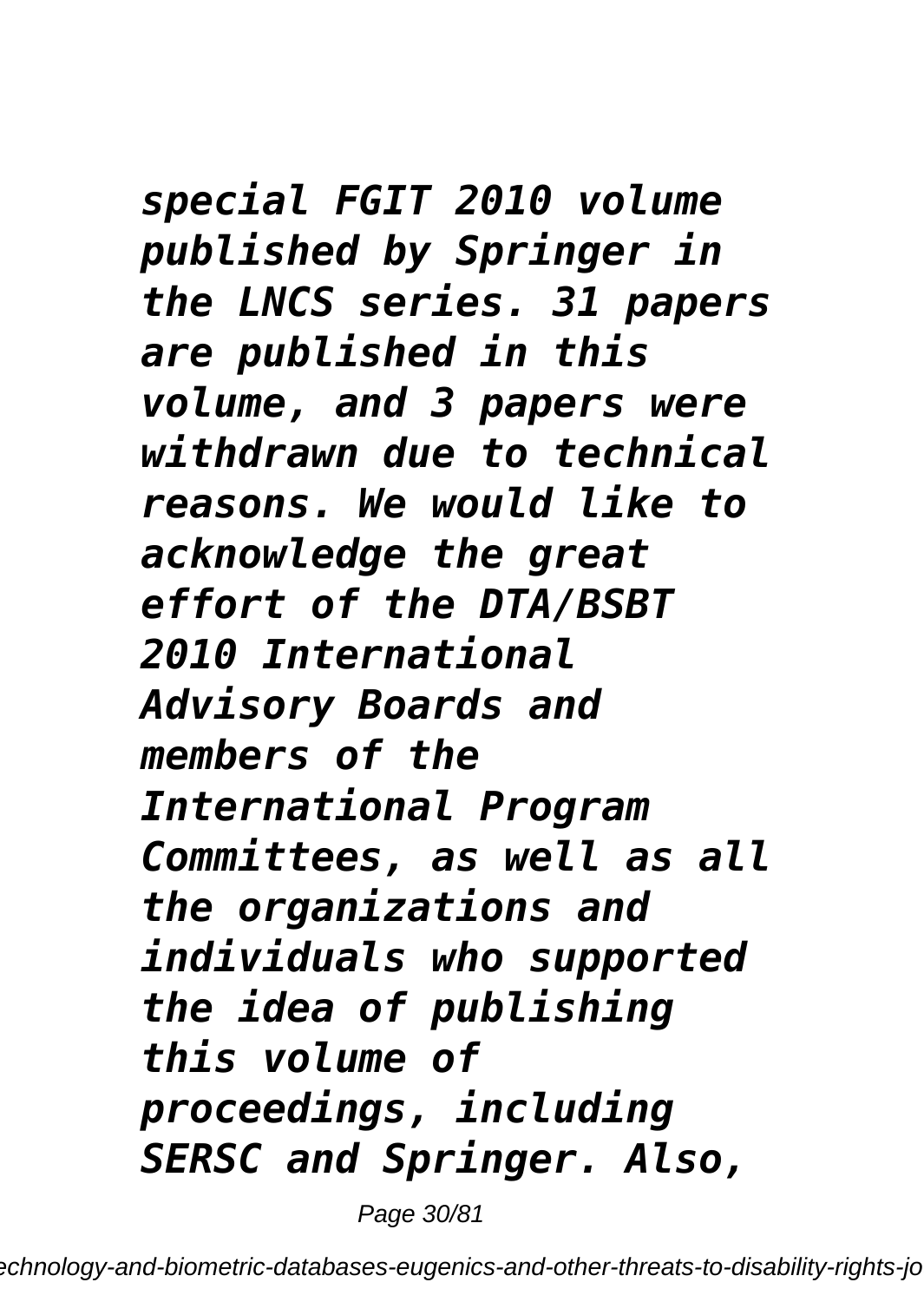*the success of these two conferences would not have been possible without the huge support from our sponsors and the work of the Chairs and Organizing Committee. Biometric Technologies and Verification Systems is organized into nine parts composed of 30 chapters, including an extensive glossary of biometric terms and acronyms. It discusses the current state-of-the-art in biometric verification/aut hentication, identification and system design principles. It also*

Page 31/81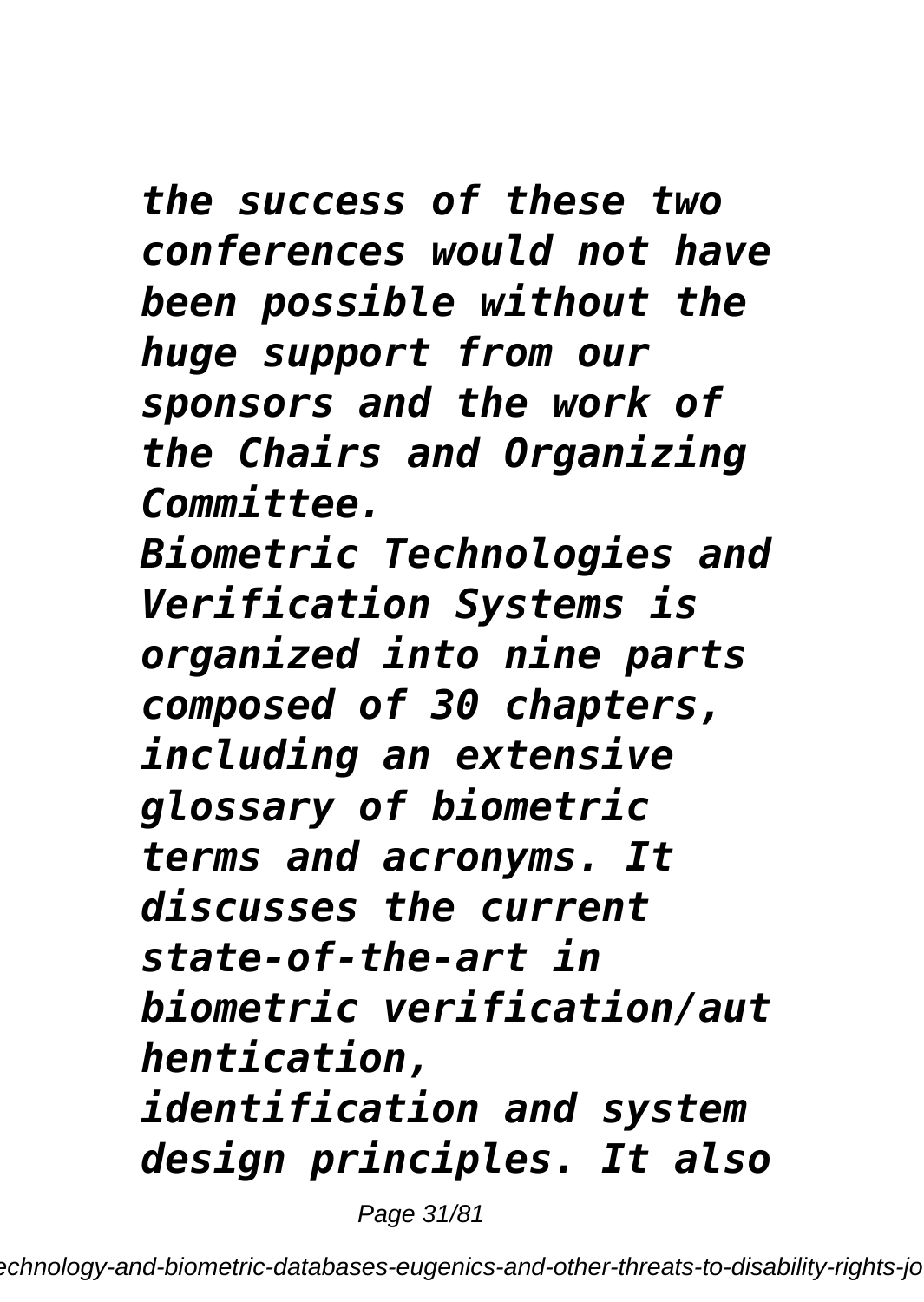*provides a step-by-step discussion of how biometrics works; how biometric data in human beings can be collected and analyzed in a number of ways; how biometrics are currently being used as a method of personal identification in which people are recognized by their own unique corporal or behavioral characteristics; and how to create detailed menus for designing a biometric verification system. Only biometrics verification/au thentication is based on the identification of an*

Page 32/81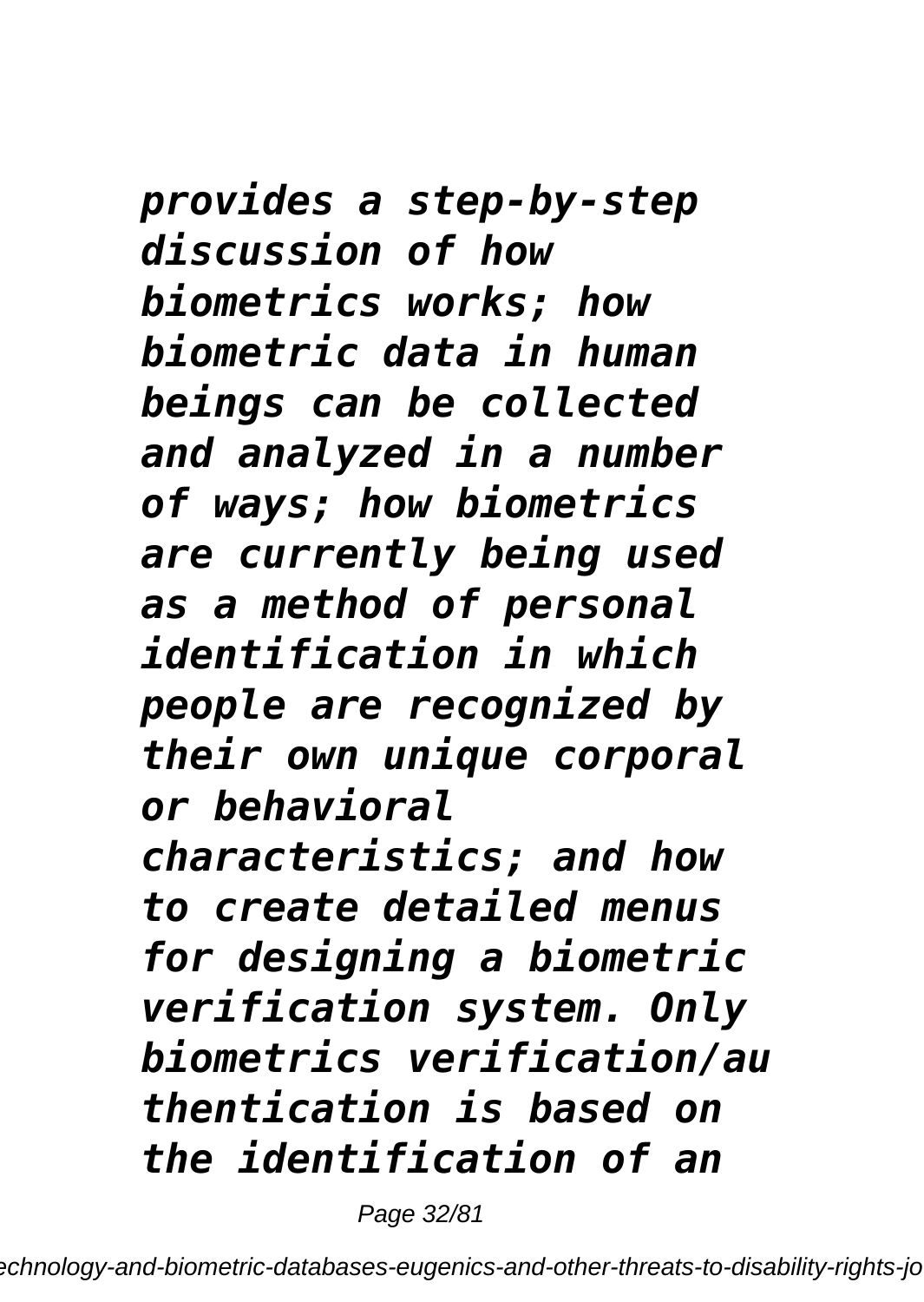*intrinsic part of a human being. Tokens, such as smart cards, magnetic stripe cards, and physical keys can be lost, stolen, or duplicated. Passwords can be forgotten, shared, or unintentionally observed by a third party. Forgotten passwords and lost "smart cards" are a nuisance for users and an expensive time-waster for system administrators. Biometric security solutions offer some unique advantages for identifying and verifying/ authenticating human beings over more*

Page 33/81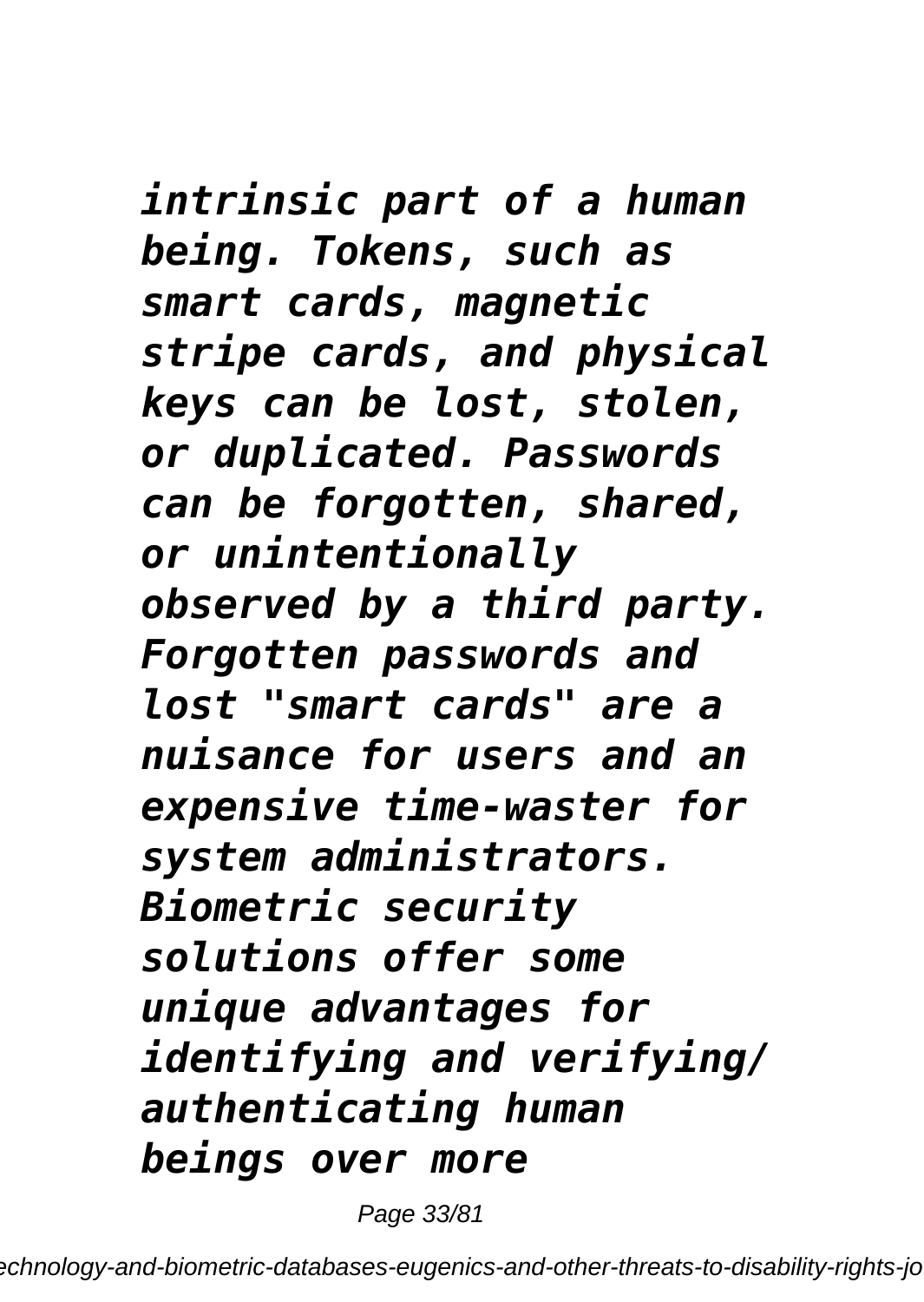*traditional security methods. This book will serve to identify the various security applications biometrics can play a highly secure and specific role in. \* Contains elements such as Sidebars, Tips, Notes and URL links \* Heavily illustrated with over 150 illustrations, screen captures, and photographs \* Details the various biometric technologies and how they work while providing a discussion of the economics, privacy issues and challenges of implementing biometric*

Page 34/81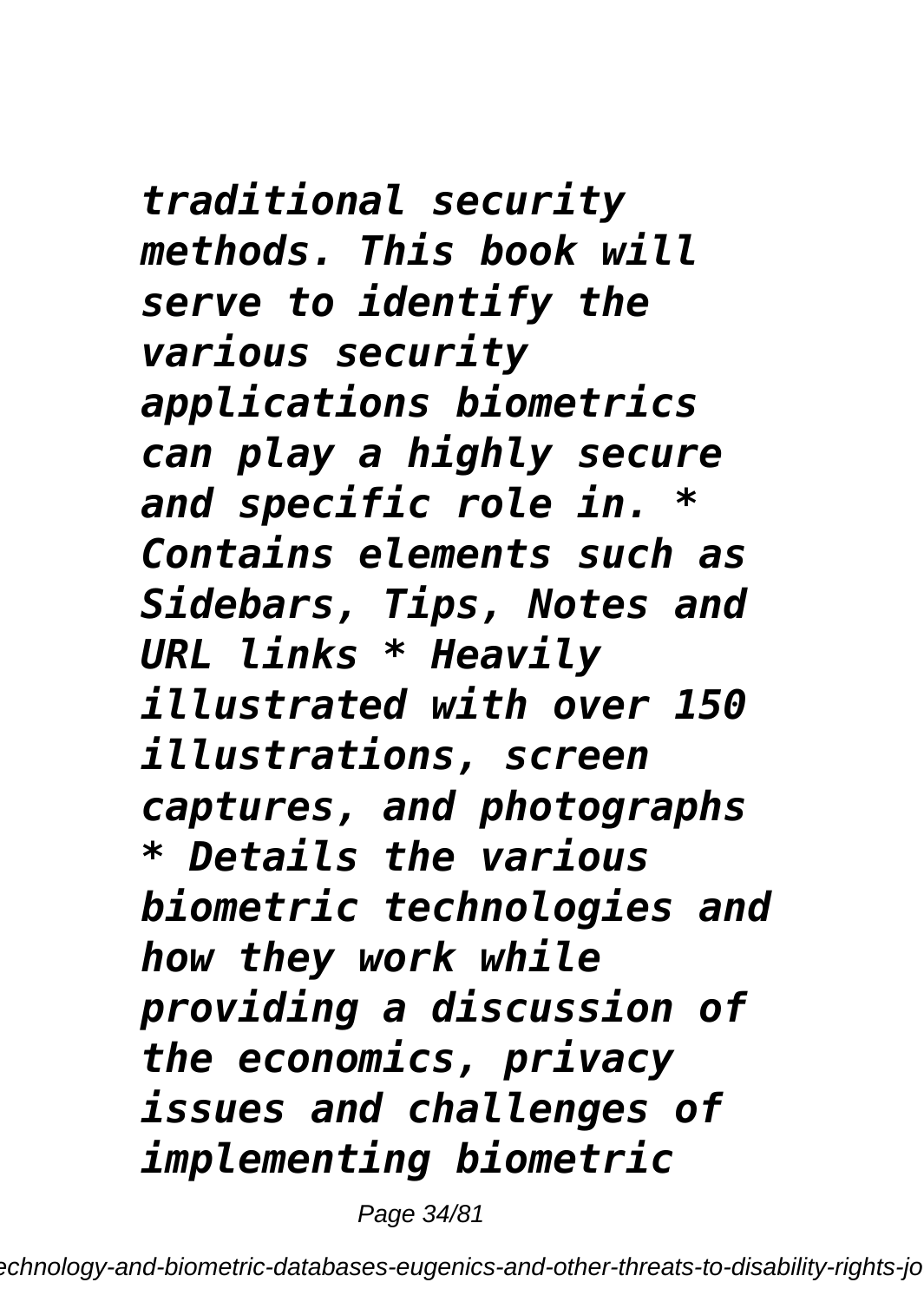*security solutions Biometric Systems provides practitioners with an overview of the principles and methods needed to build reliable biometric systems. It covers three main topics: key biometric technologies, design and management issues, and the performance evaluation of biometric systems for personal verification/iden tification. The four most widely used technologies are focused on - speech, fingerprint, iris and face recognition. Key features include: in-depth coverage of the technical and*

Page 35/81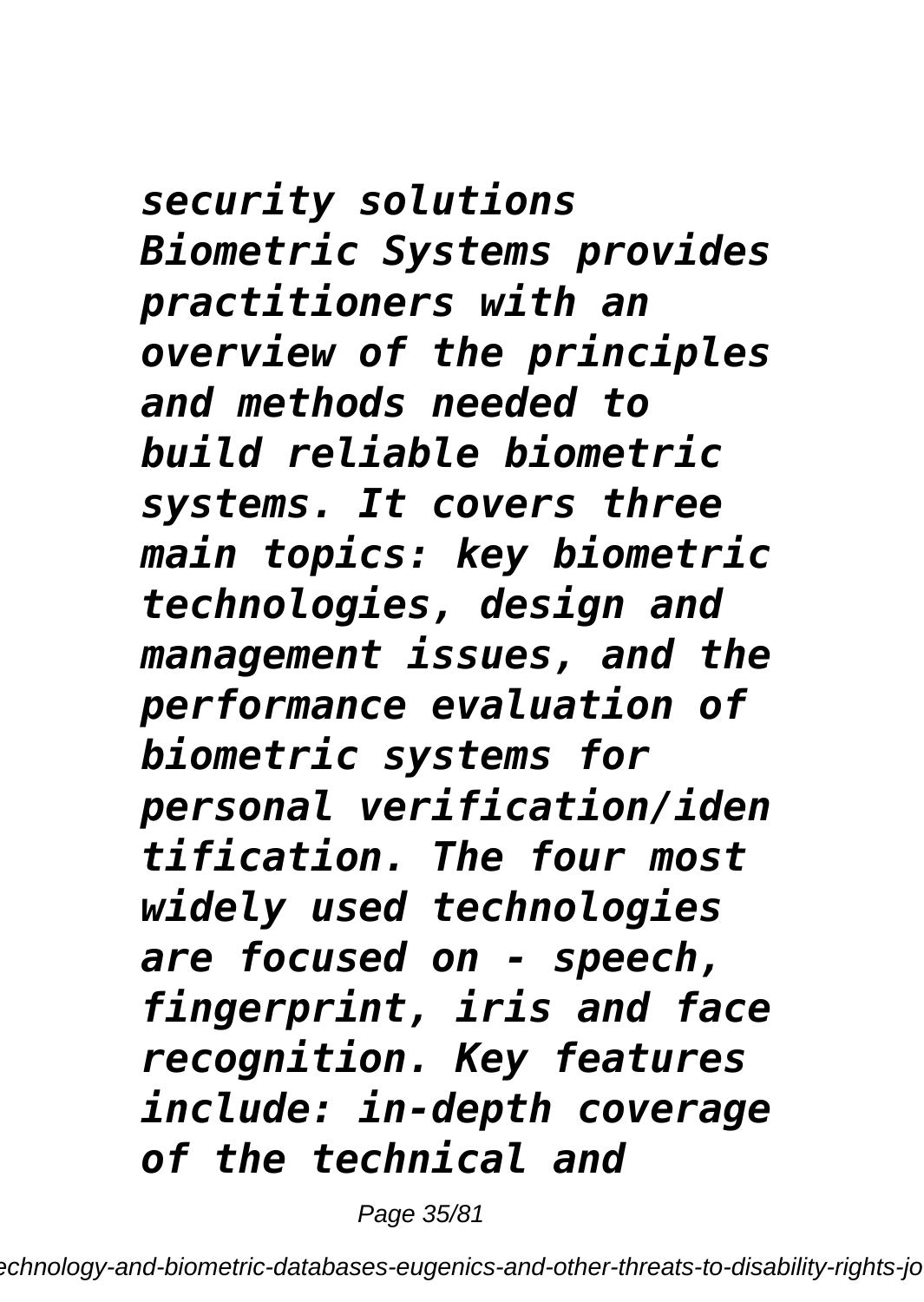*practical obstacles which are often neglected by application developers and system integrators and which result in shortfalls between expected and actual performance; and protocols and benchmarks which will allow developers to compare performance and track system improvements. Healthcare sectors often deal with a large amount of data related to patients' care and hospital workforce management. Mistakes occur, and the impending results are disastrous for*

Page 36/81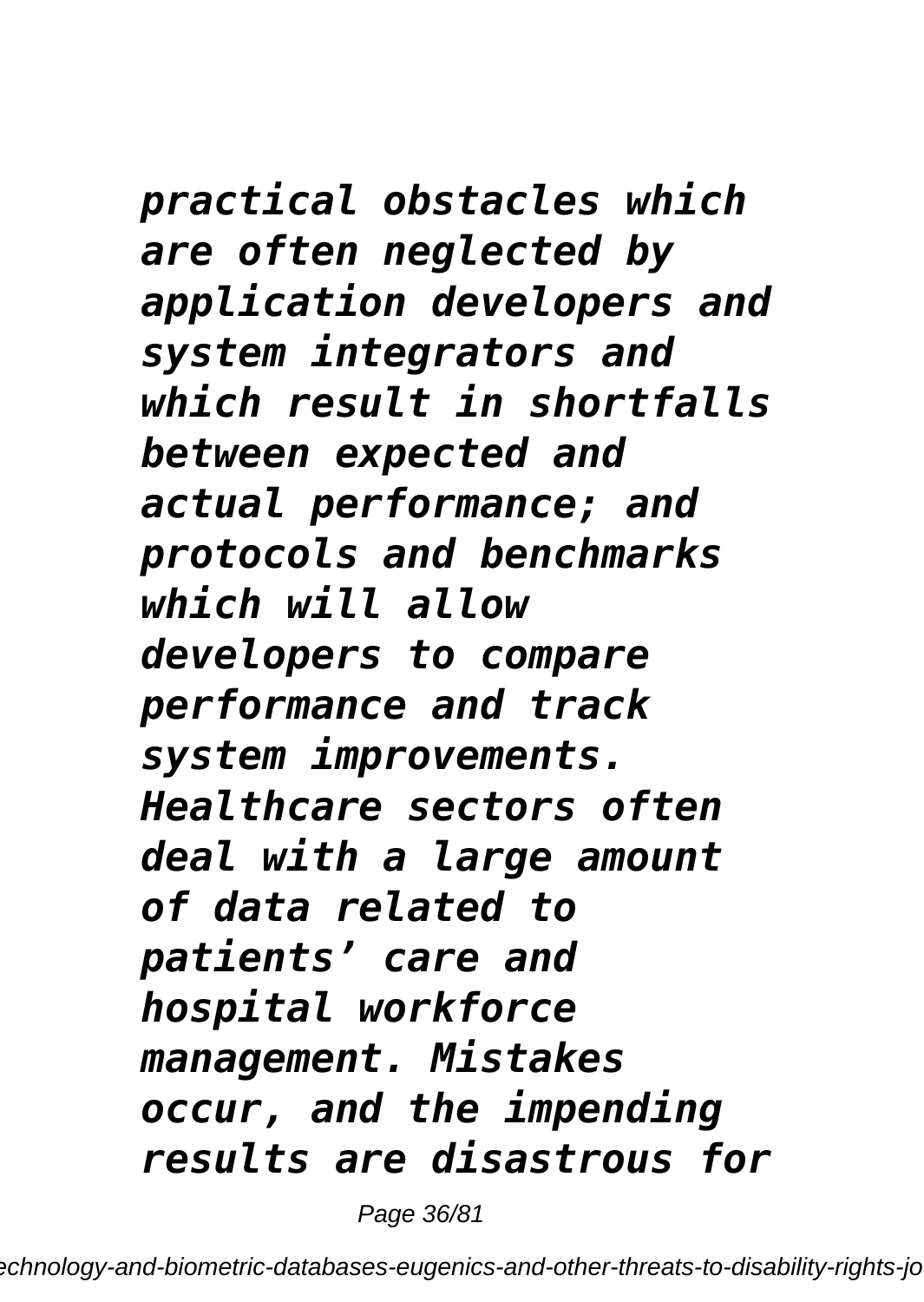*individuals' personal identity information. However, an innovative and reliable way to safeguard the identity of individuals and provide protection of medical records from criminals is already in effect. Design and Implementation of Healthcare Biometric Systems provides innovative insights into medical identity theft and the benefits behind biometrics technologies that could be offered to protect medical records from hackers and malicious users. The content within*

Page 37/81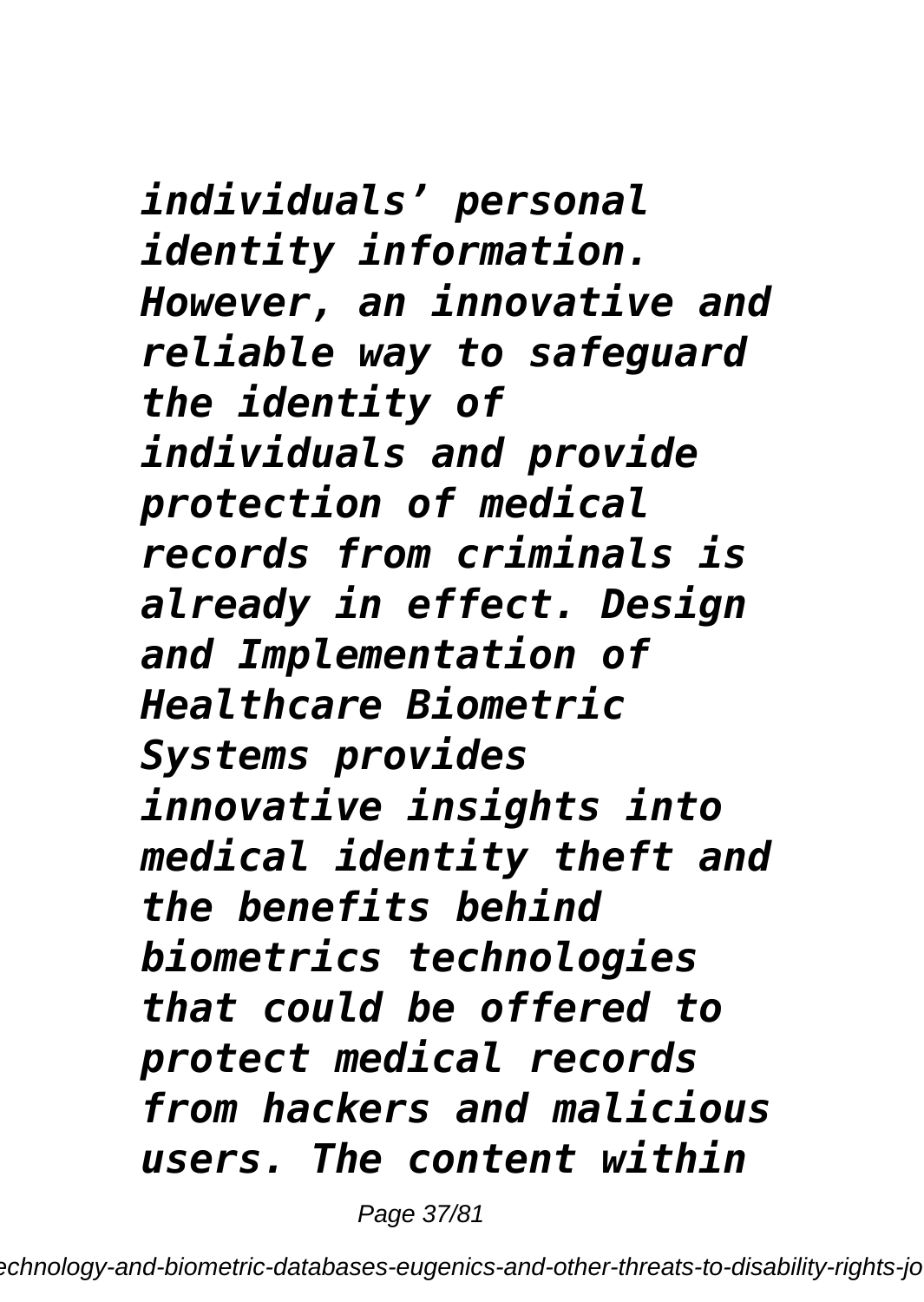*this publication represents the work of ASD screening systems, healthcare management, and patient rehabilitation. It is designed for educators, researchers, faculty members, industry practitioners, graduate students, and professionals working with healthcare services and covers topics centered on understanding the practical essence of nextgeneration healthcare biometrics systems and future research directions. Hearing Before the*

Page 38/81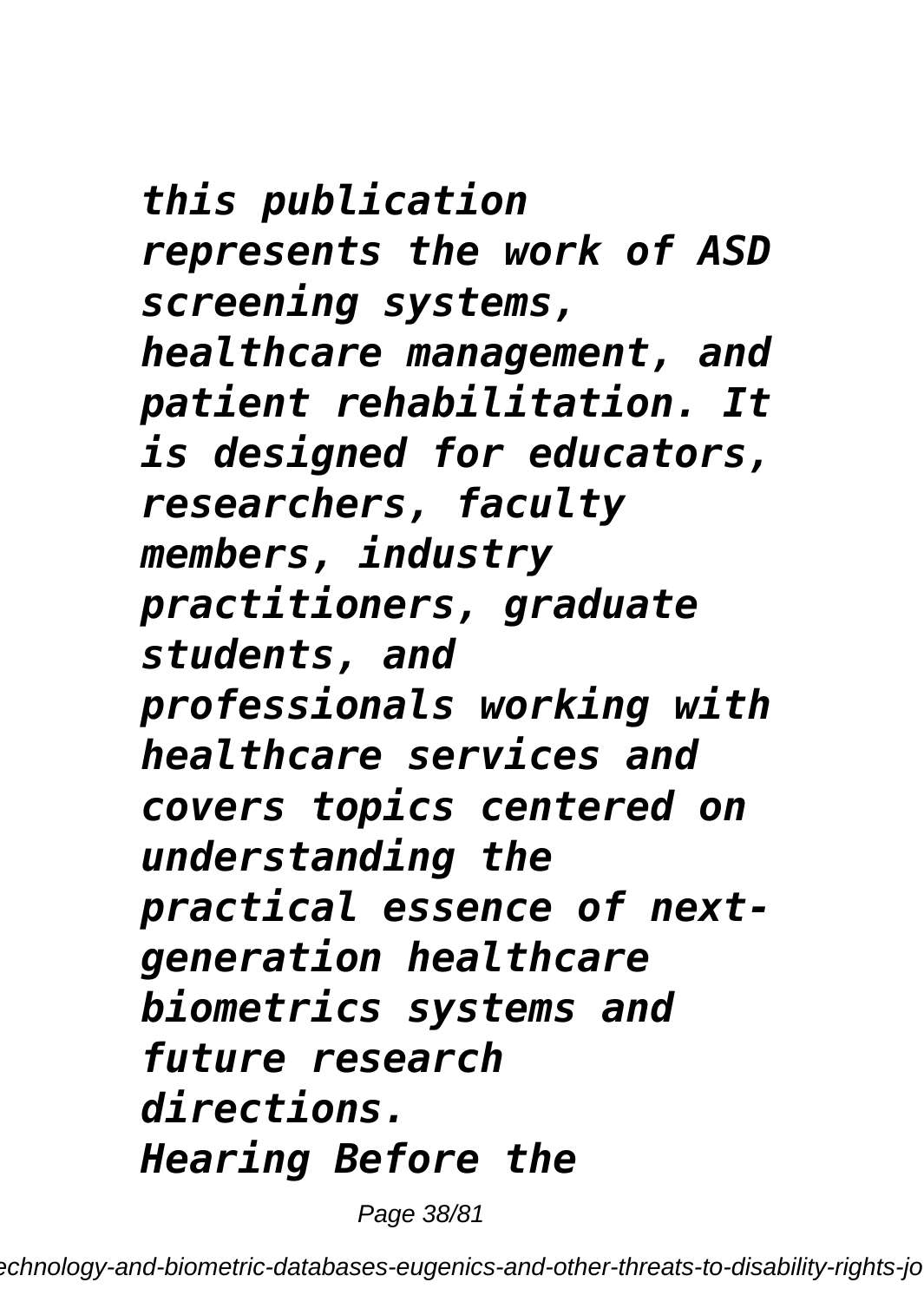*Committee on Armed Services, United States Senate, One Hundred Seventh Congress, First Session, October 25, 2001 Technological, Operational, and User-Related Factors The Death of Privacy in the 21st Century International Human Rights and Mental Disability Law Joint COST 2101 and 2102 International Conference, BioID\_MultiComm 2009, Madrid, Spain, September 16-18, 2009, Proceedings When the Silenced are Heard* International Human Rights and

Page 39/81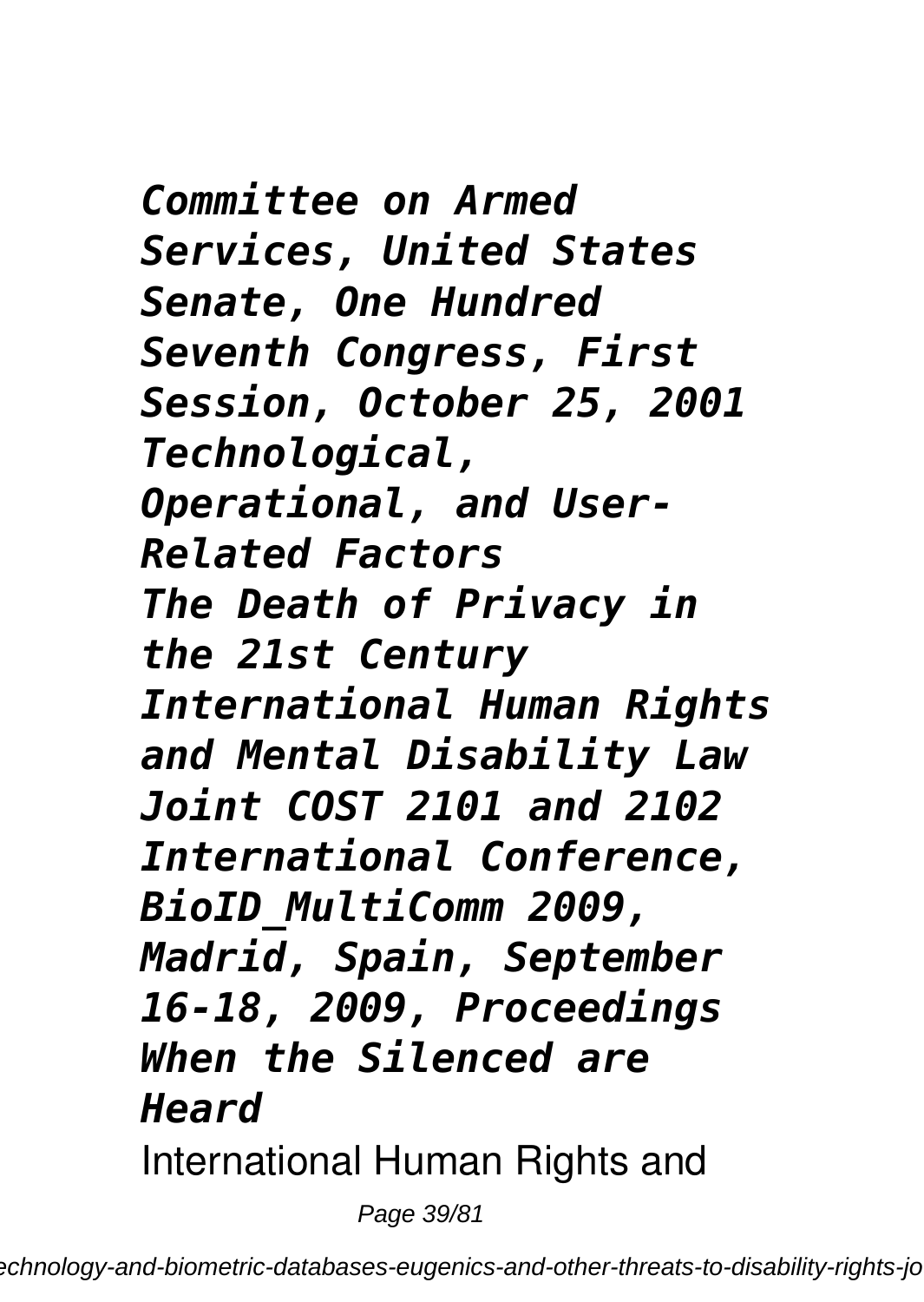Mental Disability Law: When the Silenced are Heard draws attention to these issues in order to shed light on deplorable conditions that governments continue to ignore, and to invigorate the debate on a social policy issue that remains a low priority for most of the world's nations. Examining the mistreatment of persons with mental disabilities around the world, Michael Perlin identifies universal factors that contaminate mental disability law, including lack of comprehensive legislation and of independent counsel; inadequate care; poor or nonexistent community programming; and inhumane forensic systems. Using examples from Western and

Page 40/81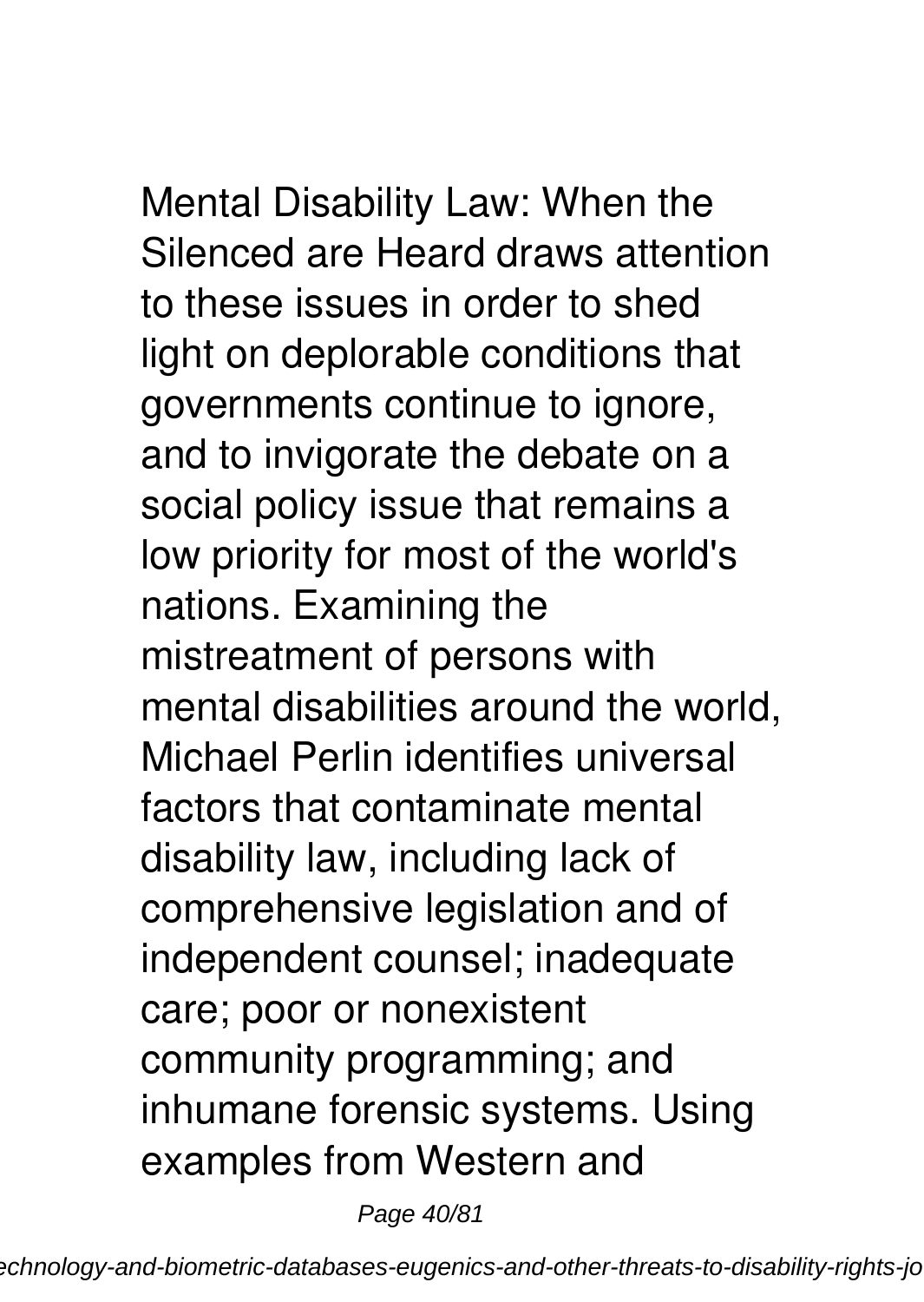Eastern Europe, South America, Africa and Asia, Perlin examines and summarizes the growing field of international mental health law, arguing that governmental inaction demeans human dignity, denies personal autonomy, and disregards the most authoritative and comprehensive prescription of human rights obligations. Biometrics is the most accurate form of identifiers and, when used properly, can greatly simplify life. However, biometrics raise new questions about personal privacy, surveillance, and the effects of government and corporate databases that register and hold fingerprint data and other biometric information. This book covers such

Page 41/81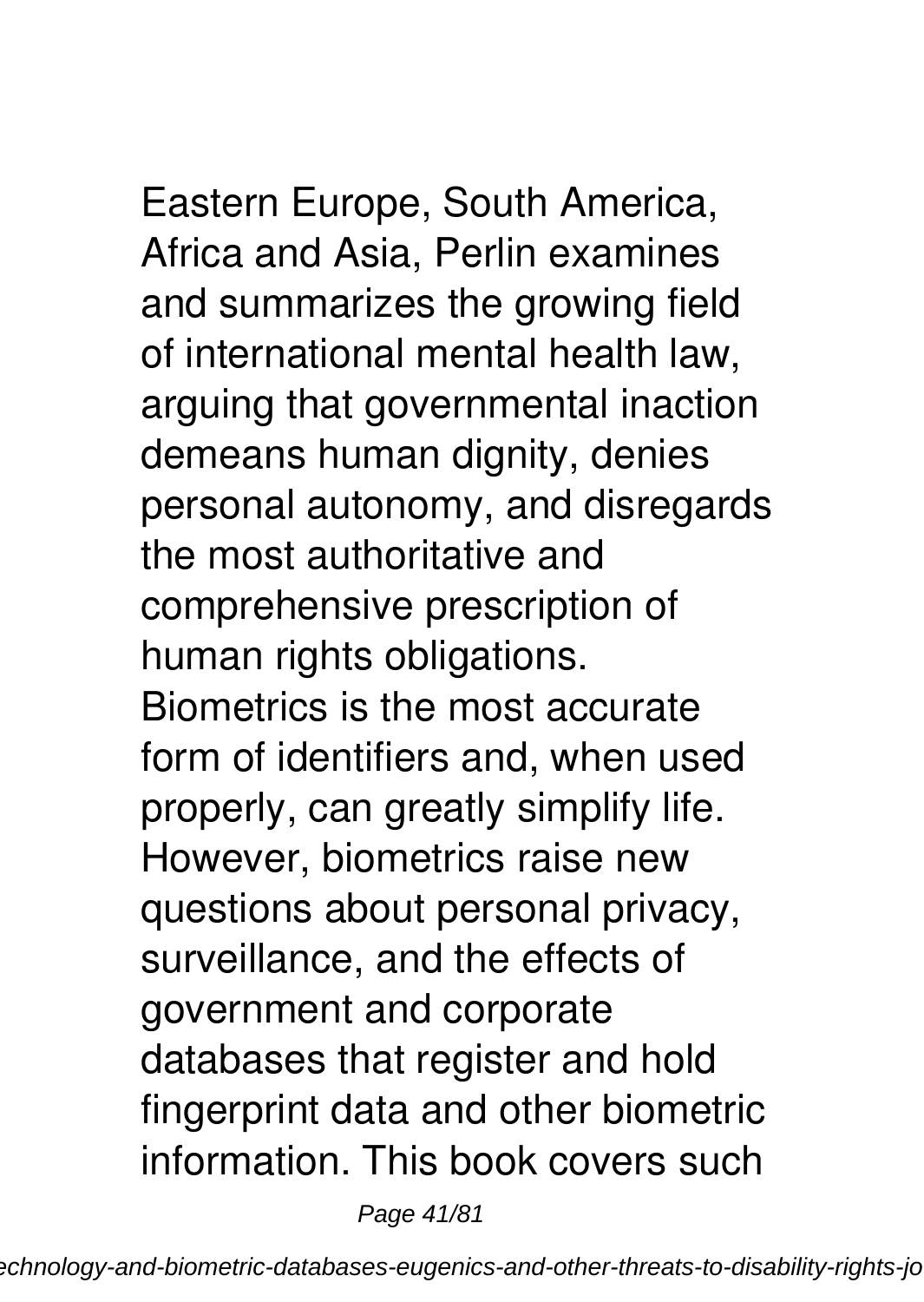topics as ID cards, data theft, authentication, and digital rights management.

An insight into the biometric industry and the steps forsuccessful deployment Biometrics technologies verify identity through characteristicssuch as fingerprints, voices, and faces. By providing increasedsecurity and convenience, biometrics have begun to see widespreaddeployment in network, e-commerce, and retail applications. Thisbook provides indepth analysis of biometrics as a solution forauthenticating employees and customers. Leading authority, SamirNanavati explores privacy, security, accuracy, system design, userperceptions, and

Page 42/81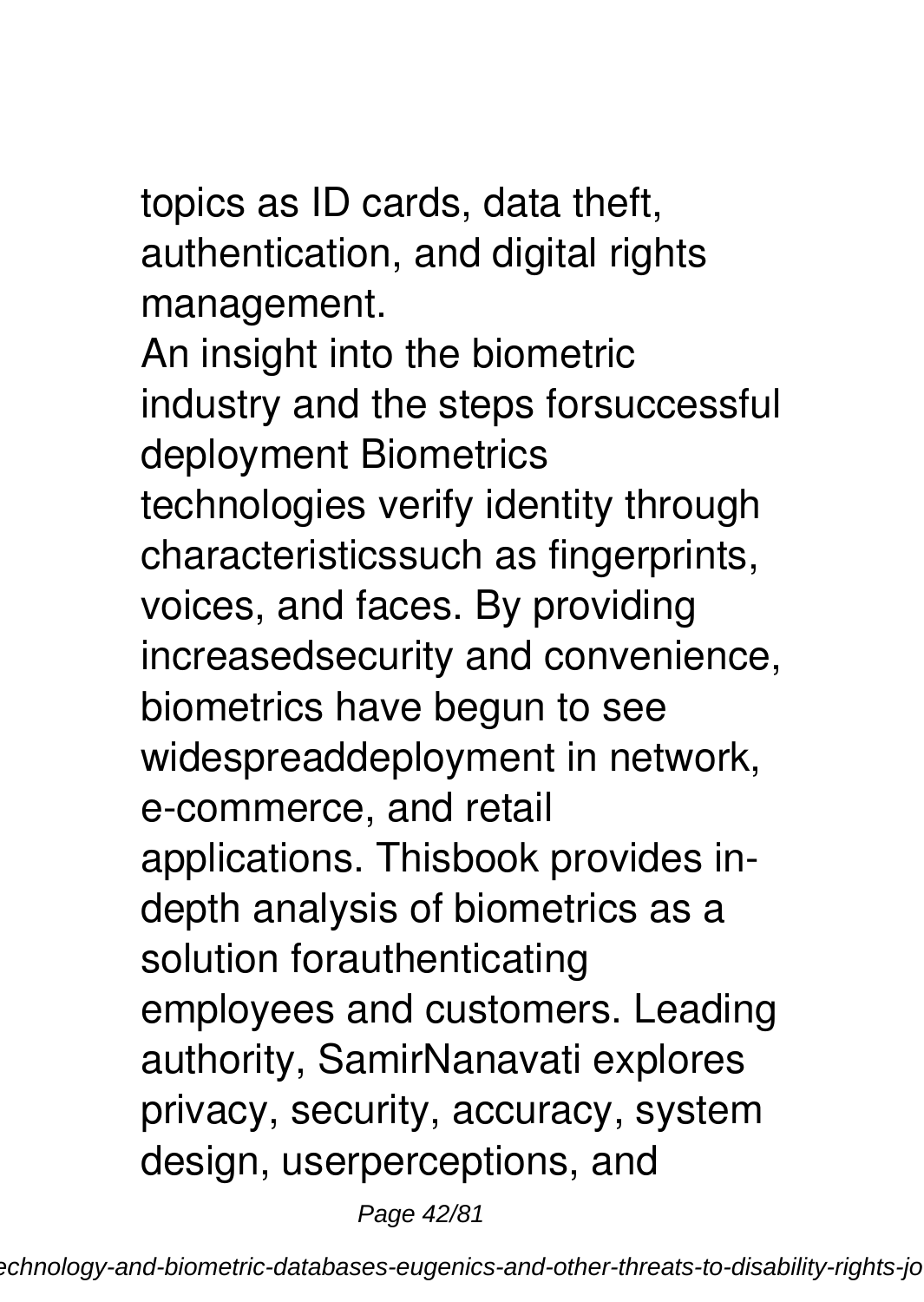lessons learned in biometric deployments. He alsoassesses the real-world strengths and weaknesses of leadingbiometric technologies: finger-scan, iris-scan, facial-scan,voice-scan, and signature-scan. This accessible book is a necessarystep in understanding and implementing biometrics. Demystifies the complex world of optical networks for IT andbusiness managers Over the past few years, the cost of fiber optic networking hasdecreased, making it the best solution for providing virtuallyunlimited bandwidth for corporate LANs and WANs, metropolitannetworks, Internet access, and broadband to the home. The onlystrategic book

Page 43/81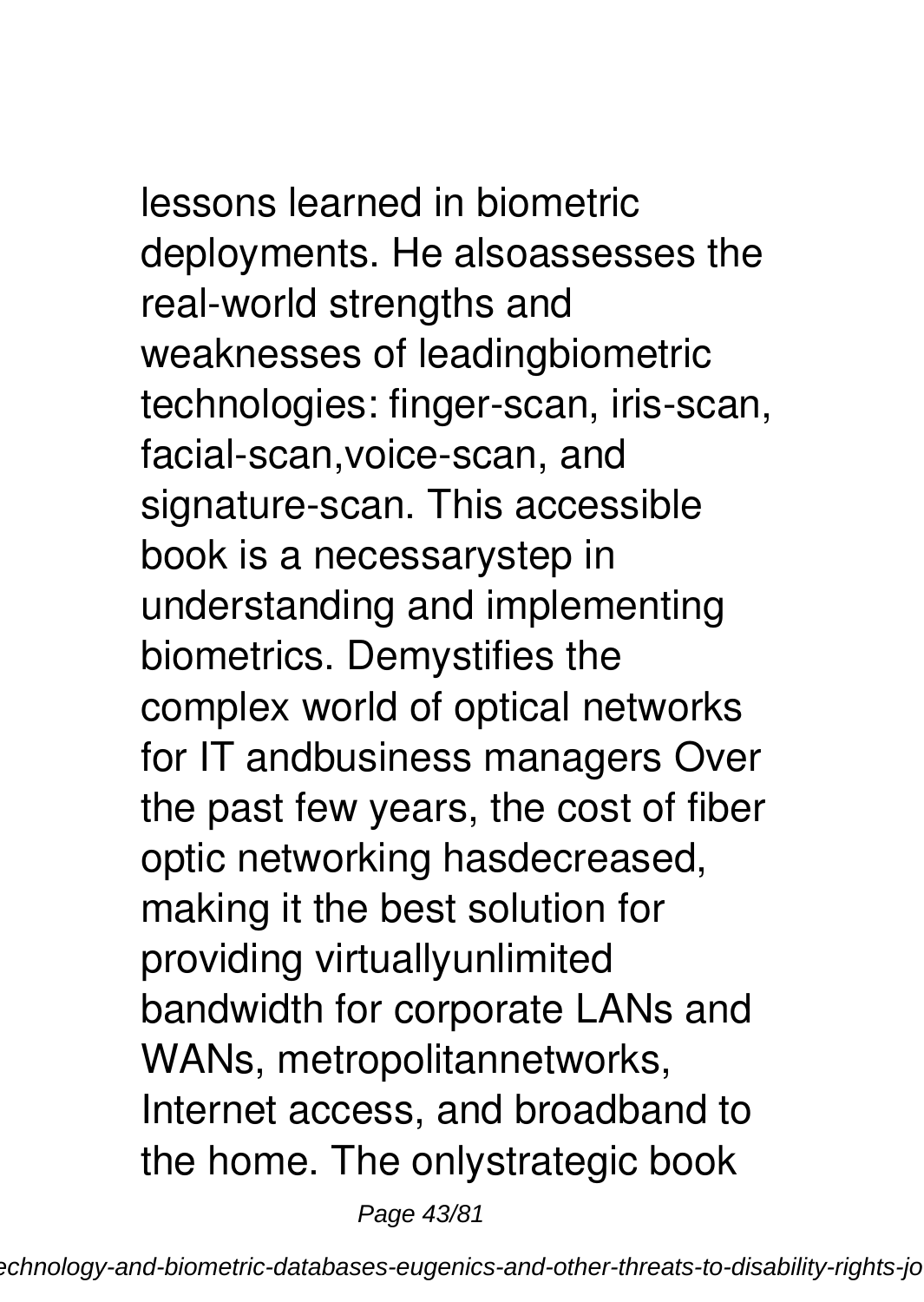on optical networking technologies written from areal-world business perspective, Optical Networking demystifiescomplex fiber technologies for managers, and details the practicalbusiness benefits an optical network can offer. Debra Cameronexplores established and emerging markets for optical networks aswell as the enabling technologies, applications, networkarchitectures, key deployment issues, and cost considerations. Shealso provides indepth case studies of optical networks now in usein the United States and abroad. In this volume, thirteen authors from all points of the Englishspeaking world provide a tour of the

Page 44/81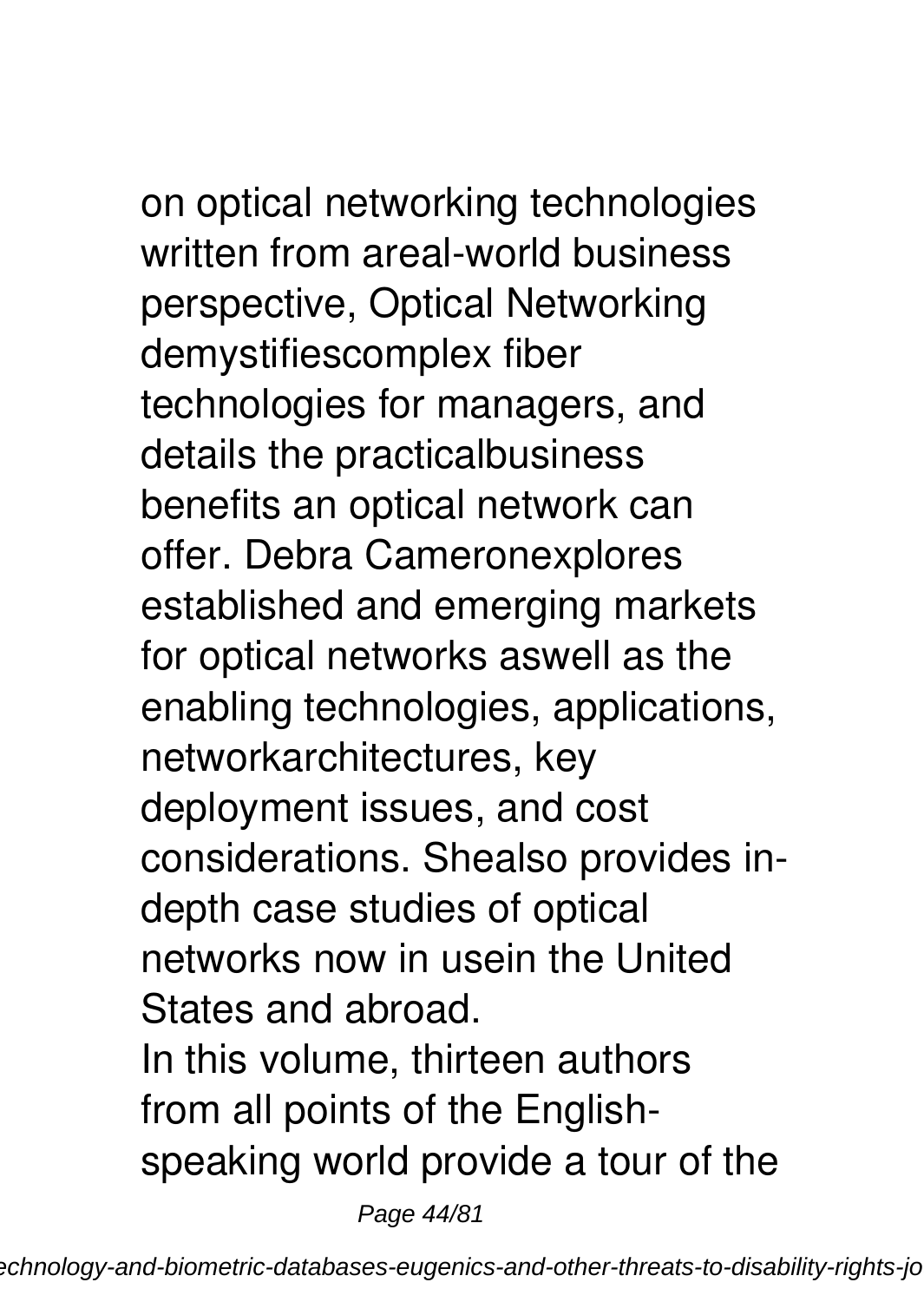entwined labyrinths of technology and terrorism. They describe terrorism as an epistemological contact sport. With espionage, one can often deduce from a few pieces of the puzzle a plan's goals and its roots, its sources. But the goals of terrorists are both vague and hopelessly specific, while their means are restrained by rational, institutional thought. Thus, terrorists can be equally expected to flail out without any thought at all, as a child might exhibit in a temper tantrum, and to be hyper-rational, probing at the edges of the target for any weakness. Therefore, how terrorists use technology may not be determined by any particular level of technology but in the

Page 45/81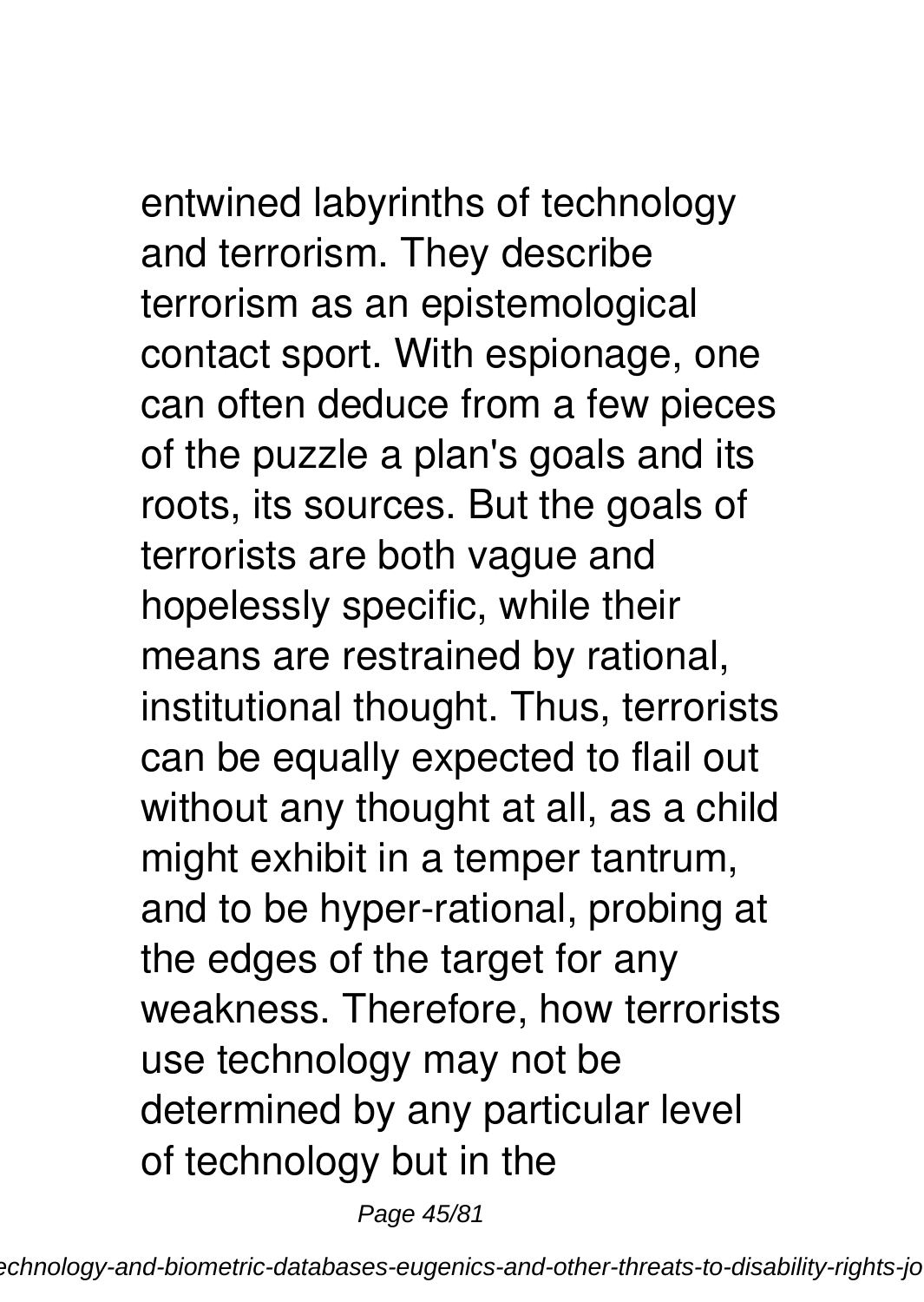probabilities for the target's expectation and defense regarding particular technologies. Fred Allen asks why Bin Laden and his organization were effective against the Russians but may have more trouble with free societies. Edward Tenner muses on the ironies of lowtech attacks and the dangers of over-reliance on high-tech sophistication. Such thoughts are tempered by direct and unreassuring reportage from the federal security front. Ann Larabee turns the telescope around, with a history showing that bomb-throwing is as American as apple pie. Toby Blyth takes us inside the theorists' backroom for a look at the evermutating ways, means, and motives

Page 46/81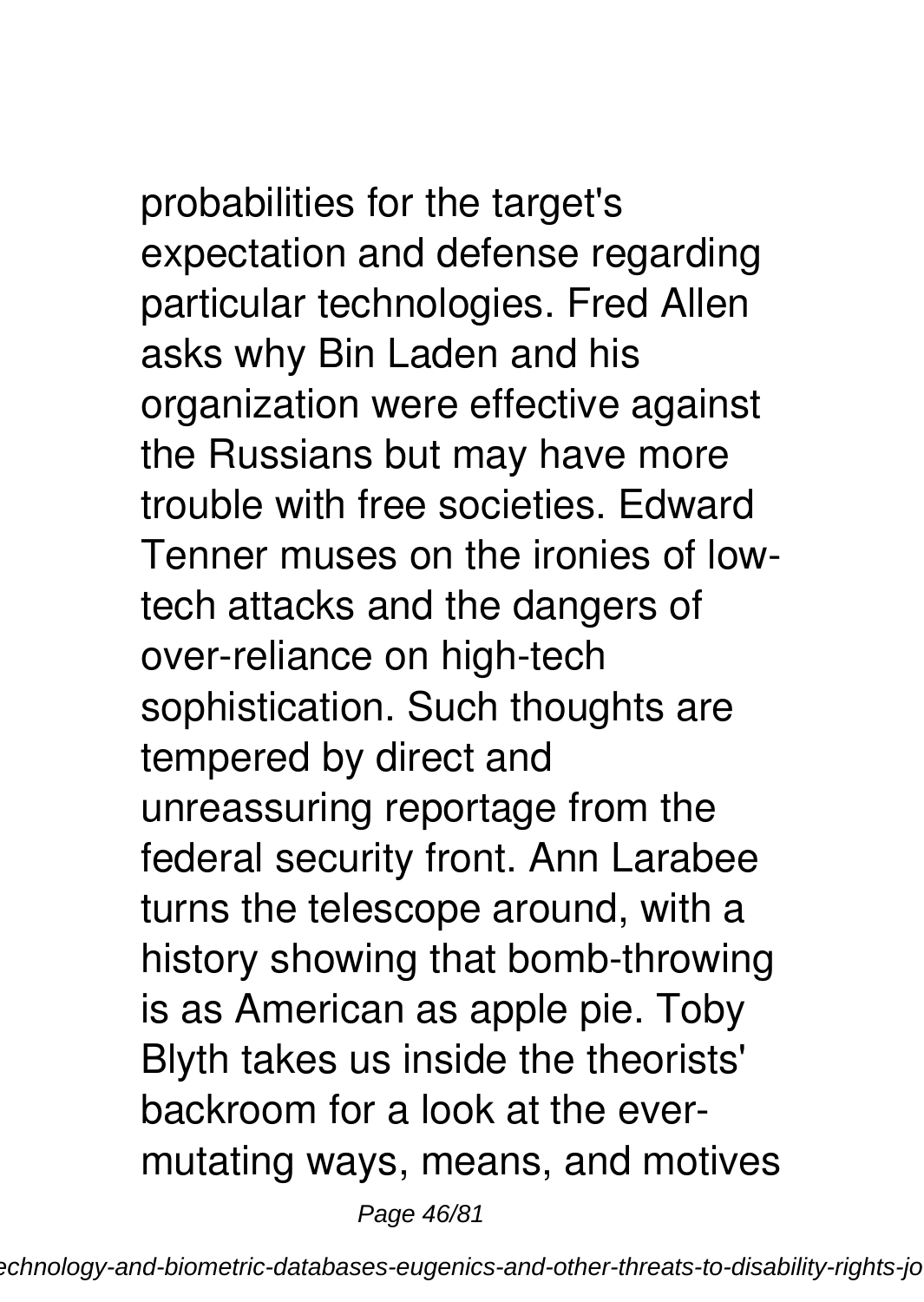of war. It used to be about power, money, land, resources, or the everpopular Pamir Knot "Great Game." Now it seems that globalization has coughed up groups of people, with little in common except for simultaneous feelings of helplessness and cultural superiority. Modern technology, which once seemed to hold only promise, now seems to harbor the potential for danger and destruction. The contributors to this volume are interested in the broader culture, and how terrorism affects that culture--including how people go about researching terrorism. Biometric-Based Physical and Cybersecurity Systems

Page 47/81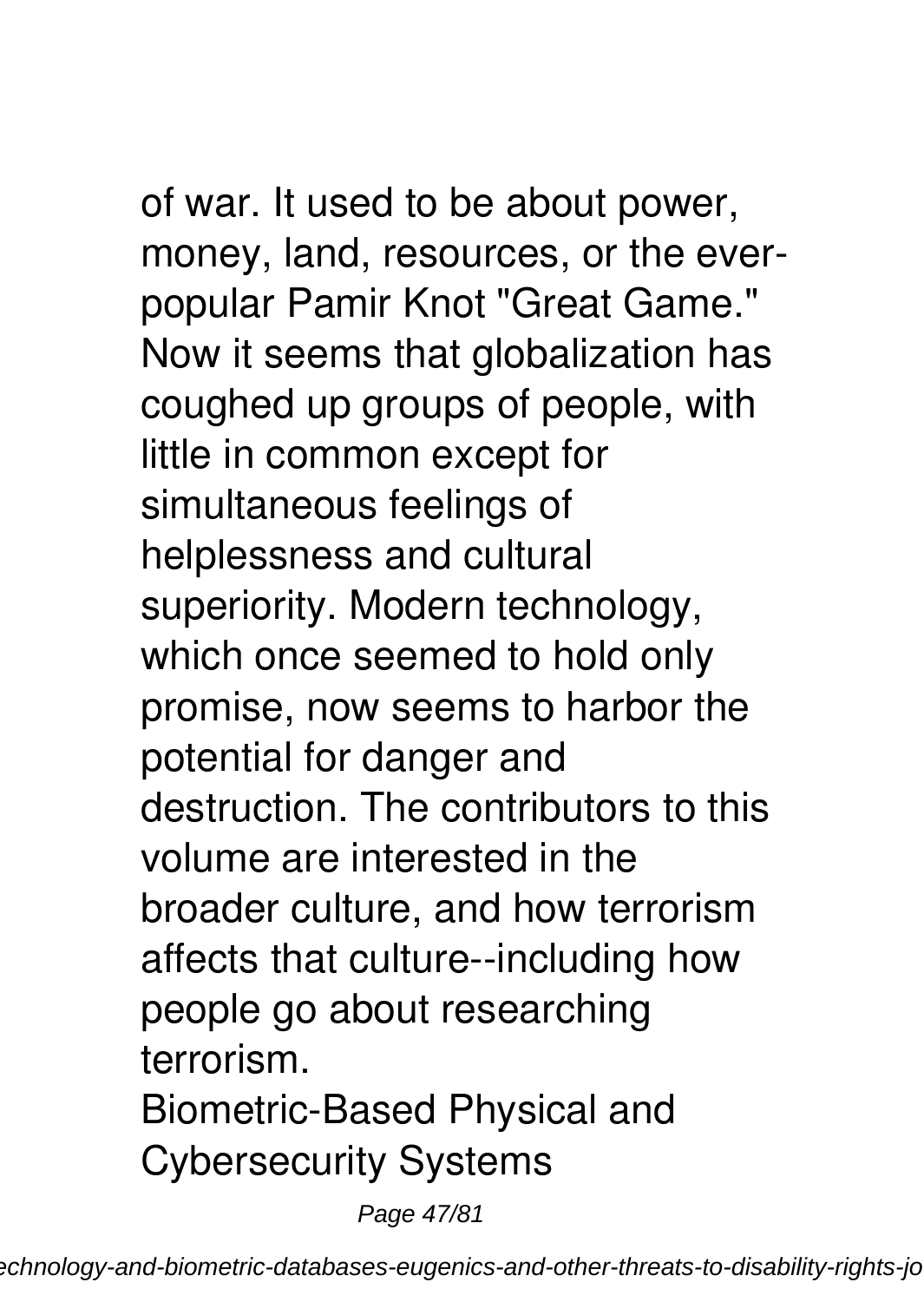Information Technology and Applied Mathematics Technology and Terrorism The Role of the Department of Defense in Homeland Security The Hidden (Dis)integration of Europe Biometric Technology Insecure transportation systems are costing our worldwide mobility-based economy as much as 6% of GDP

annually. The effectiveness of security measures vary widely. In the United States, depending on the mode of transportation, it ranges from "medium effectiveness for airports to "low effectiveness for maritime, rail, transit, and intermodal activities. Situational awareness and interoperability are lacking as we try to deal with both

Page 48/81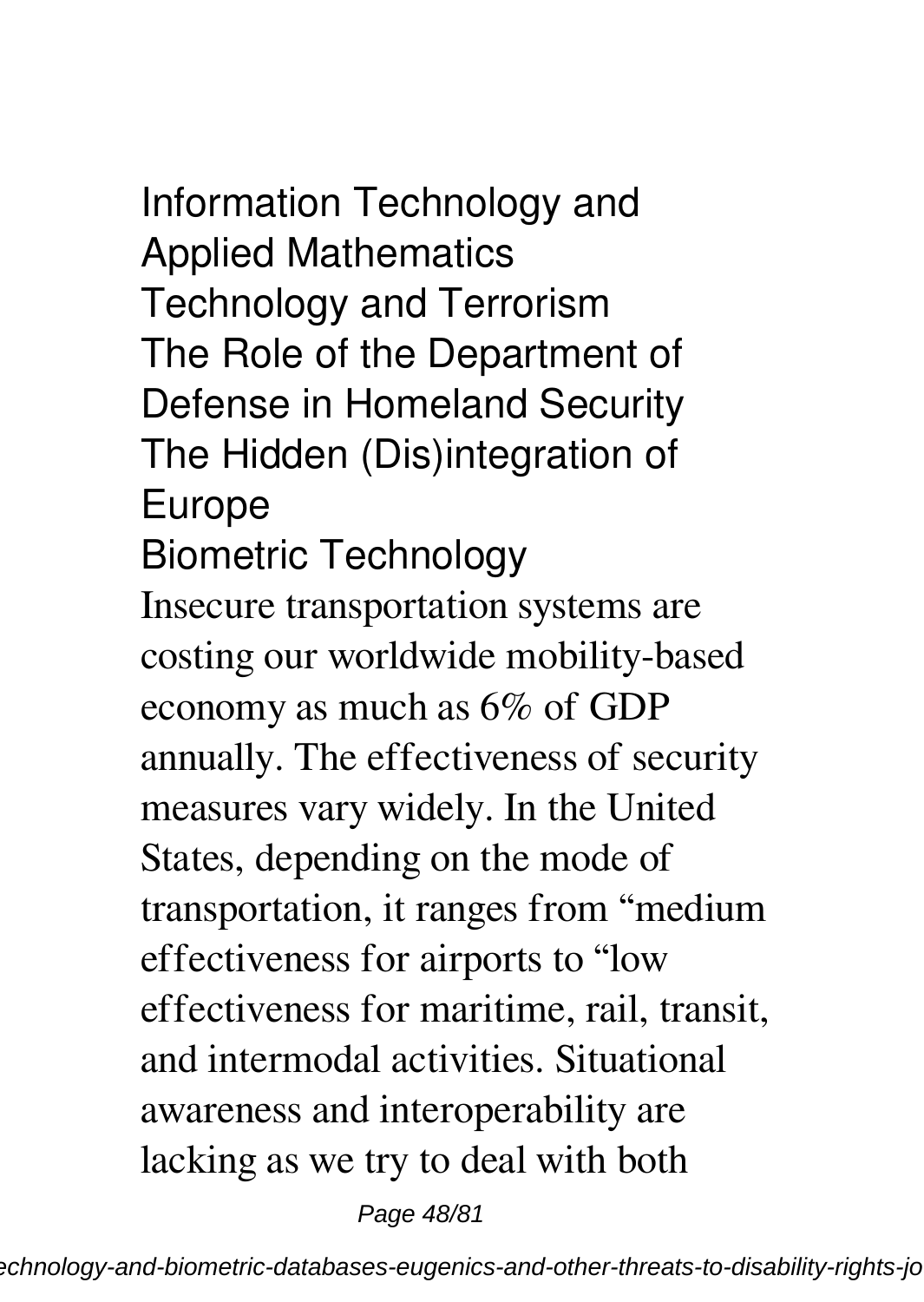## natural and man-made disasters.

Regardless of the transport mode, improvements are essential if governments and corporations are to address security planning, response, and national preparedness. Transportation Security examines this problem in a comprehensive manner and addresses security-based technologies and solutions to minimize risk. \* Covers air, sea, roadway, rail and public transport modes \* Offers technological solutions for mobility based problems in planning, logistics and policy to improve security, combat terrorism and ensure national preparedness \* Includes work of international experts & global examples related to transportation security

The fields of computer vision and

Page 49/81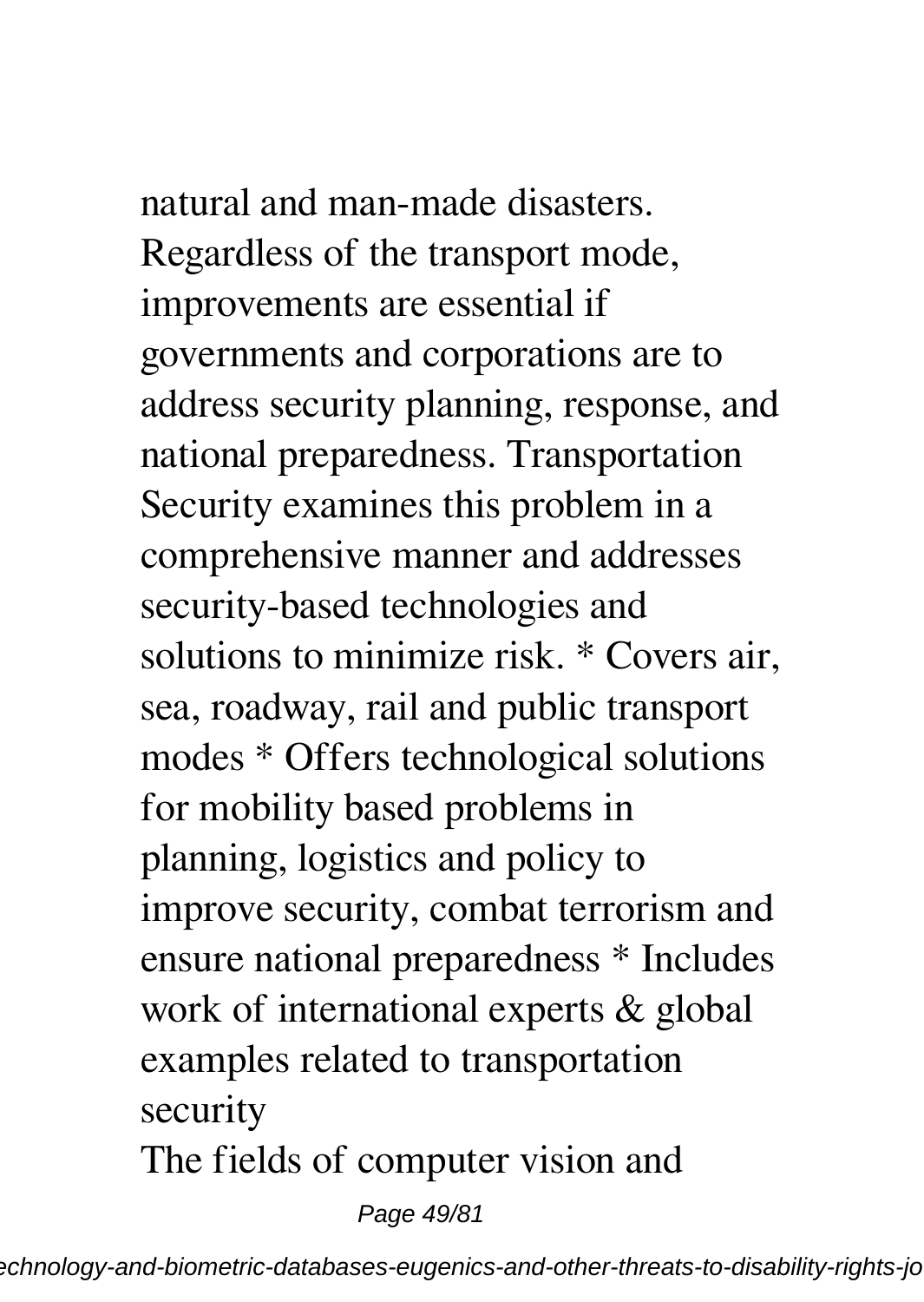## image processing are constantly

evolving as new research and applications in these areas emerge. Staying abreast of the most up-to-date developments in this field is necessary in order to promote further research and apply these developments in realworld settings. Computer Vision: Concepts, Methodologies, Tools, and Applications is an innovative reference source for the latest academic material on development of computers for gaining understanding about videos and digital images. Highlighting a range of topics, such as computational models, machine learning, and image processing, this multi-volume book is ideally designed for academicians, technology professionals, students, and researchers interested in uncovering the

Page 50/81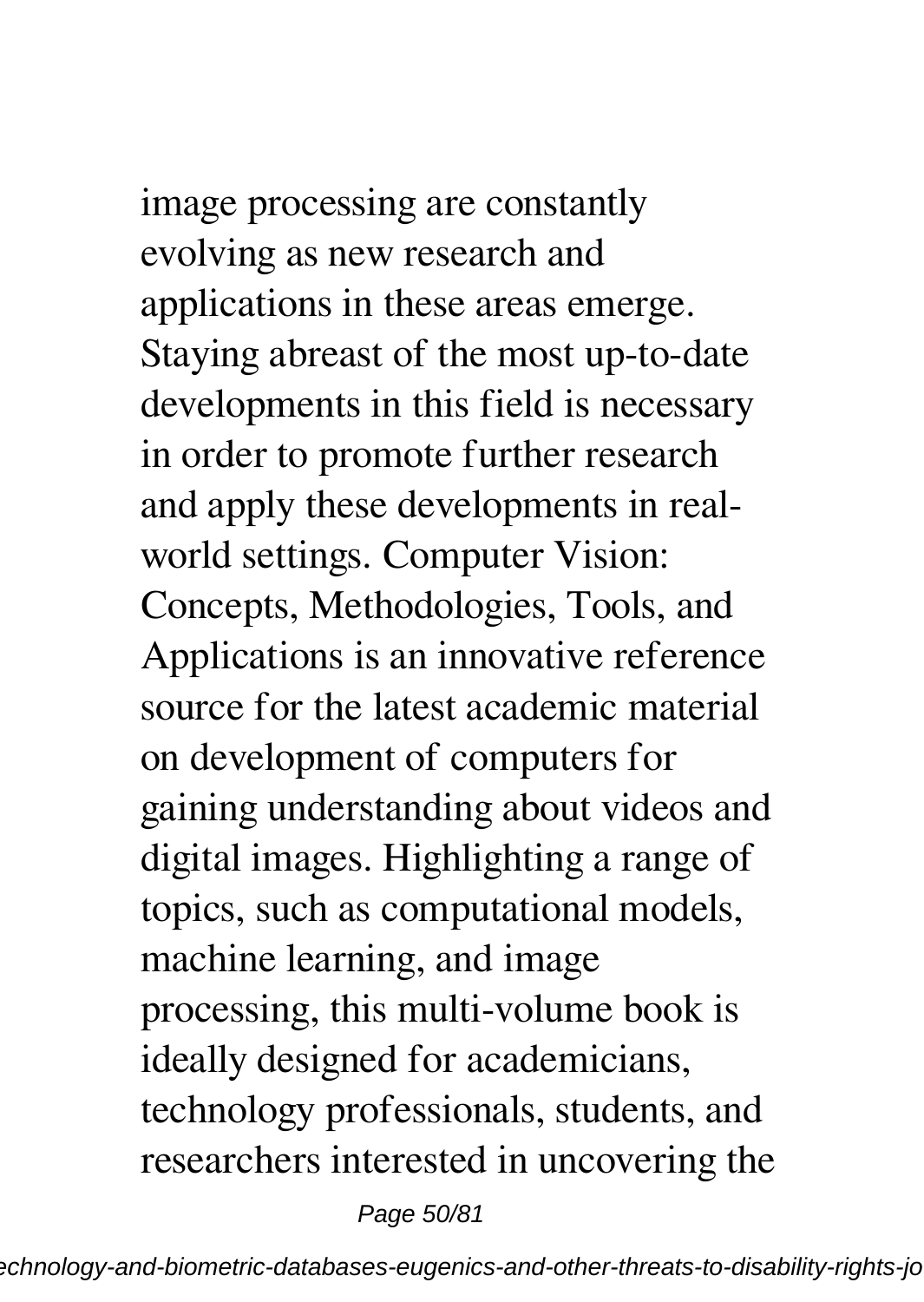latest innovations in the field.

"Addresses the evolution of database management, technologies and applications along with the progress and endeavors of new research areas."--P. xiii.

This book constitutes the refereed proceedings of the 27th IFIP WG 11.3 International Conference on Data and Applications Security and Privacy, DBSec 2013, held in Newark, NJ, USA in July 2013. The 16 revised full and 6 short papers presented were carefully reviewed and selected from 45 submissions. The papers are organized in topical sections on privacy, access control, cloud computing, data outsourcing, and mobile computing. Middle East and North Africa Economic Monitor, October 2018

Page 51/81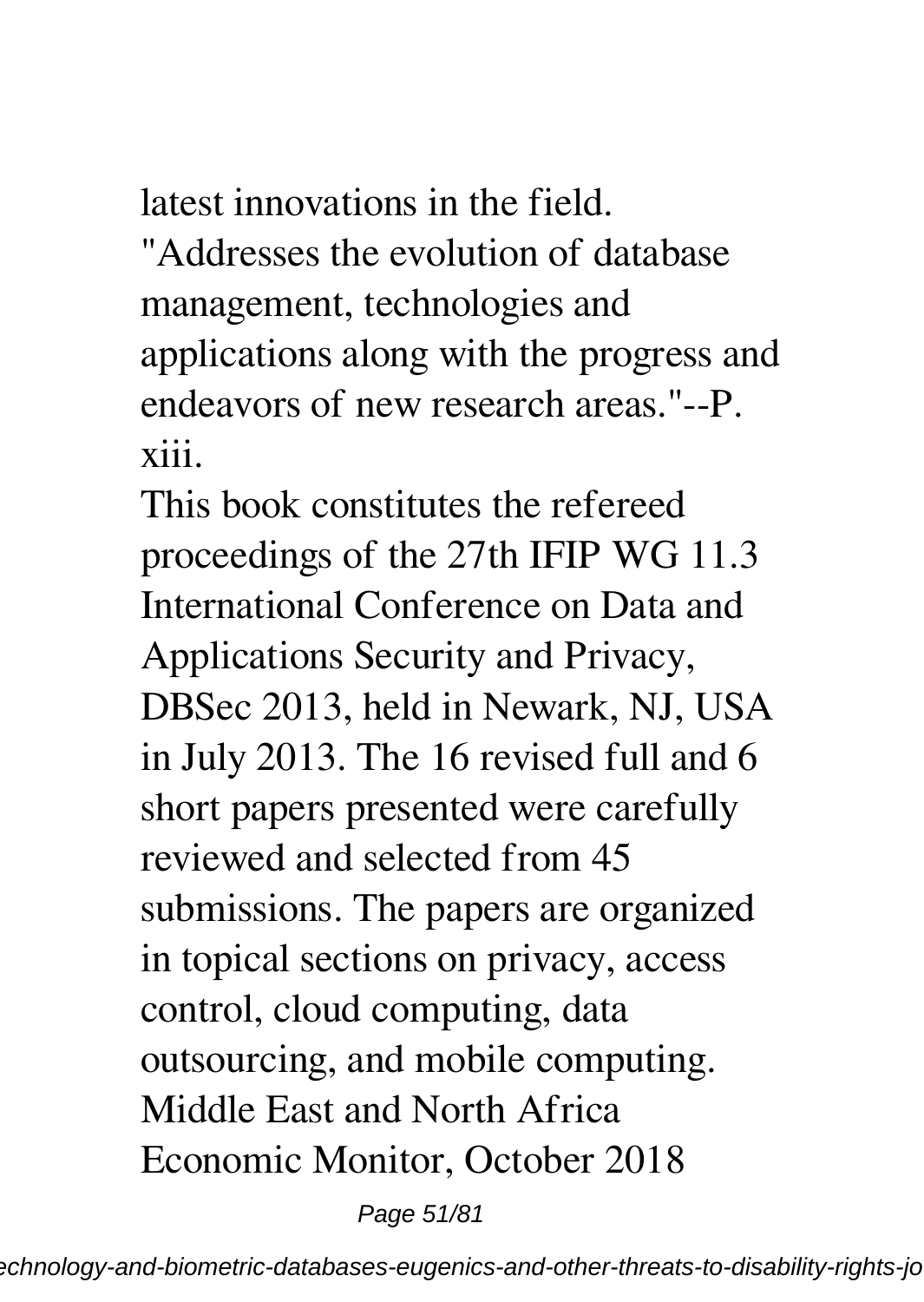6th Chinese Conference, CCBR 2011, Beijing, China, December 3-4, 2011. Proceedings Design and Implementation of Healthcare Biometric Systems Biometric Recognition Biometric Identification, Law and **Ethics** Guide to Biometrics for Large-Scale **Systems** Most biometric books are either extraordinarily technical for technophiles or extremely elementary for the lay person. Striking a balance between the two, Biometric Technology:

Page 52/81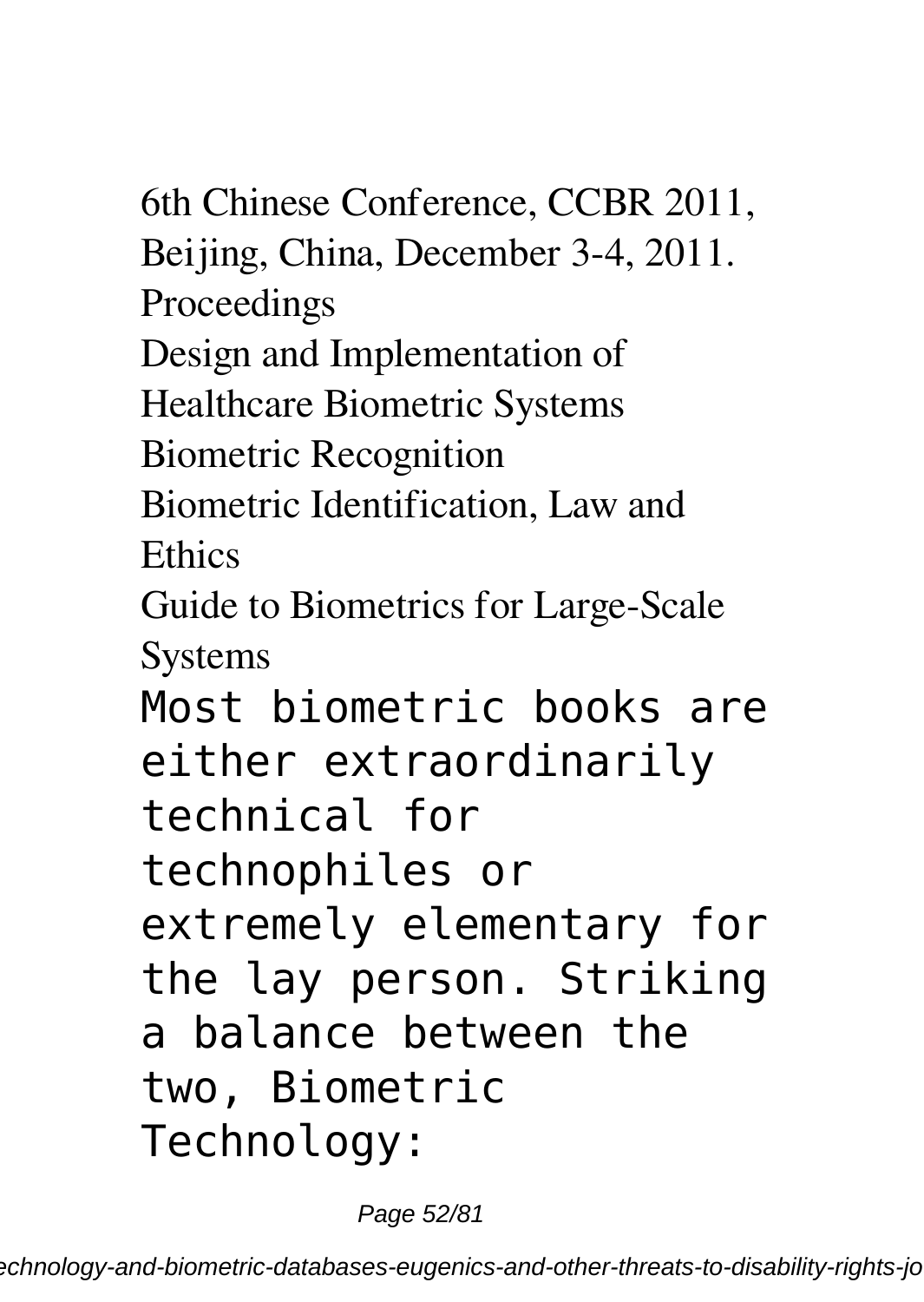Authentication, Biocryptography, and Cloud-Based Architecture is ideal for business, IT, or security managers that are faced with the task of making purchasing, migration, o Biometric recognition--the automated recognition of individuals based on their behavioral and biological characteristic--is promoted as a way to help identify terrorists, provide better control of access Page 53/81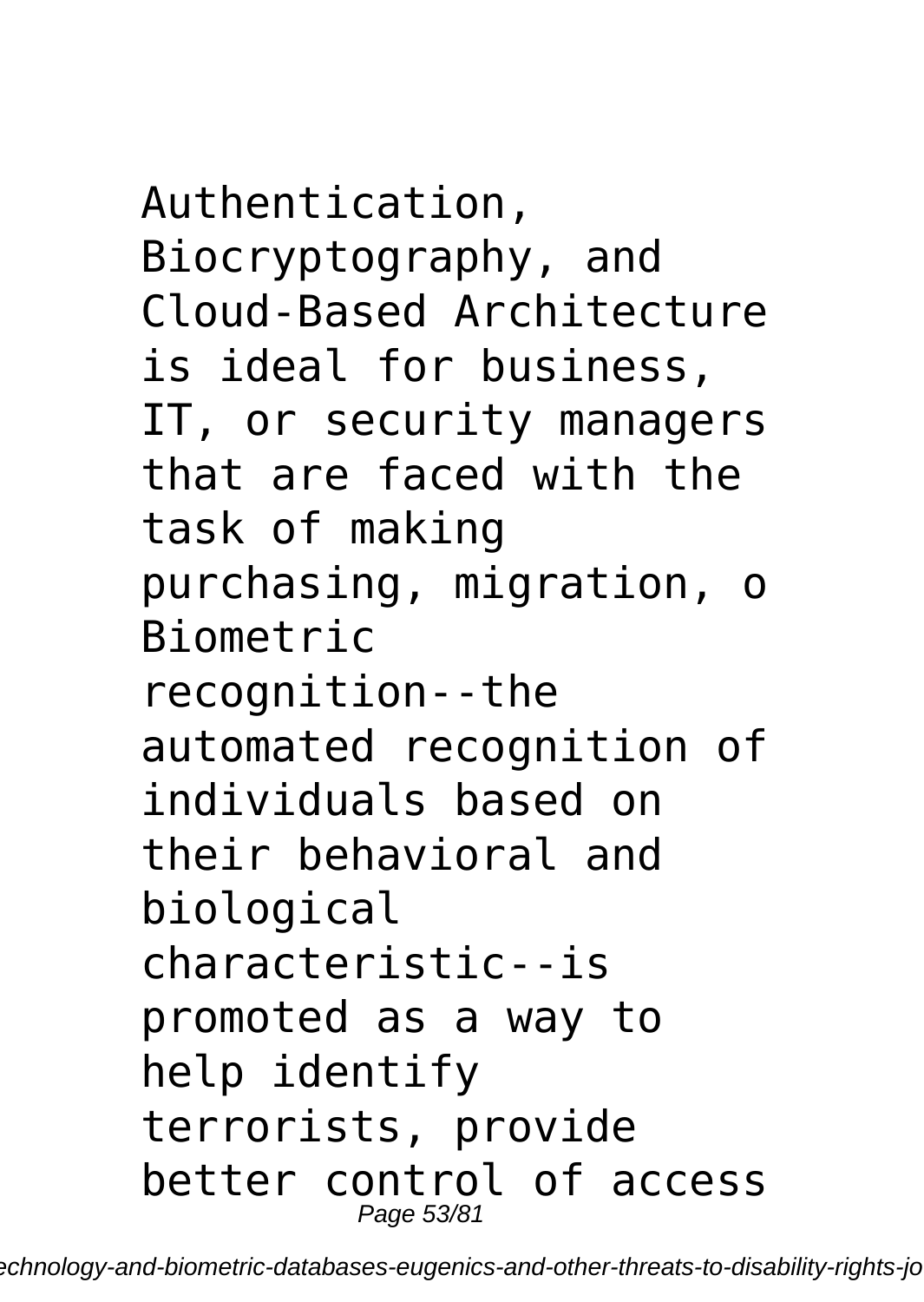to physical facilities and financial accounts, and increase the efficiency of access to services and their utilization. Biometric recognition has been applied to identification of criminals, patient tracking in medical informatics, and the personalization of social services, among other things. In spite of substantial effort, however, there remain unresolved questions about the effectiveness

Page 54/81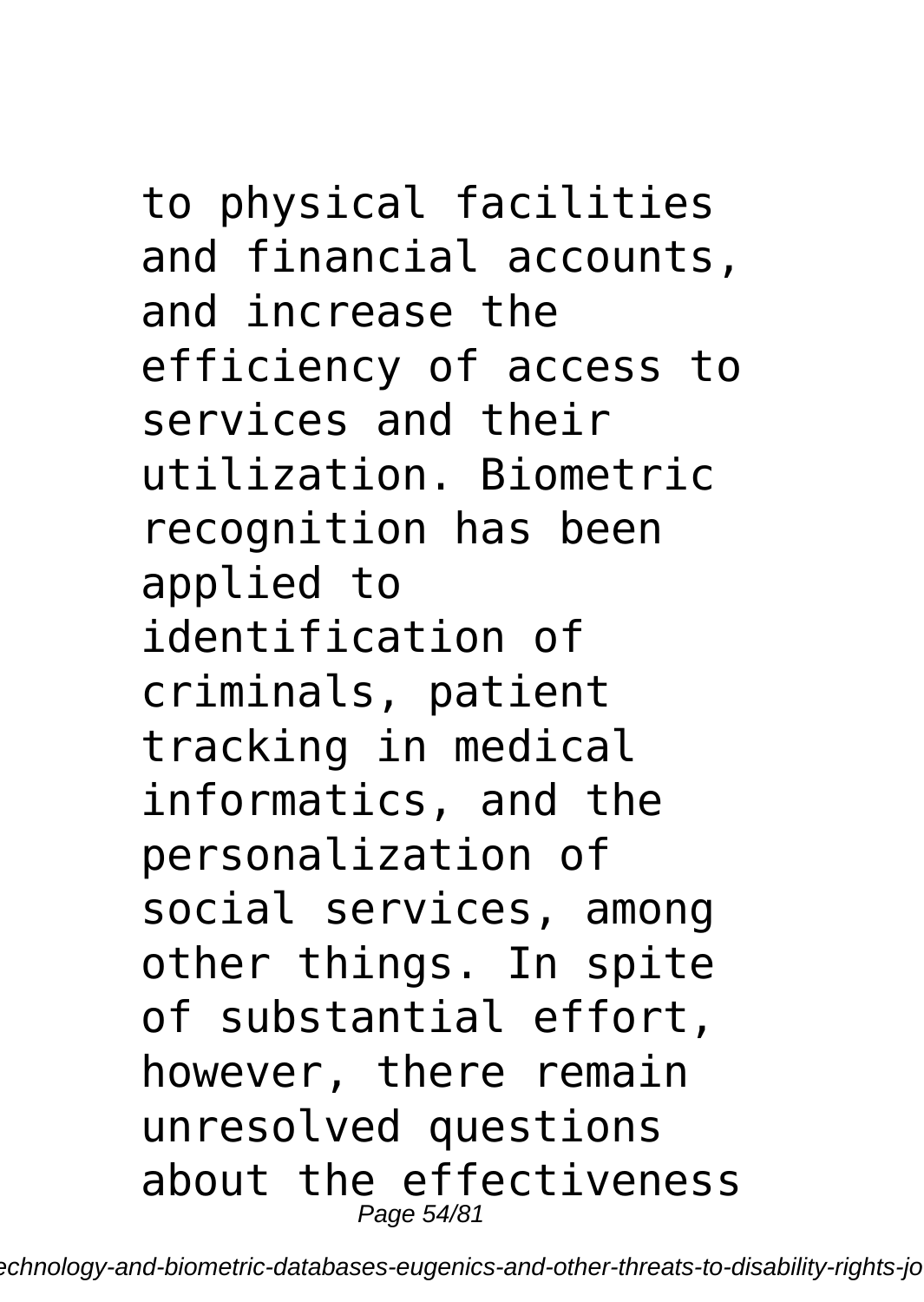and management of systems for biometric recognition, as well as the appropriateness and societal impact of their use. Moreover, the general public has been exposed to biometrics largely as hightechnology gadgets in spy thrillers or as fearinstilling instruments of state or corporate surveillance in speculative fiction. Now, as biometric technologies appear poised for broader use, increased concerns about Page 55/81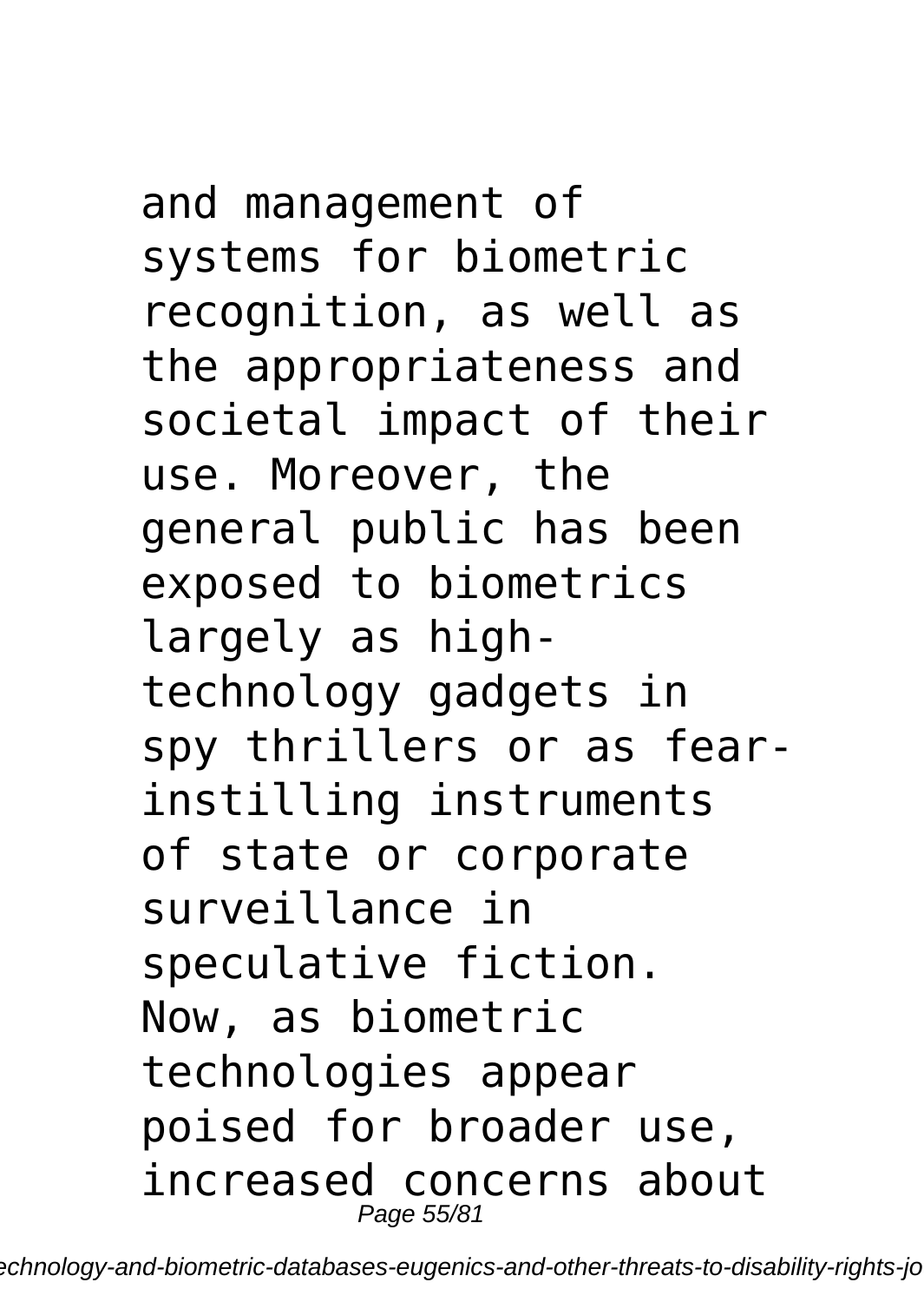national security and the tracking of individuals as they cross borders have caused passports, visas, and border-crossing records to be linked to biometric data. A focus on fighting insurgencies and terrorism has led to the military deployment of biometric tools to enable recognition of individuals as friend or foe. Commercially, finger-imaging sensors, whose cost and physical size have been reduced, now appear on many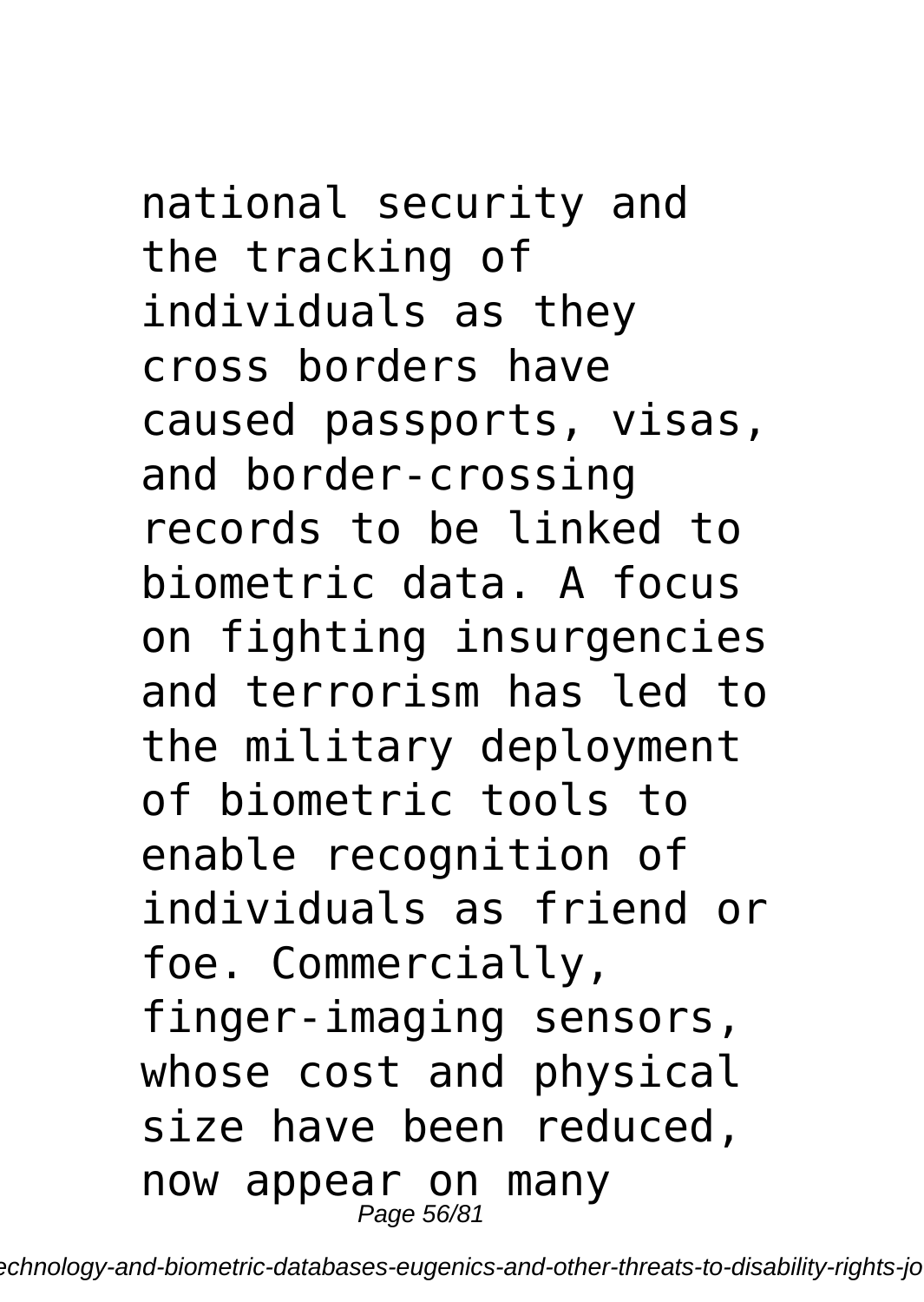laptop personal computers, handheld devices, mobile phones, and other consumer devices. Biometric Recognition: Challenges and Opportunities addresses the issues surrounding broader implementation of this technology, making two main points: first, biometric recognition systems are incredibly complex, and need to be addressed as such. Second, biometric recognition is an inherently probabilistic Page 57/81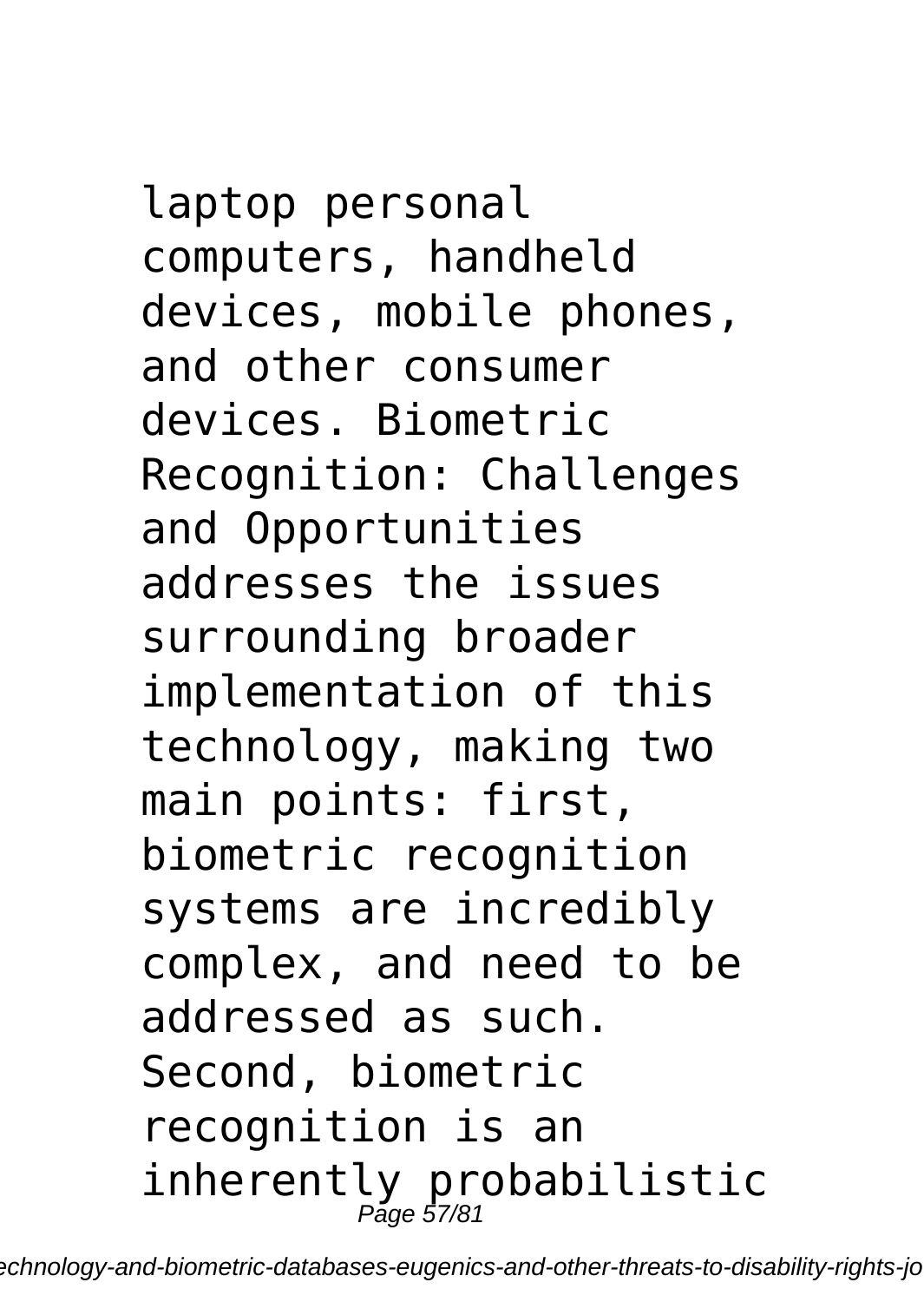endeavor. Consequently, even when the technology and the system in which it is embedded are behaving as designed, there is inevitable uncertainty and risk of error. This book elaborates on these themes in detail to provide policy makers, developers, and researchers a comprehensive assessment of biometric recognition that examines current capabilities, future possibilities, and the role of government in Page 58/81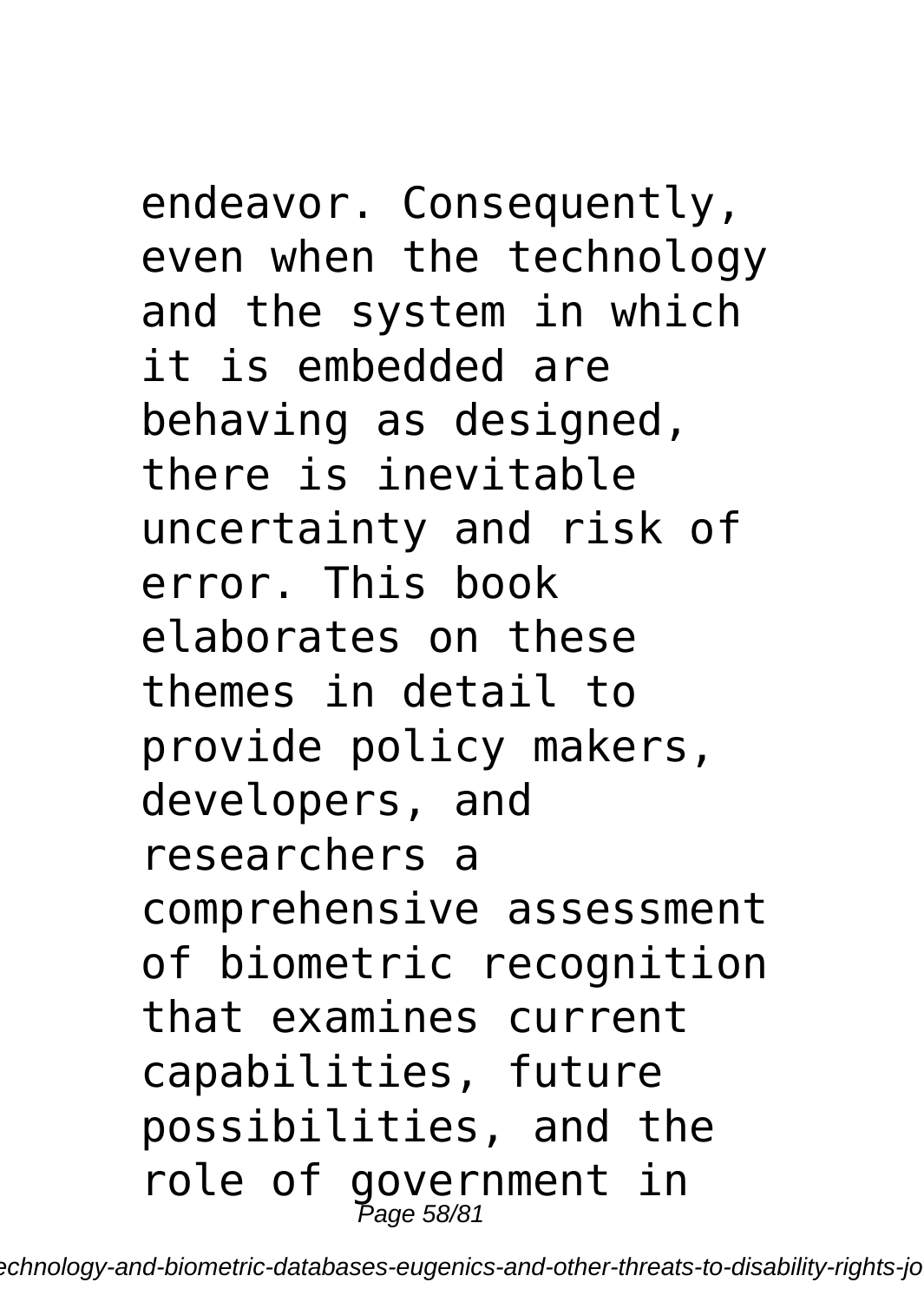technology and system development.

"After a sharp fall in 2017, economic growth in MENA is projected to rebound to 3.1 percent in 2018, thanks to the positive global outlook, oil prices stabilizing at relatively higher levels, stabilization policies and reforms, and recovery and reconstruction as conflicts recede. The outlook for MENA remains positive, and the growth rebound is expected to gain momentum over the Page 59/81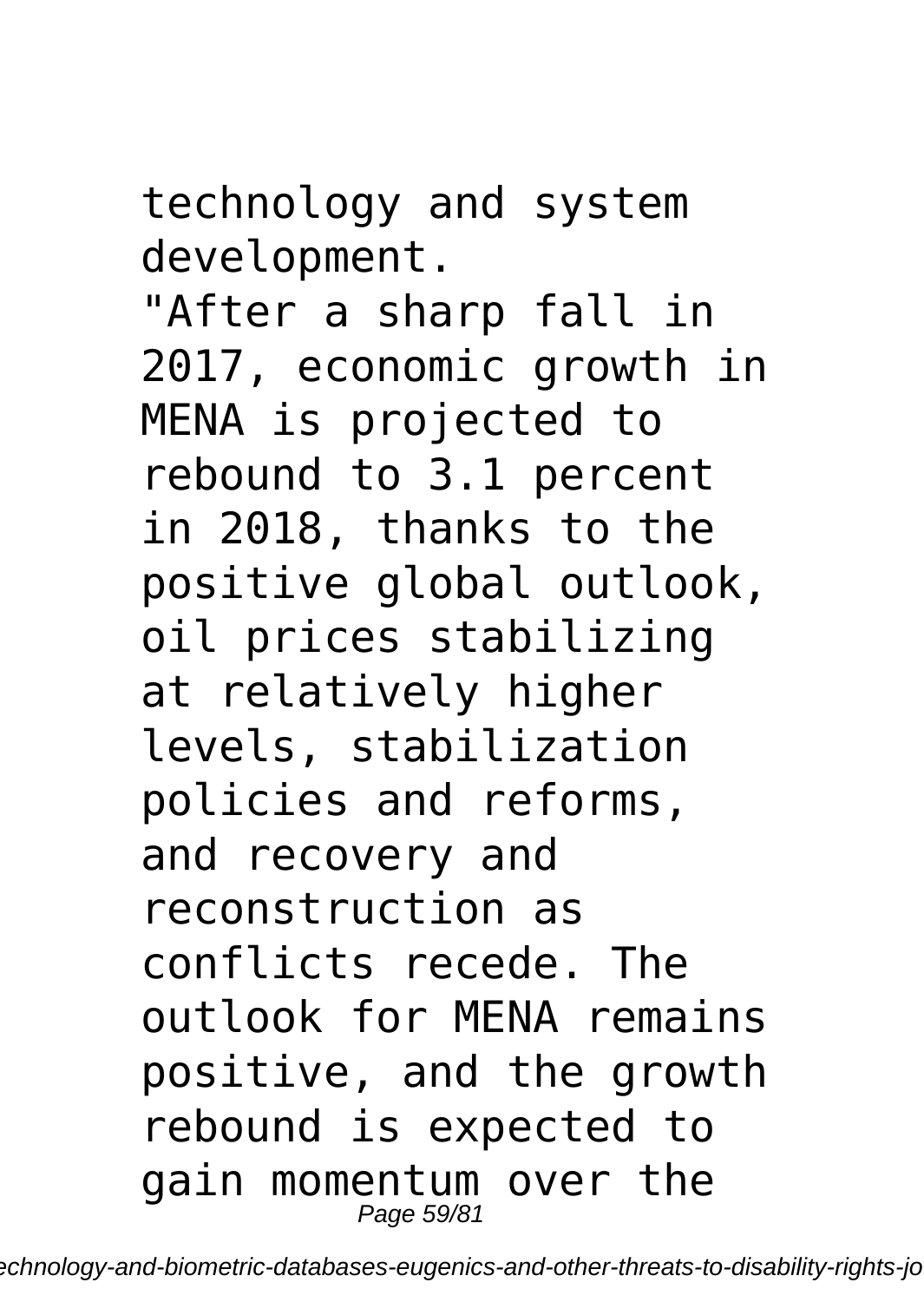next two years, exceeding 3 percent in 2020. While stabilization policies have helped economies adjust in recent years, .a second phase of reforms is needed should be transformative if the region is to reach its potential and create jobs for hundred million young people who will enter the labor market in coming decades. In this report, we explore the role that publicprivate partnerships can play. not only in<br>Page 60/81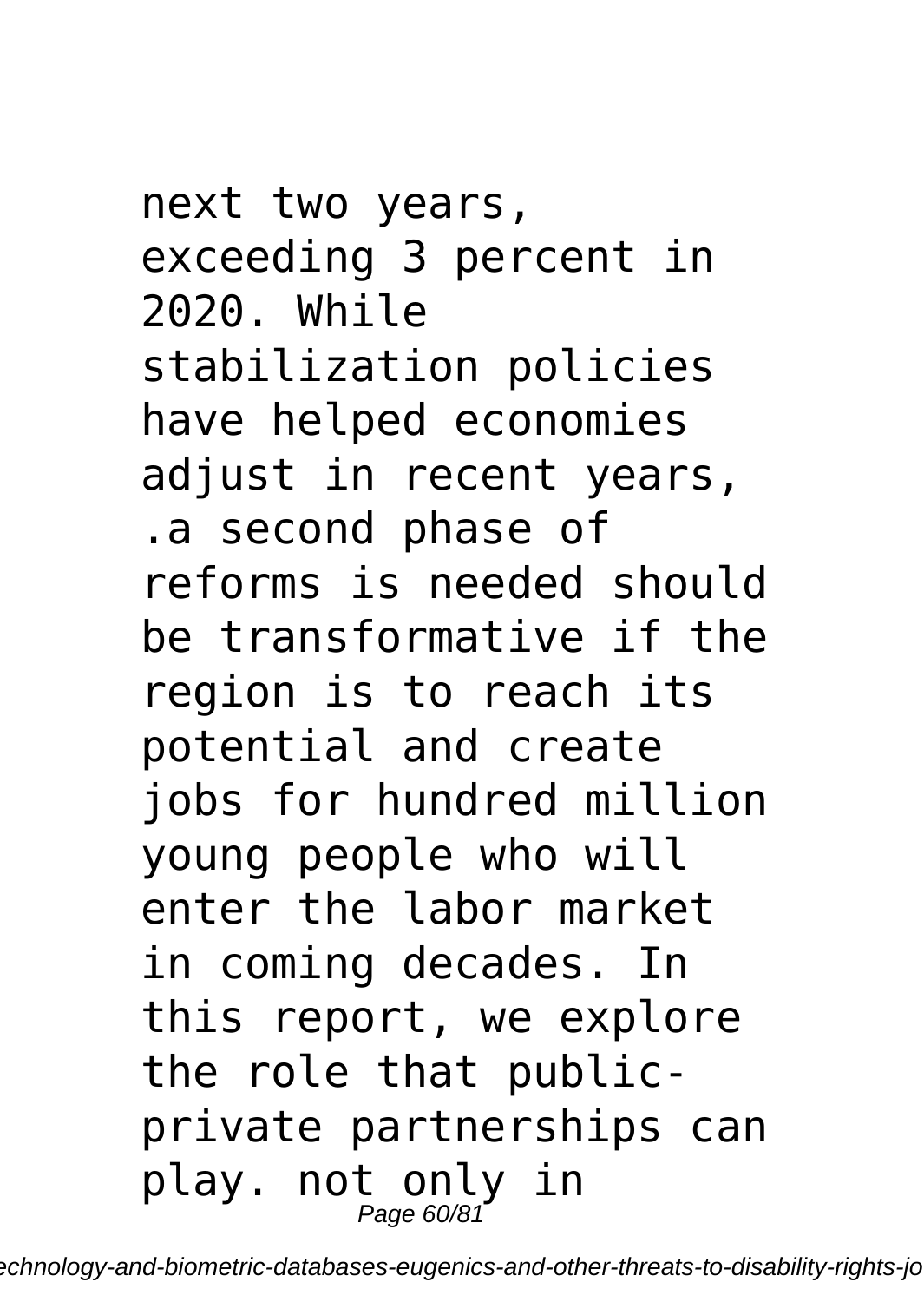providing an alternative source of financing but in helping change the role of the state from the main provider of employment to an enabler of private sector activity. Studies have shown that the gap between MENA economies and fast-growing ones is the performance of the services sector. The disruptive technology offers new opportunities for boosting private-

sector-led growth through enhancement of high-tech jobs in the  $_{Page\,61/81}^{Page\,61/81}$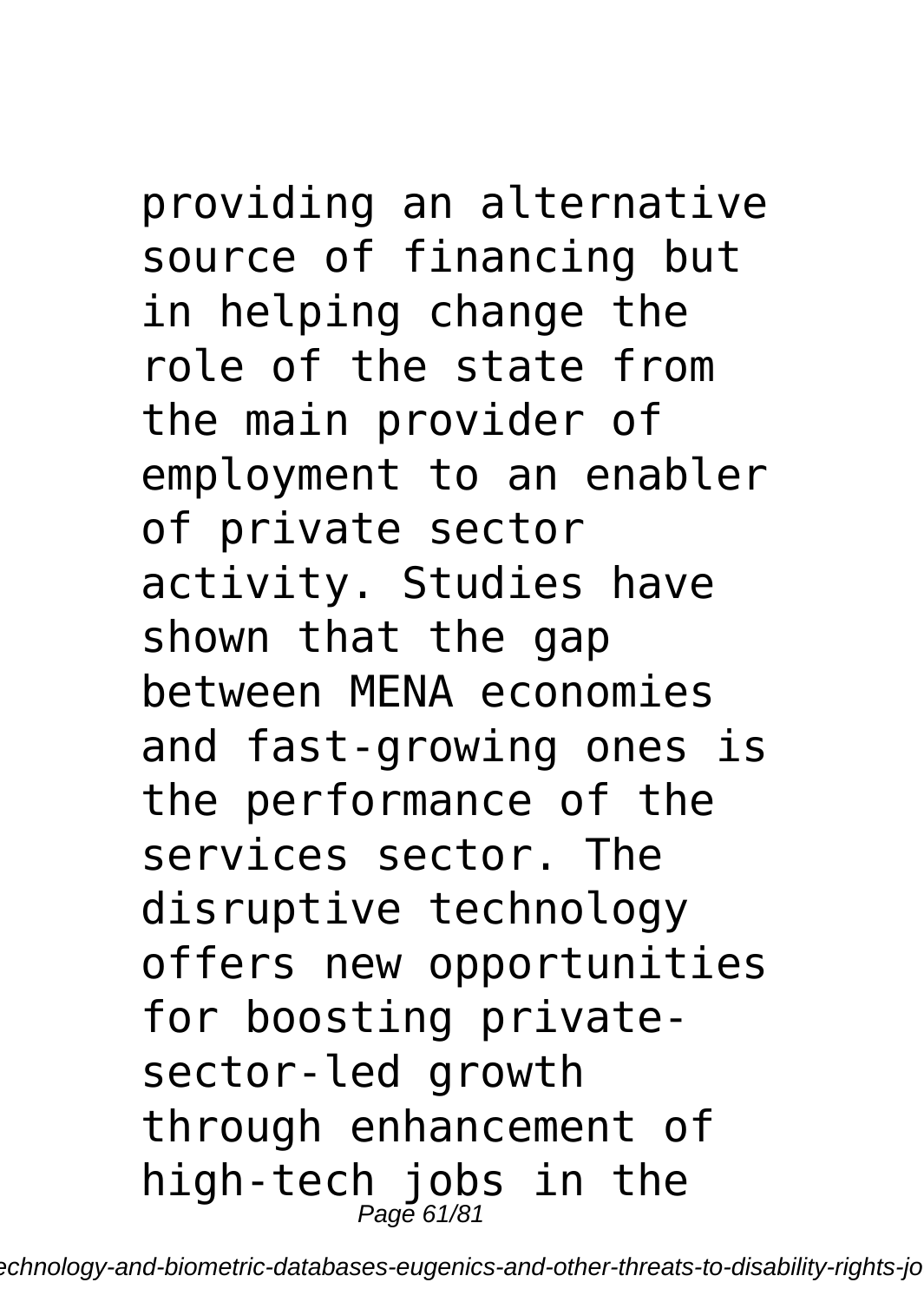services sector. The report argues that combining the region's fast-growing pool of university graduates and a heavy penetration of social media and smartphone, could serve as the foundation for a digital sector that could create much-needed private sector jobs for the youth over the next decade." This 16th International Conference on Information Technology - New Generations (ITNG), continues an annual Page 62/81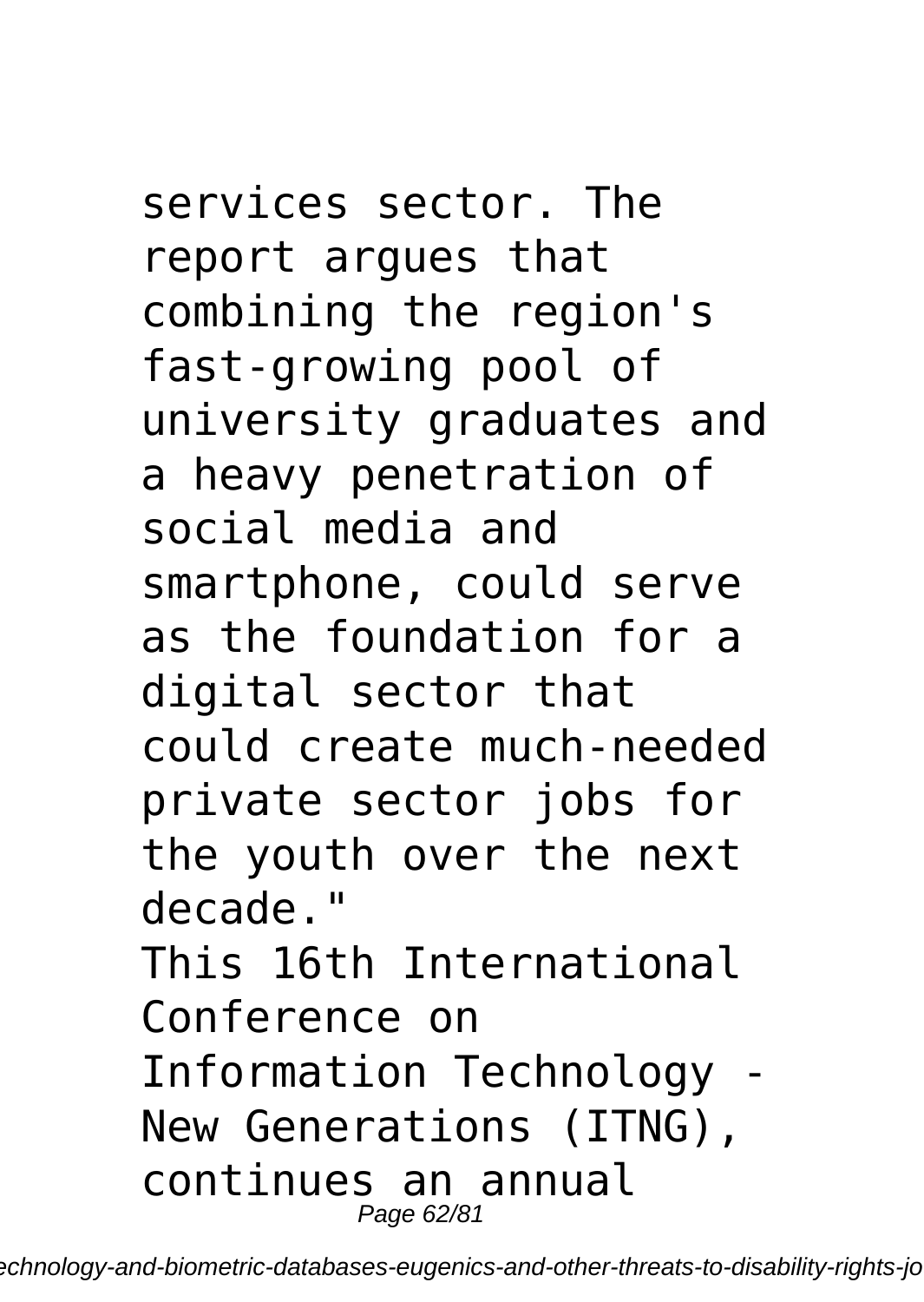### event focusing on state

of the art technologies pertaining to digital information and communications. The applications of advanced information technology to such domains as astronomy, biology, education, geosciences, security and health care are among topics of relevance to ITNG. Visionary ideas, theoretical and experimental results, as well as prototypes, designs, and tools that help the information Page 63/81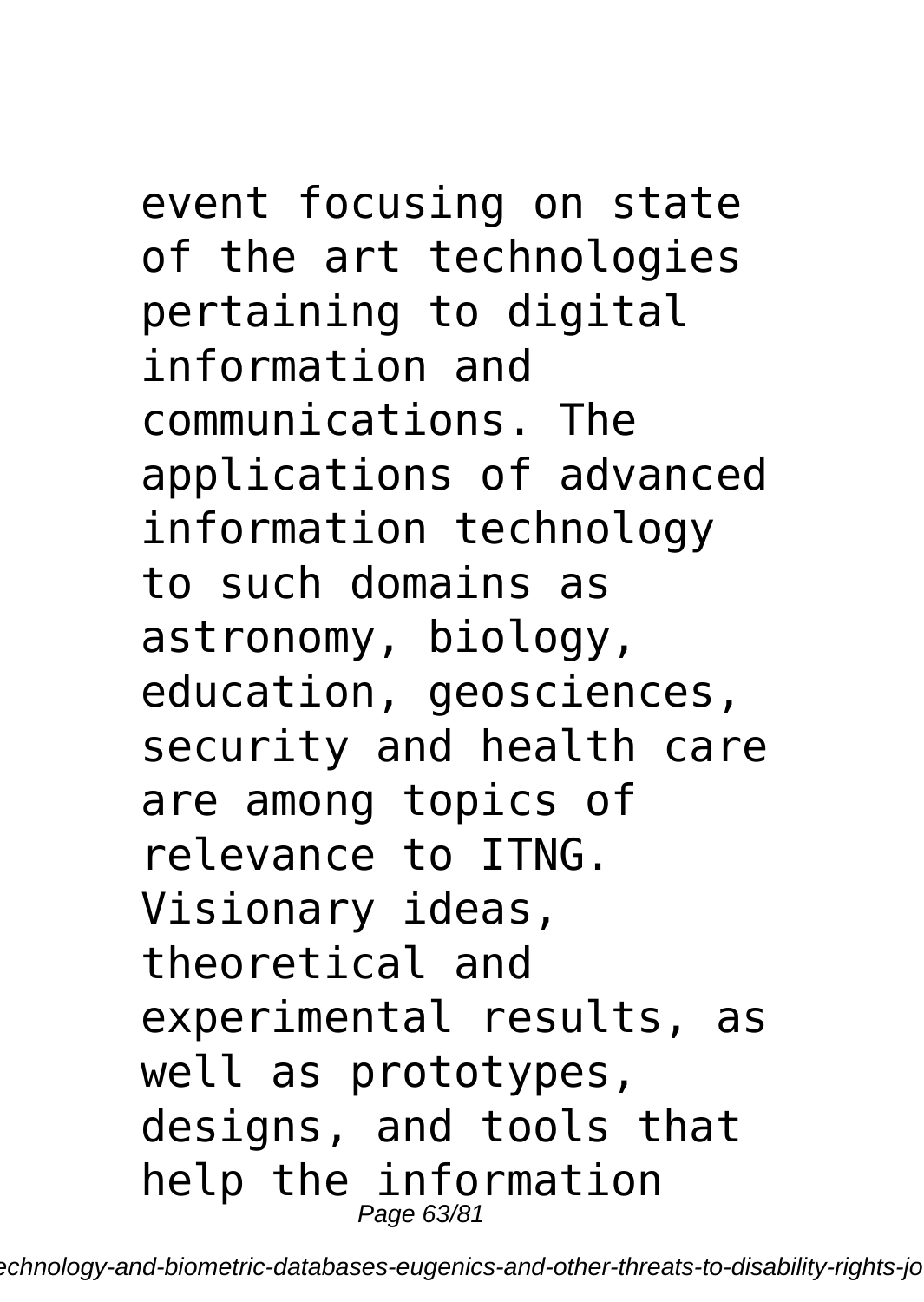readily flow to the user are of special interest. Machine Learning, Robotics, High Performance Computing, and Innovative Methods of Computing are examples of related topics. The conference features keynote speakers, the best student award, poster award, service award, a technical open panel, and workshops/exhibits from industry, government and academia. A Comparative Legal Analysis

Page 64/81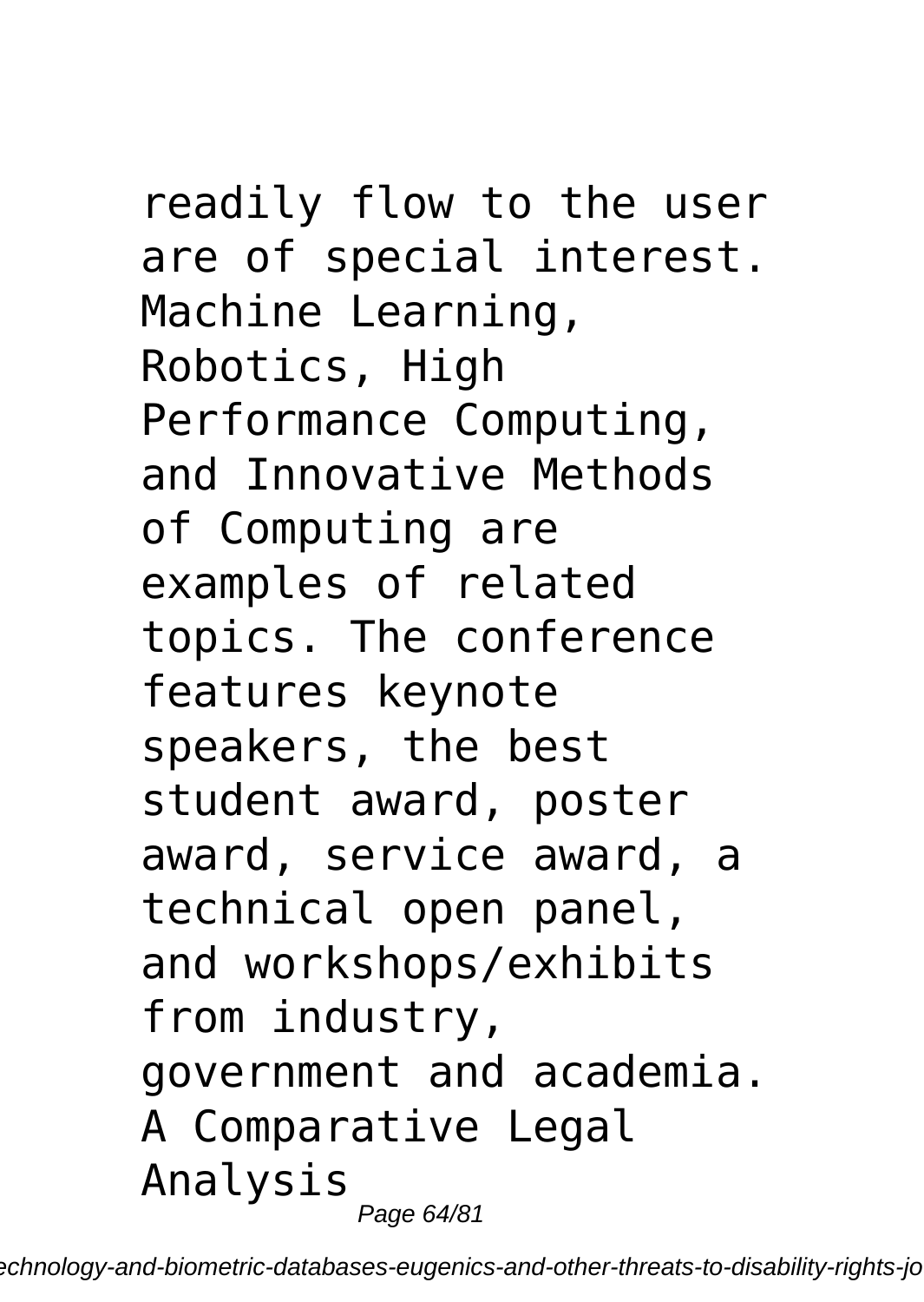Summary of a Workshop on the Technology, Policy, and Cultural Dimensions of Biometric Systems Adopting Biometric Technology Guide to Biometric Reference Systems and Performance Evaluation Handbook of Remote Biometrics Data and Applications Security and Privacy **XXVTT** This book includes a selection of articles from the 2018 International Conference on Information Technology & Systems (ICITS 18), held or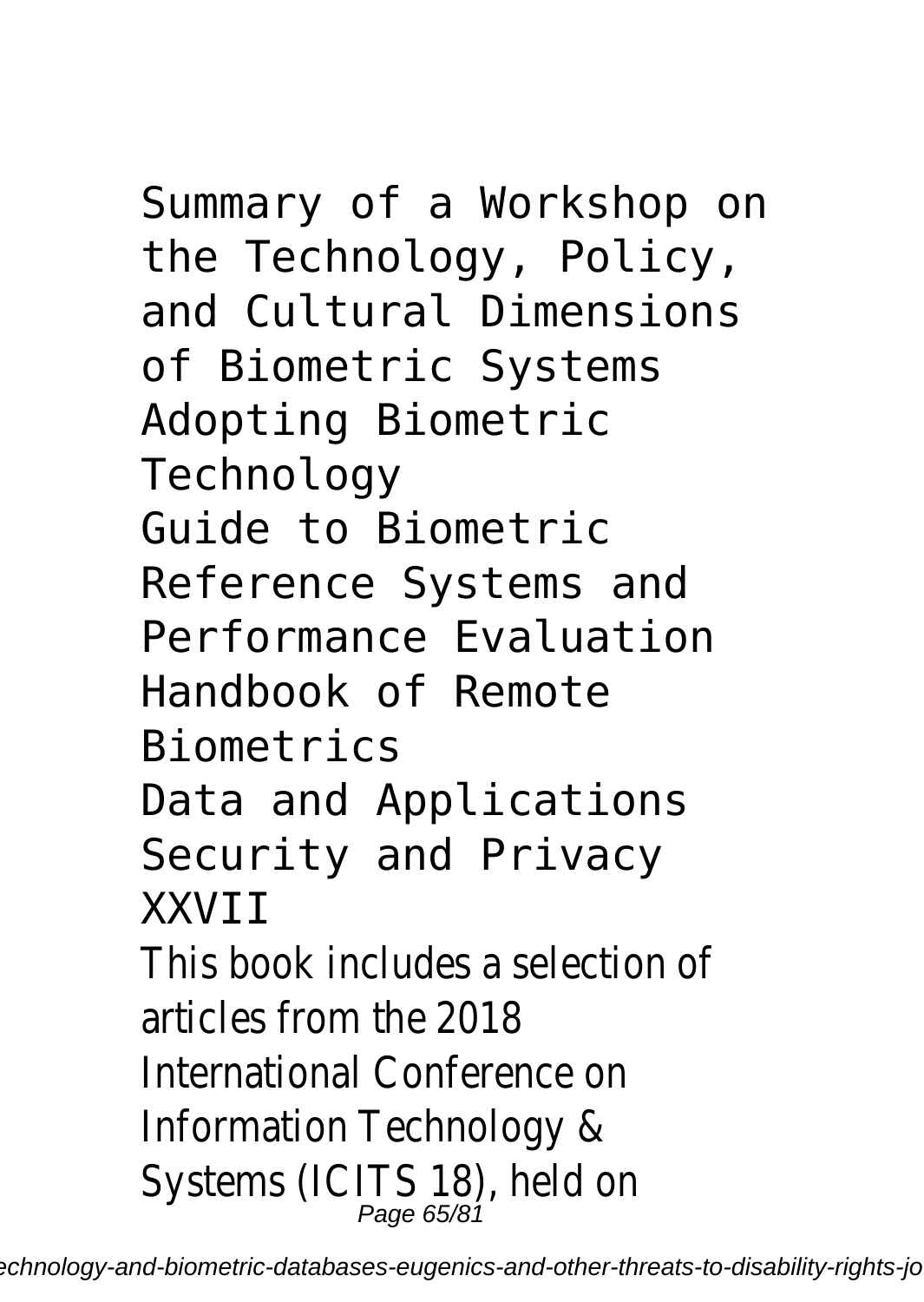January 10 – 12, 2018, at the Universidad Estatal Península d Santa Elena, Libertad City, Ecuador. ICIST is a global forum for researchers and practitione to present and discuss recent findings and innovations, current trends, lessons learned and the challenges of modern informati technology and systems resear together with their technologie development and applications. The main topics covered includ information and knowledge management; organizational models and information system software and systems modelin software systems, architecture applications and tools; multime<br>Page 66/81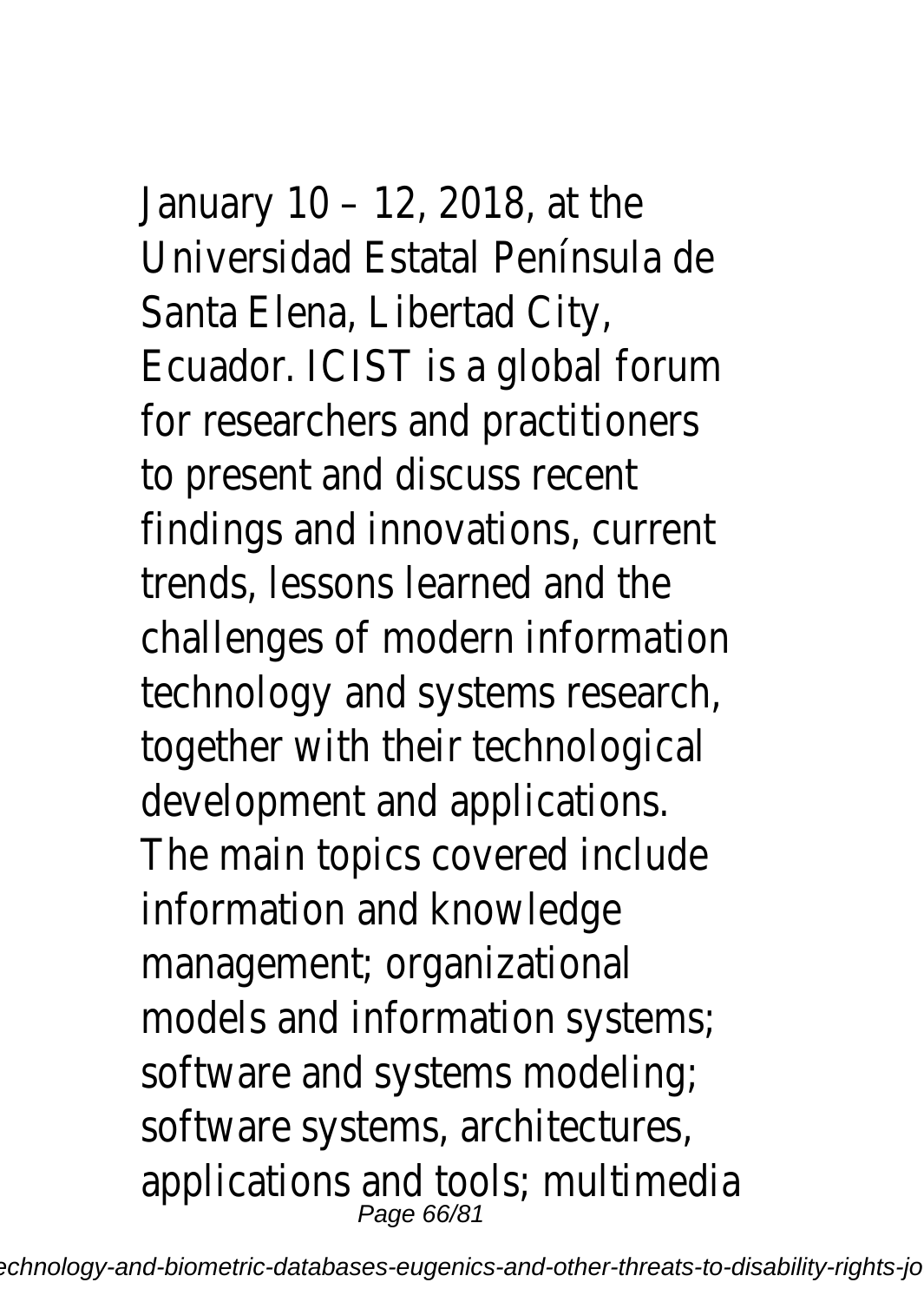systems and applications; computer networks, mobility and pervasive systems; intelligent a decision support systems; big a analytics and applications; human–computer interaction; ethics, computers & security; health informatics; and information technologies in education.

This book discusses all critical privacy and data protection aspects of biometric systems f a legal perspective. It contains systematic and complete analy of the many issues raised by the systems based on examples worldwide and provides several recommendations for a Page 67/81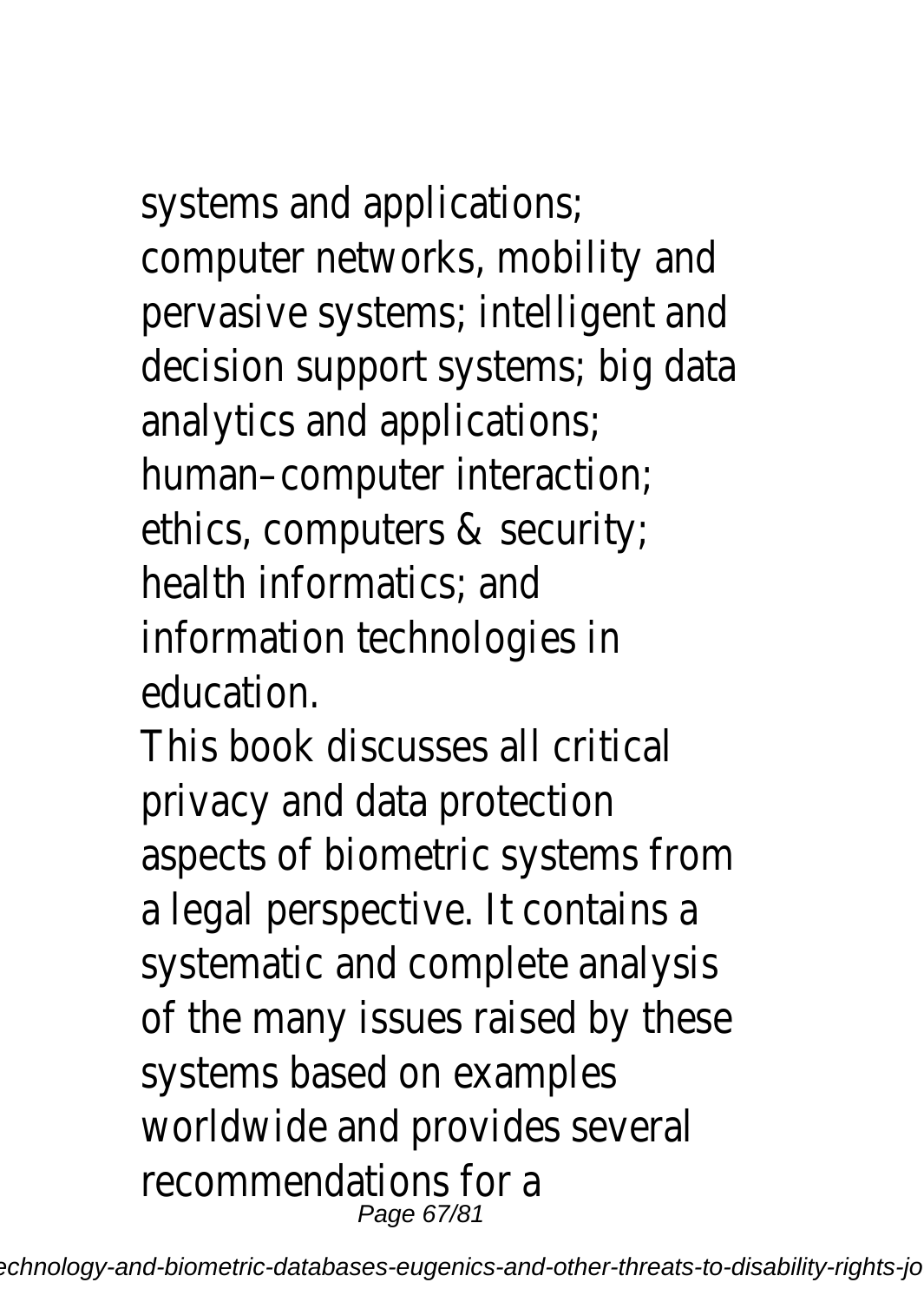## transnational regulatory

framework. An appropriate legal framework is in most countries not yet in place. Biometric syst use facial images, fingerprints, and/or voice in an automated to identify or to verify (identit claims of persons. The treatise which has an interdisciplinary approach starts with explaining the functioning of biometric systems in general terms for no specialists. It continues with a description of the legal nature biometric data and makes a comparison with DNA and biological material and the regulation thereof. After describing the risks, the work<br>*Page 68/81*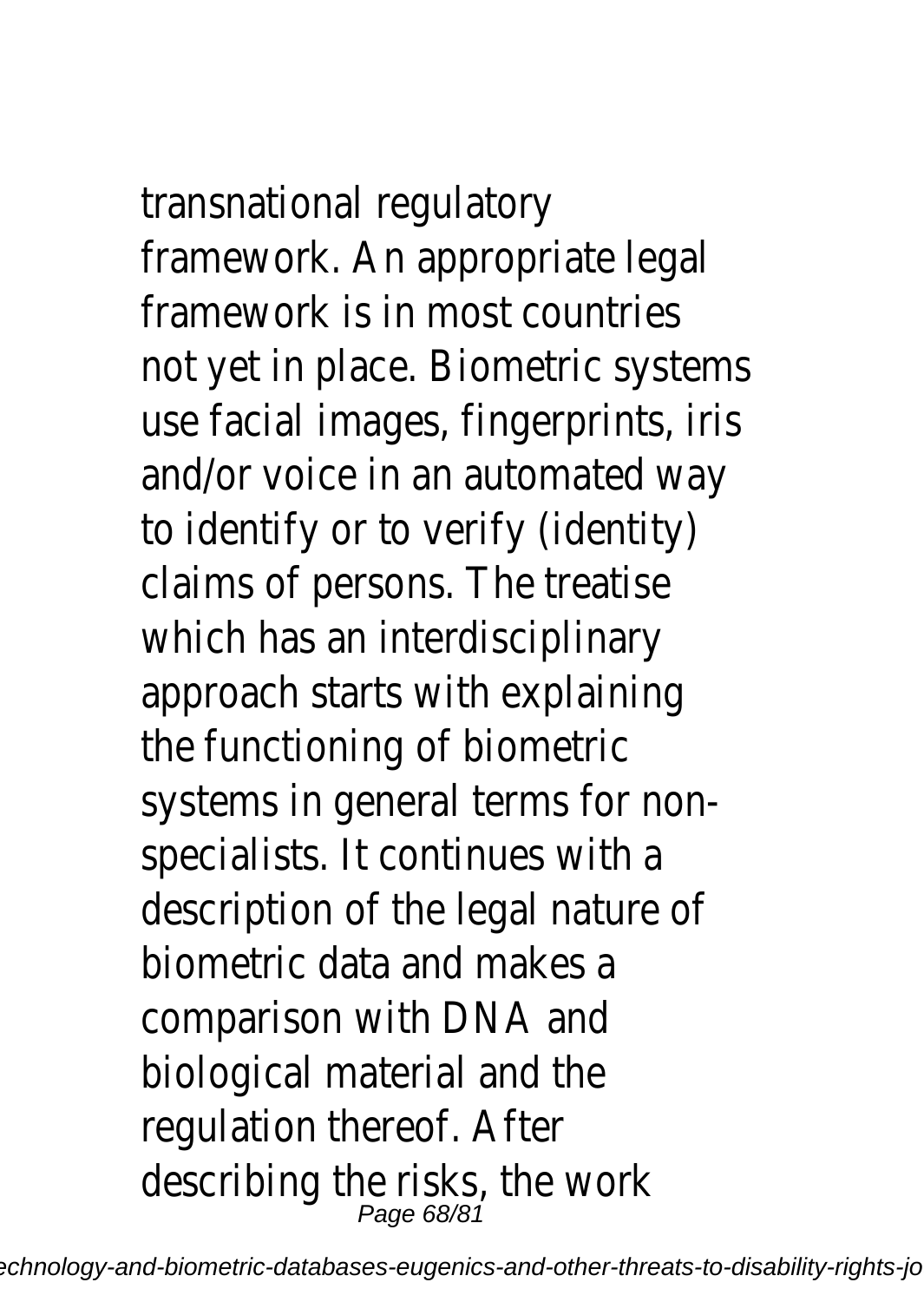further reviews the opinions of data protection authorities in relation to biometric systems a current and future (EU) law. A detailed legal comparative analysis is made of the situation Belgium, France and the Netherlands. The author concludes with an evaluation of the proportionality principle an the application of data protect law to biometric data processi operations, mainly in the privat sector. Pleading for more safeguards in legislation, the author makes several suggestic for a regulatory framework aiming at reducing the risks of biometric systems. They include<br>Page 69/81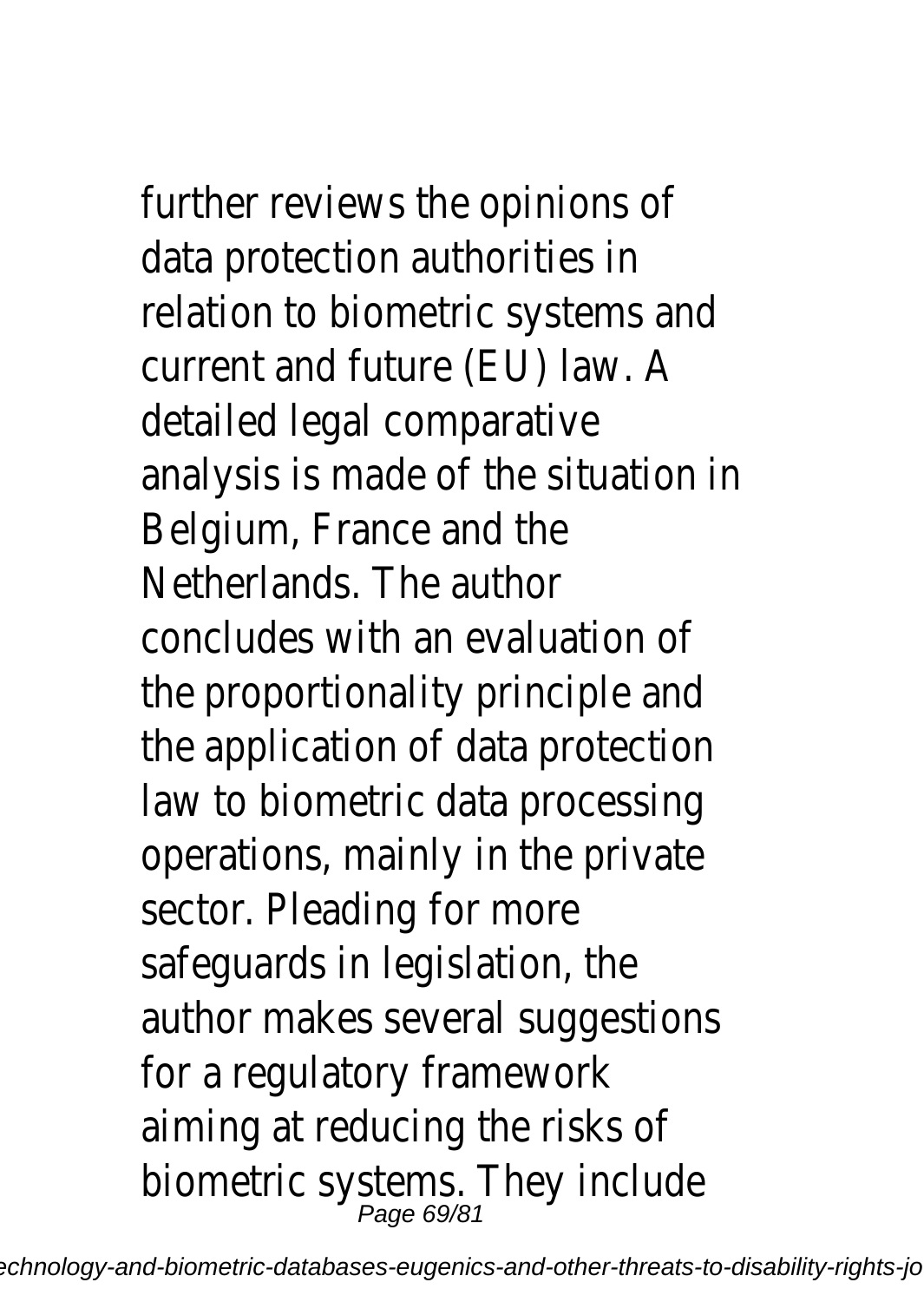# limitations to the collection an

storage of biometric data as w as technical measures, which could influence the proportionality of the processi The text is supported by sever figures and tables providing a summary of particular points of the discussion. The book also us the 2012 biometric vocabulary adopted by ISO and contains an extensive bibliography and literature sources.

Most biometric books are eitherextraordinarily technical for technophiles or extremely elementary for the lay person. Striking a balance between the two, Biometric Technology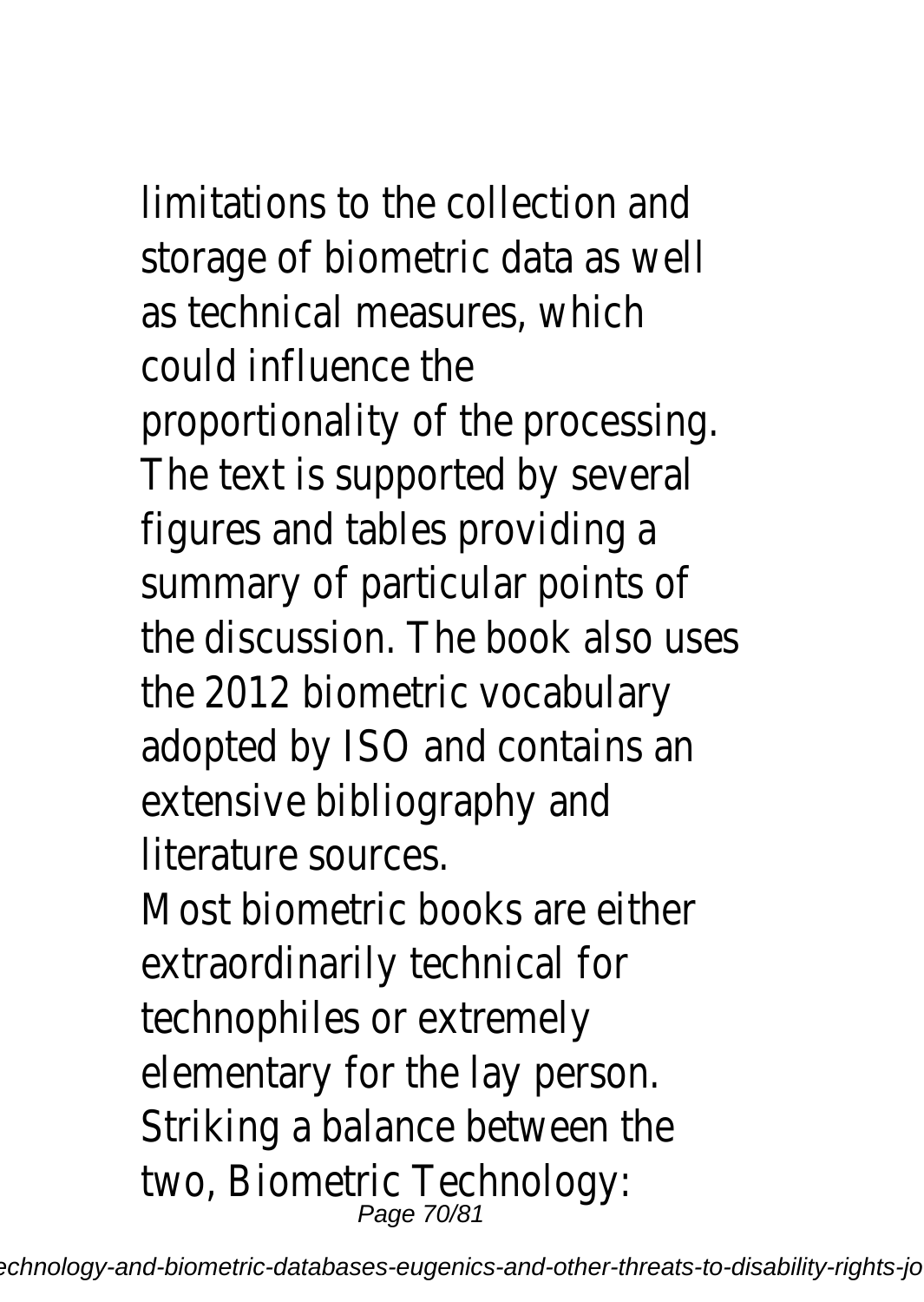Authentication, Biocryptograph and Cloud-Based Architecture is ideal for business, IT, or security managers that are faced with task of making purchasing,

migration, or adoption decision It brings biometrics down to a understandable level, so that y can immediately begin to

implement the concepts discus Exploring the technological and social implications of widesprea biometric use, the book conside the science and technology beh biometrics as well as how it ca made more affordable for smal and medium-sized business. It a presents the results of recent research on how the principles<br> $\frac{P_{\text{age 71/81}}}{P_{\text{90}}P_{\text{71/81}}}\,$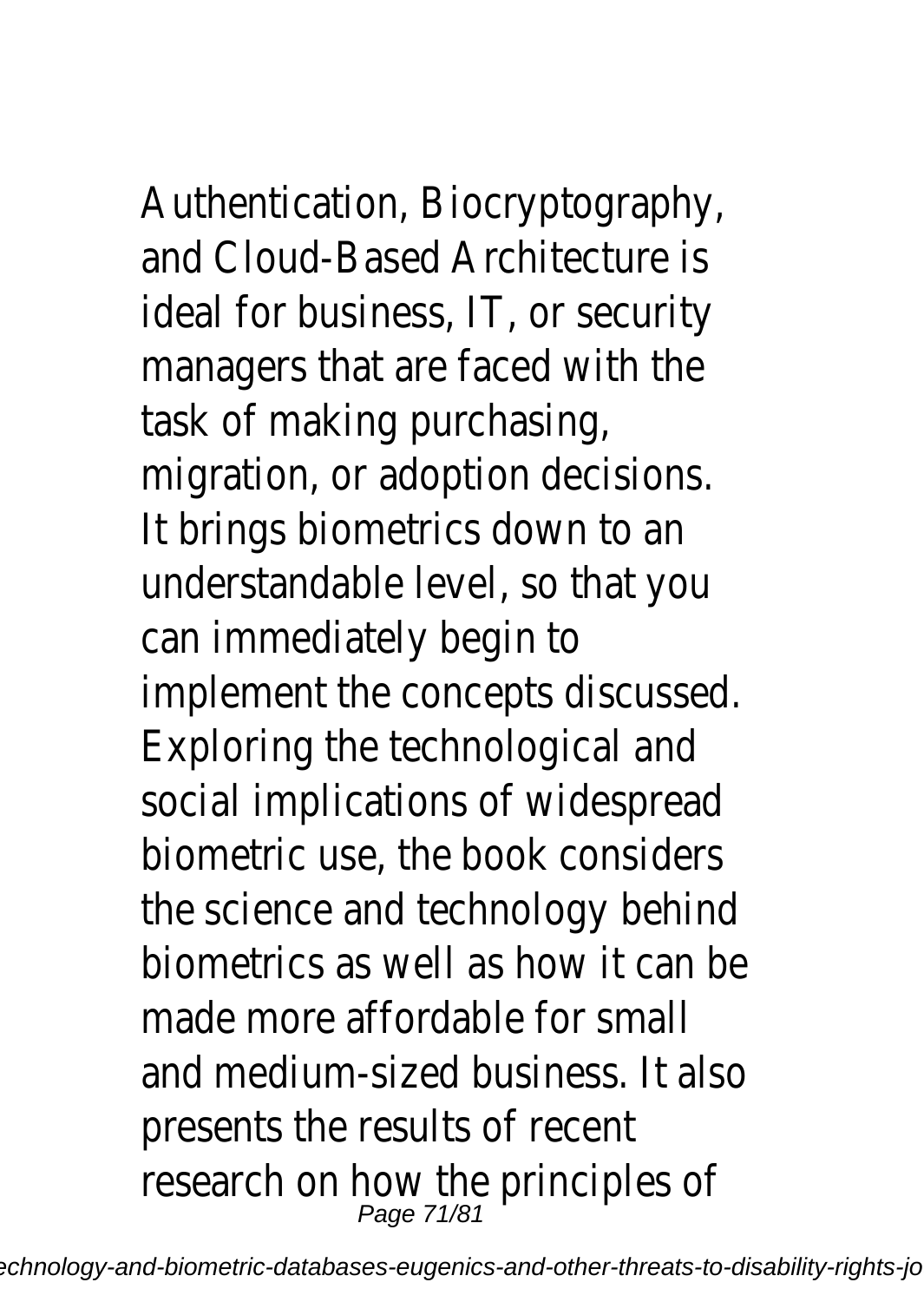cryptography can make biometrics more secure. Coveri biometric technologies in the cloud, including security and privacy concerns, the book includes a chapter that serves "how-to manual" on procuring and deploying any type of biometric system. It also includ specific examples and case stu of actual biometric deployment localized and national implementations in the U.S. and other countries. The book provides readers with a technic background on the various biometric technologies and how they work. Examining optimal application in various settings and application in various settings  $\frac{1}{2}$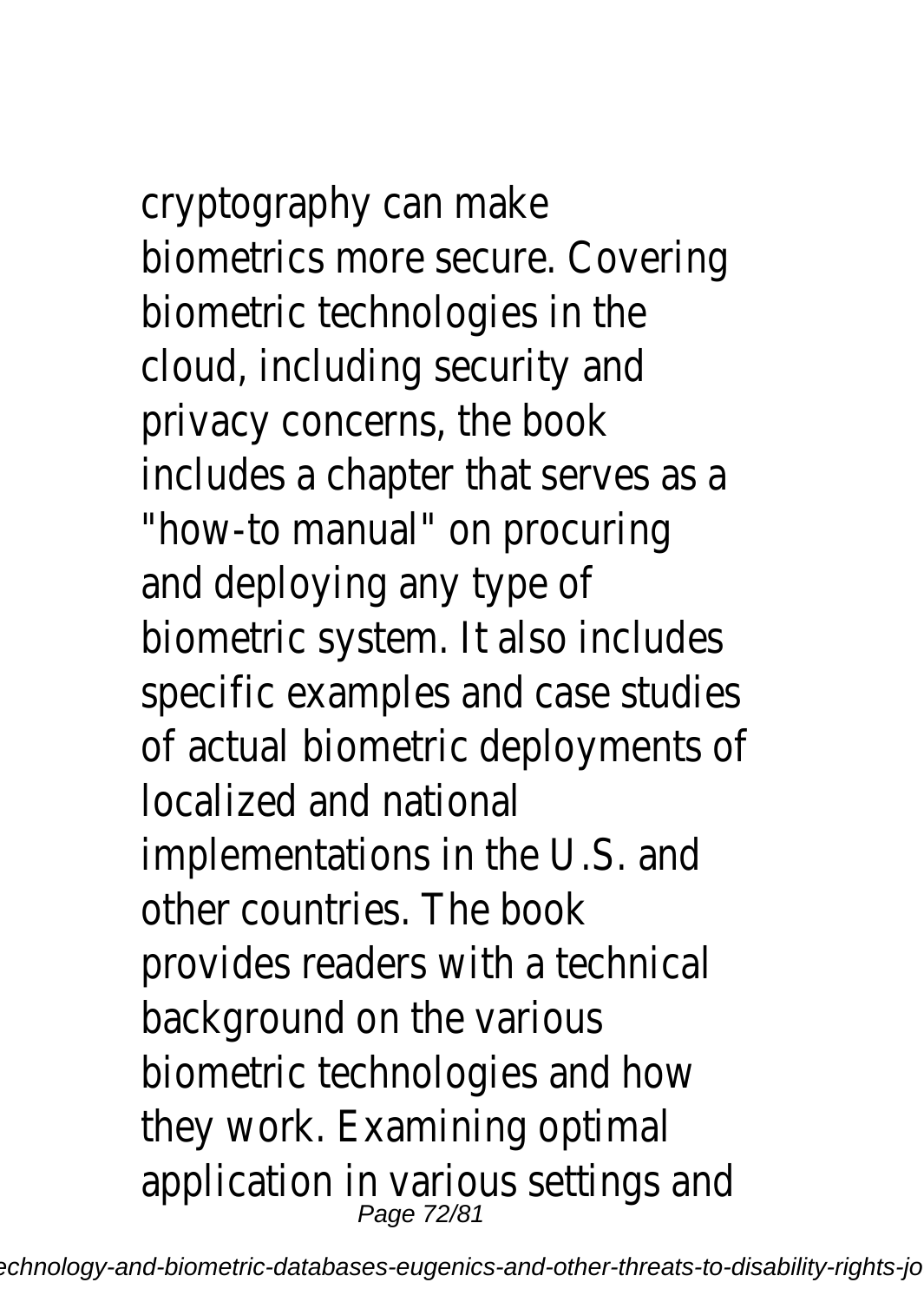their respective strengths and weaknesses, it considers ease of use, false positives and negatives, and privacy and security issues. It also covers emerging applications such as biocryptography. Although the text can be understood by just about anybody, it is an ideal resource for corporate-level executives who are considering implementing biometric technologies in their organizations.

This open access book explores how biometric data is increasingly flowing across borders in order to limit, control and contain the mobility of selected people, namely criminalized populations.<br> $P_{\text{age 73/81}}$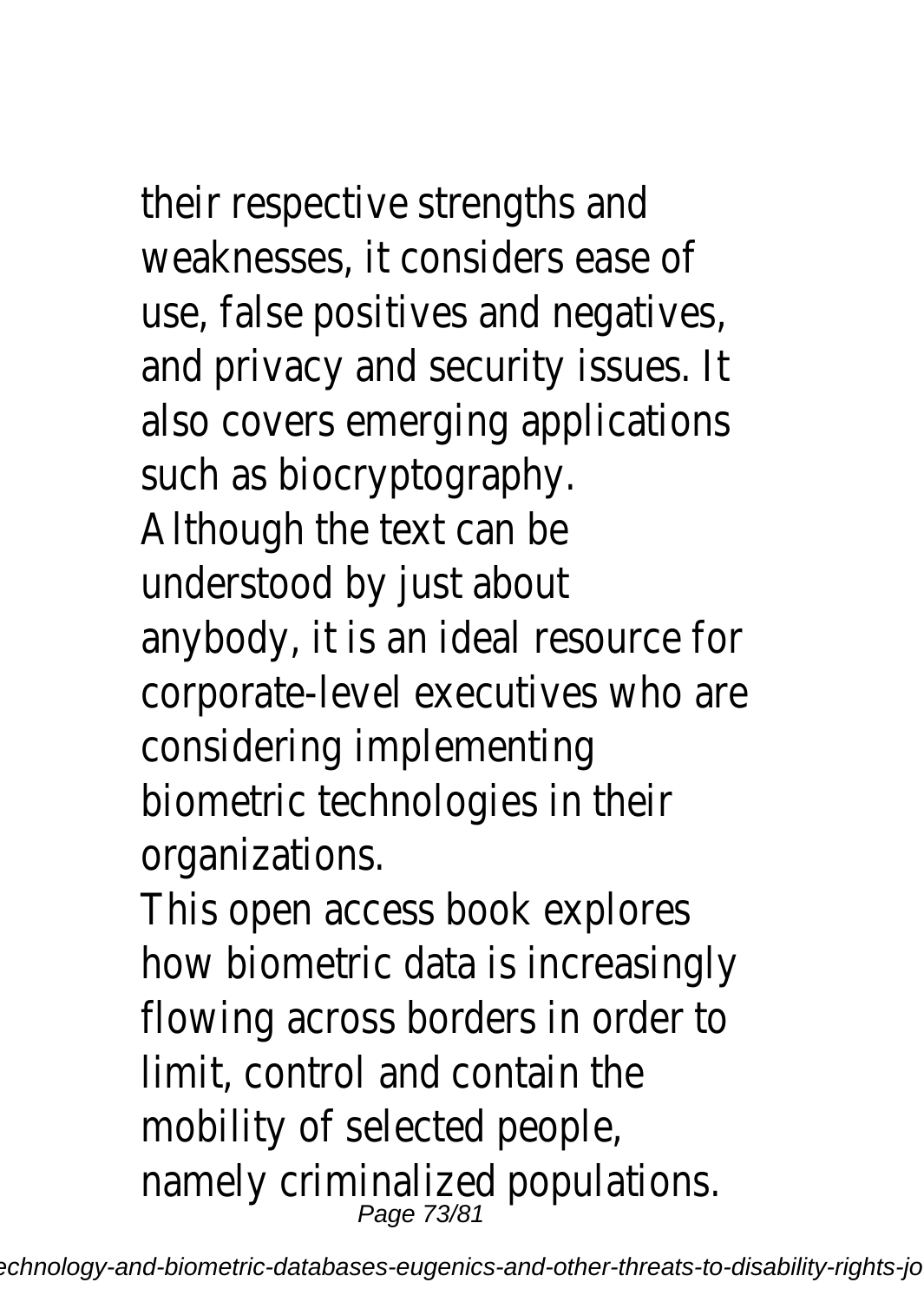It introduces the concept of biobordering, using it to capture reverse patterns of bordering and ordering practices linked to transnational biometric data exchange regimes. The concept is

useful to reconstruct how the territorial foundations of national state autonomy are partially reclaimed and, at the same time, partially purposefully suspended. The book focuses on the Prüm system, which facilitates the mandatory exchange of forensic DNA data amongst EU Member States. The Prüm system is an underexplored phenomenon, representing diverse instances of bio-bordering and providing a<br>Page 74/81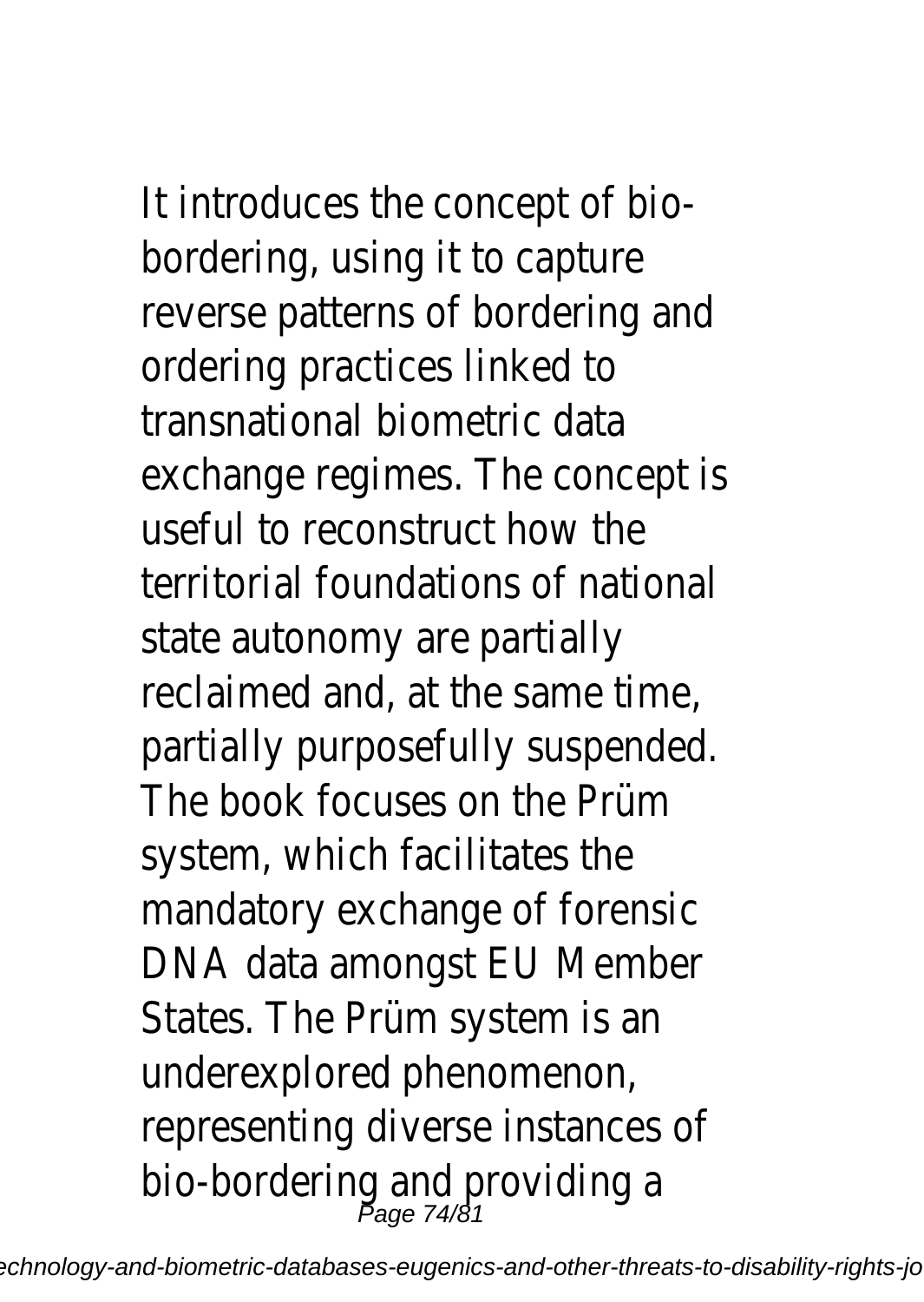complex picture of the hidden (dis)integration of Europe. Particular legal, scientific, technical and political dimensions related to the governance and uses of biometric technologies in

Germany, the Netherlands, Poland, Portugal and the United Kingdom are specifically explored to demonstrate both similar and distinct patterns.

Technology Law

Authentication, Biocryptography, and Cloud-Based Architecture Biometric Systems Proceedings of the International Conference on Information Technology & Systems (ICITS 2018)

Page 75/81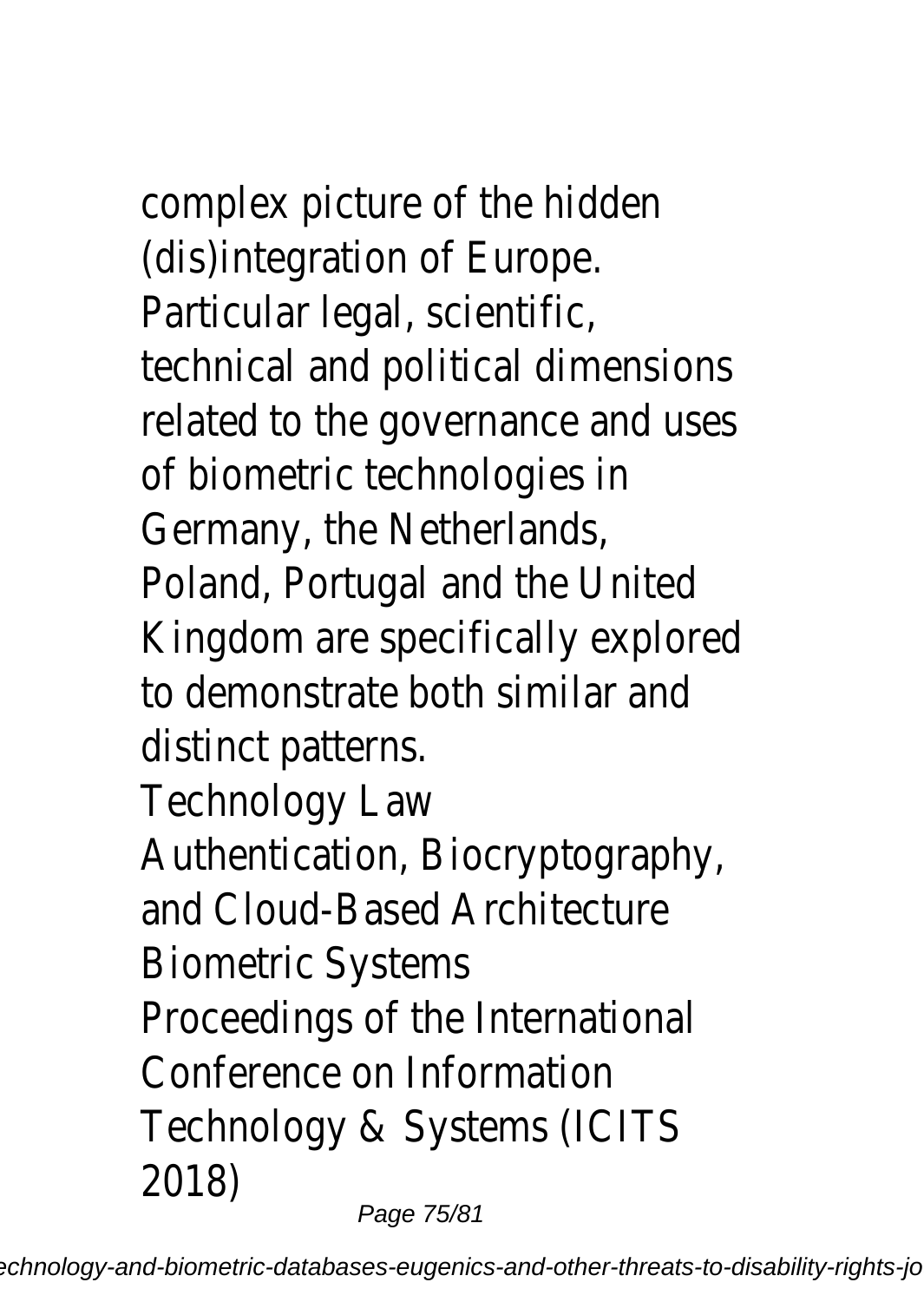ICITAM 2017 Modes of Bio-Bordering *Biometrics has moved from using fingerprints to using many methods of assessing human physical and behavioral traits. This guide introduces a new performance evaluation framework designed to offer full coverage of performance evaluation of biometric systems. Todays management world continually relies on technological efficiency to function and perform at a high standard. As technology becomes a greater part in many fields, understanding and managing this factor is integral for organizations. Inventive Approaches for Technology*

Page 76/81

echnology-and-biometric-databases-eugenics-and-other-threats-to-disability-rights-jo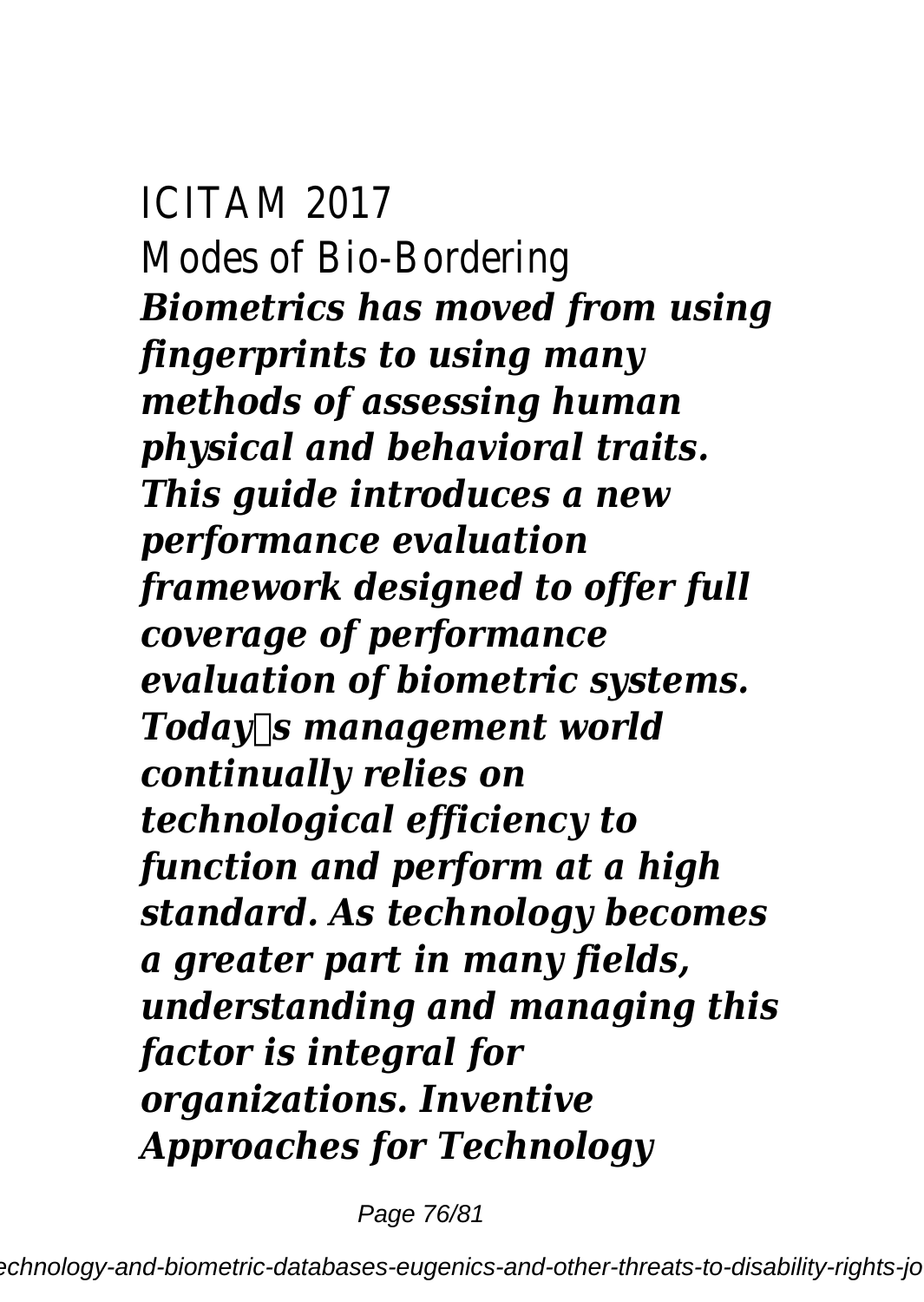## *Integration and Information Resources Management provides an overview and analysis of knowledge management in sustainability, emergency preparedness, and IT, among other fields integral to the modern technological era. By providing a foundation for innovative practices in using technology and information resources, this publication is essential for practitioners and professionals, as well as undergraduate/graduate students and academicians. This book constitutes the refereed proceedings of the 6th Chinese Conference on Biometric Recognition, CCBR 2011, held in Beijing, China in December 2011. The 35 revised full papers were*

Page 77/81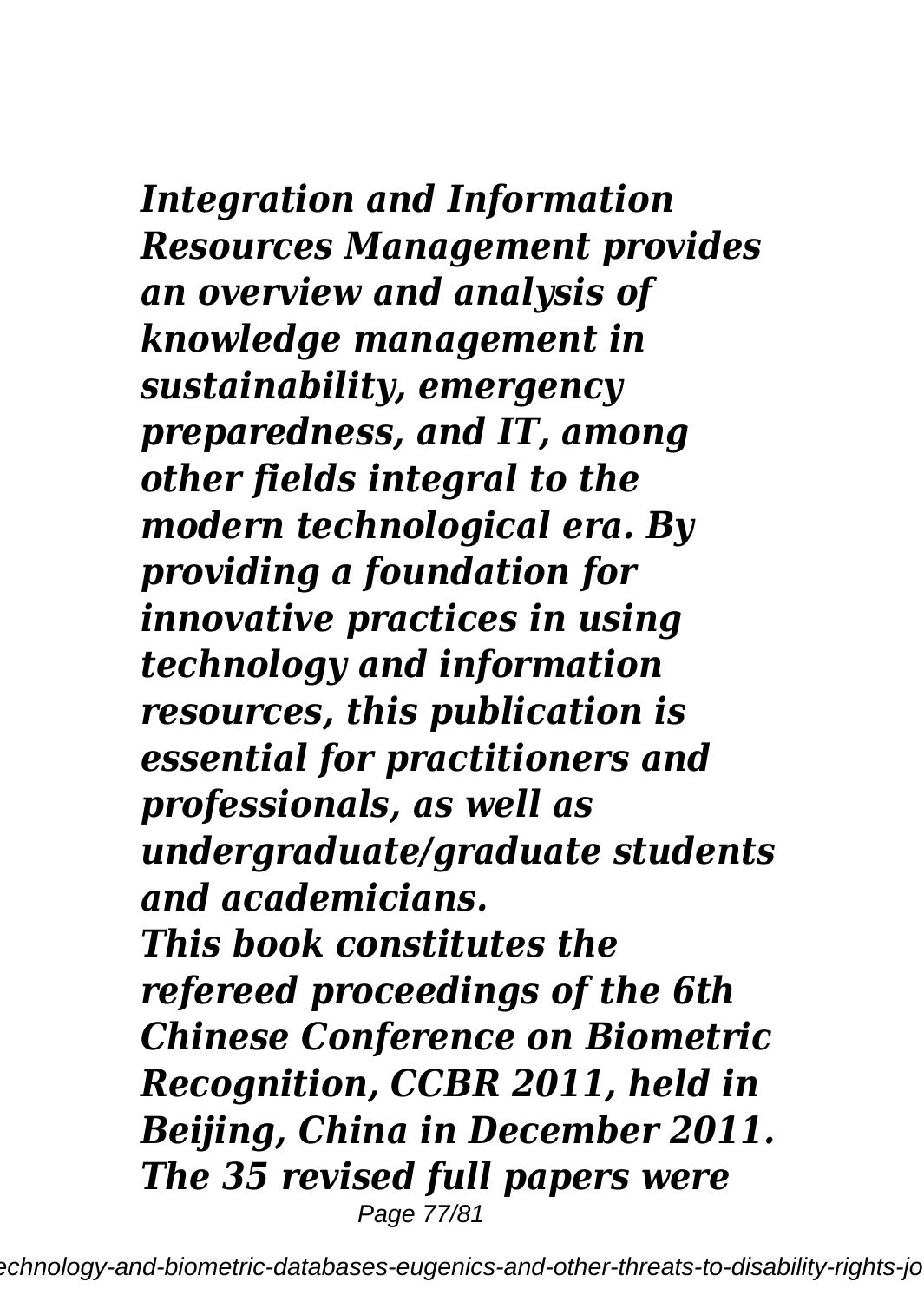*carefully reviewed and selected from 71 submissions. The papers are organized in topical sections on problems in face; iris; hand biometrics; speaker; handwriting; gait; behavioral and soft biometrics; and security. Data processing, Biometrics, Calibration, Human body, Identification methods, Information exchange, Data merging, Algorithms, Data representation, Data organization, Databases, Statistics Challenges and Solutions Database Nation Emerging Trends in Information Technology Transportation Security Report (to Accompany S. 2537). 27th Annual IFIP WG 11.3* Page 78/81

echnology-and-biometric-databases-eugenics-and-other-threats-to-disability-rights-jo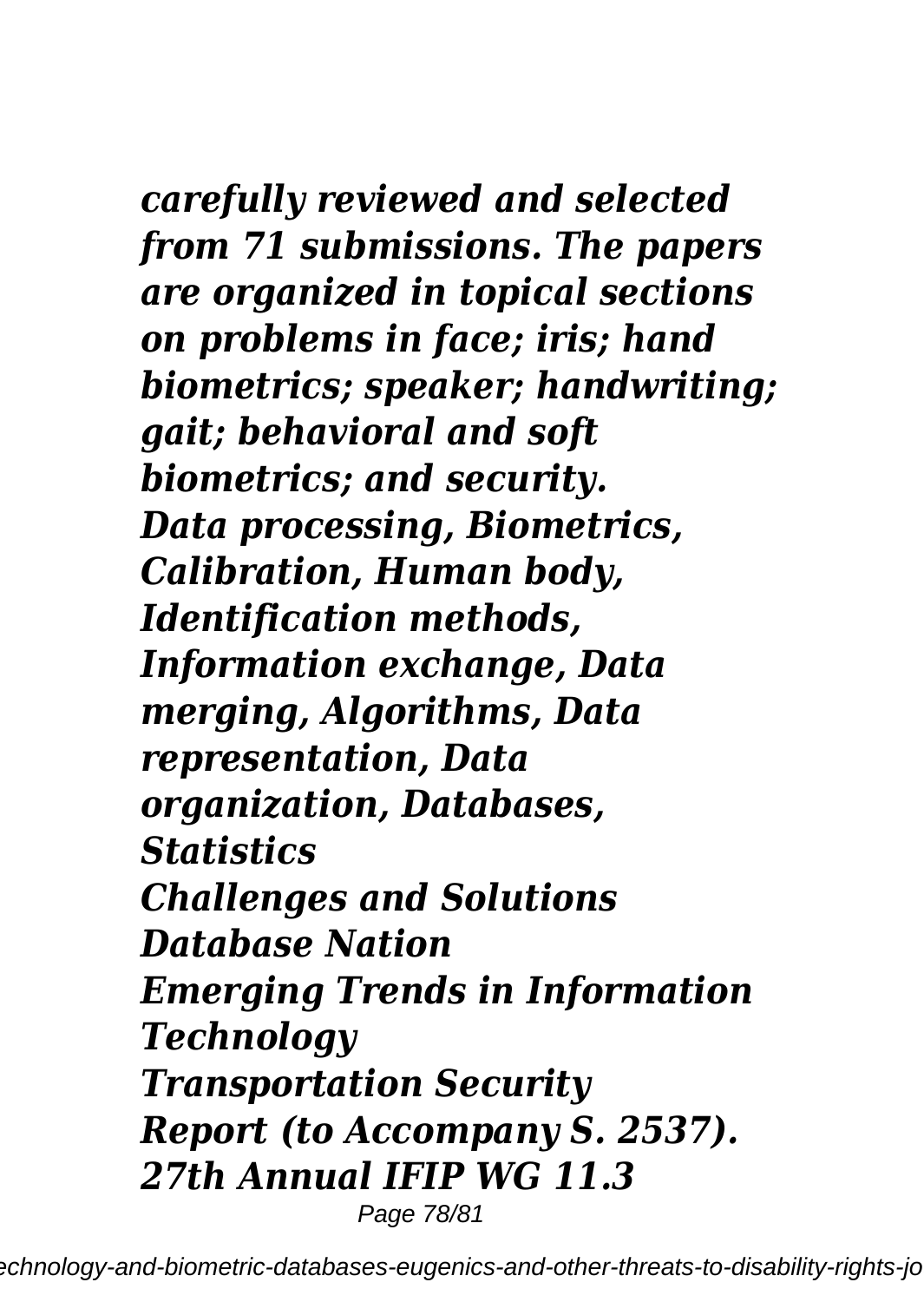## *Conference, DBSec 2013, Newark, NJ, USA, July 15-17, 2013, Proceedings*

Security and Access Control Using Biometric Technologies presents an introduction to biometrics or the study of recognizing individuals based on their unique physical or behavioral traits, as they relate to computer security. The book begins with the basics of biometric technologies and discusses how and why biometric systems are emerging in information security. An emphasis is directed towards authentication, authorization, identification, and access control.

Page 79/81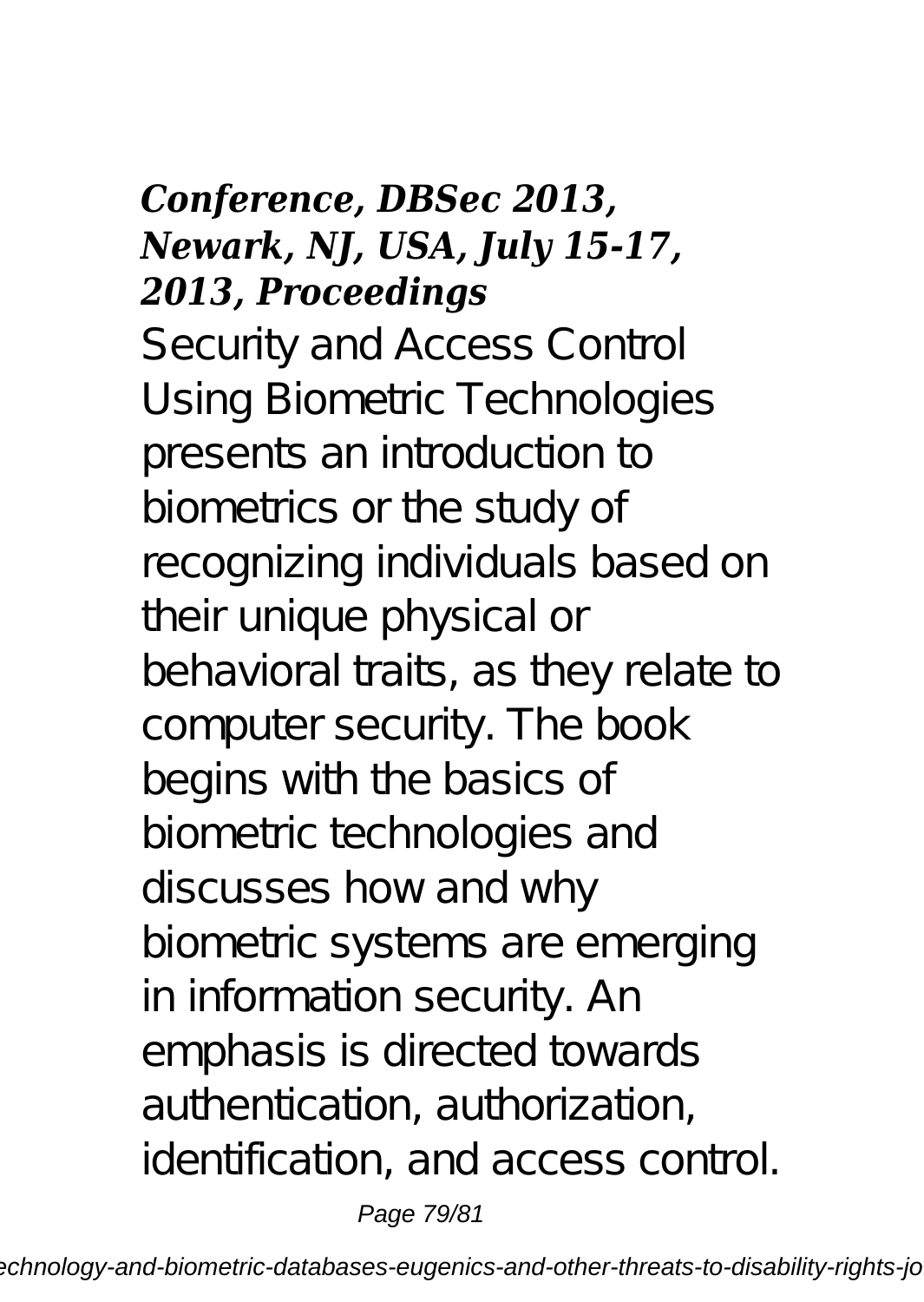Topics covered include security and management required to protect valuable computer and network resources and assets, and methods of providing control over access and security for computers and networks. Written for a broad level of readers, this book applies to information system and information technology students, as well as network managers, security administrators and other practitioners. Oriented towards the practical application of biometrics in the real world, Security and Access Control Using Biometric Technologies provides the reader with a

echnology-and-biometric-databases-eugenics-and-other-threats-to-disability-rights-jo